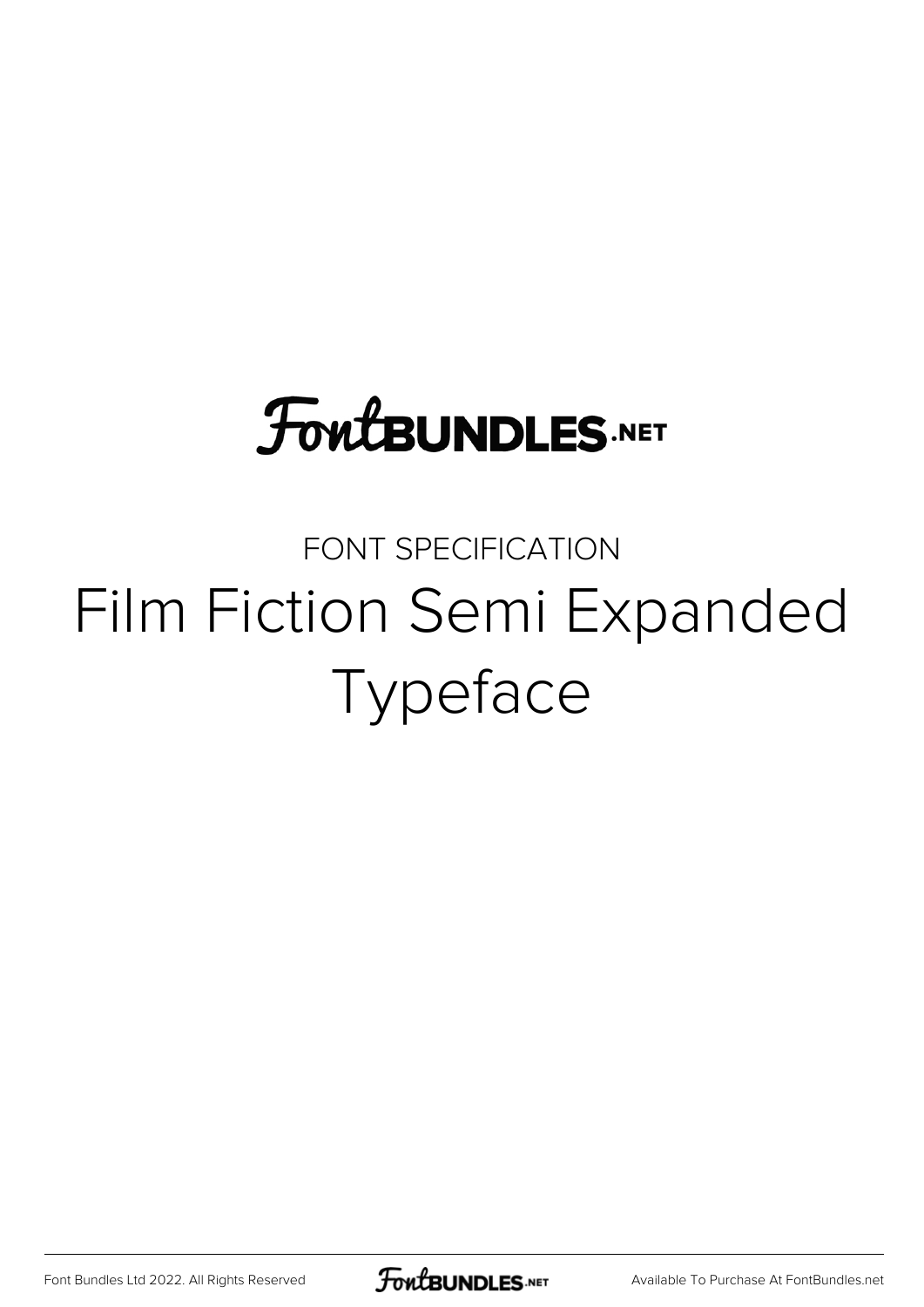#### Film Fiction Semi-X Black - Regular

**Uppercase Characters** 

### ABCDEFGHIJKLMN OPORSTUVWXYZ

Lowercase Characters

### abcdefghijklmnop qrstuvwxyz

**Numbers** 

### 0123456789

Punctuation and Symbols

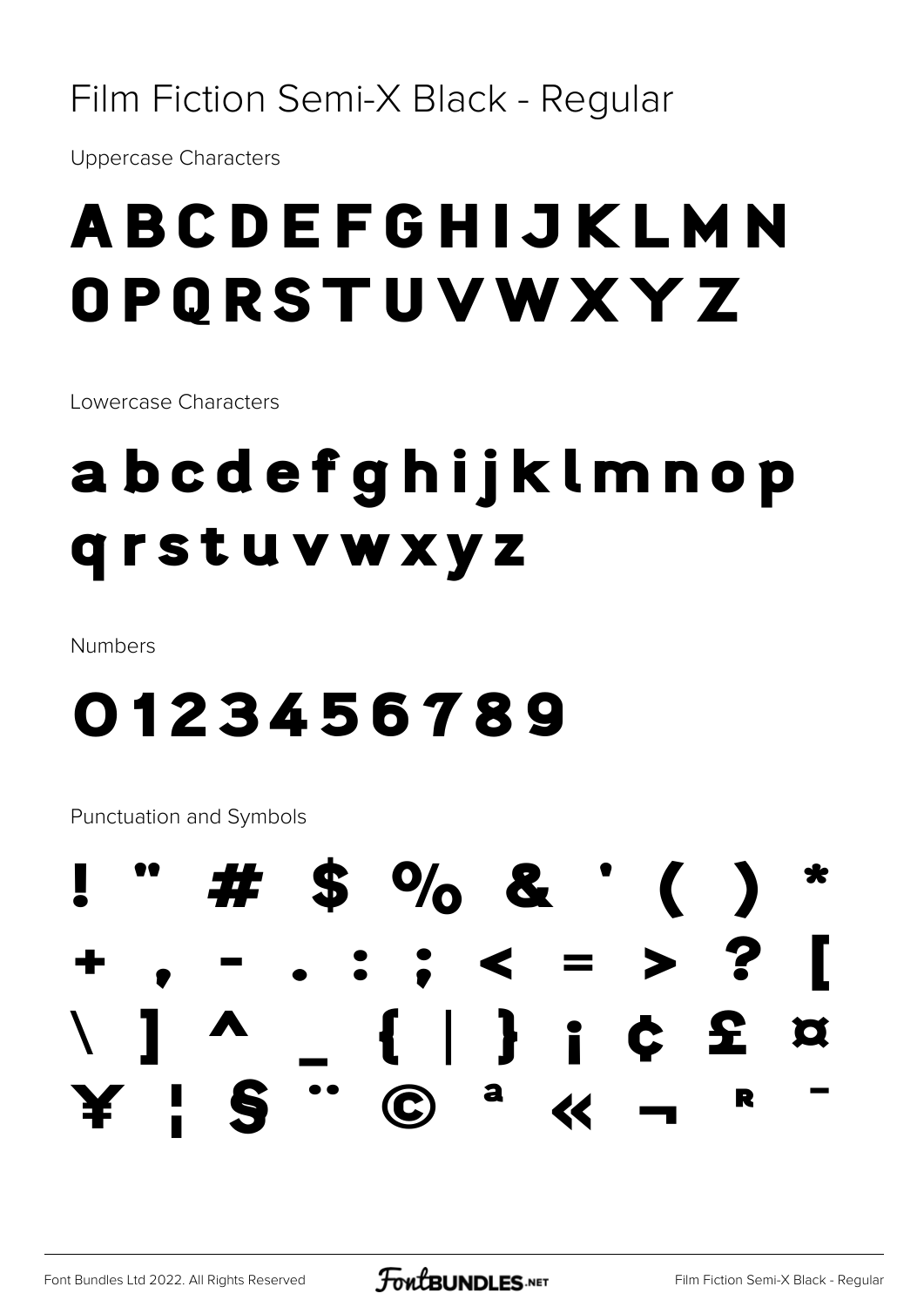### $\pm$  2 3  $\prime$   $\mu$  ¶  $\cdot$  ,  $\frac{1}{4}$   $\frac{1}{2}$   $\frac{3}{4}$

All Other Glyphs

## À Á Â Ã Ä Å Æ Ç È

## É Ê Ë Ì Í Î Ï Ð Ñ

## Ò Ó Ô Õ Ö × Ø Ù Ú

## Û Ü Ý Þ ß à á â ã

ä å æ ç è é ê ë ì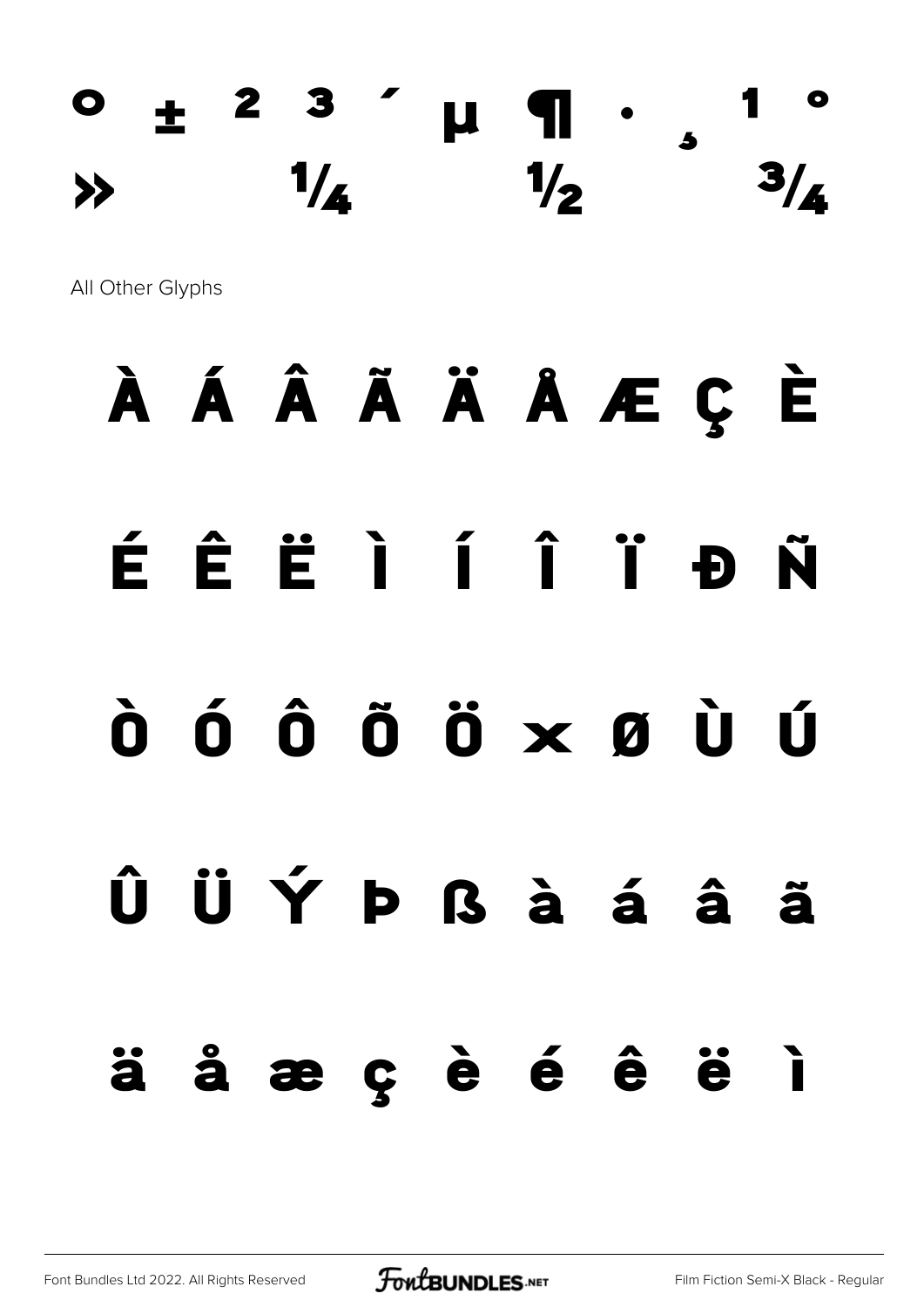# í î ï ð ñ ò ó ô õ ö ÷ ø ù ú û ü ý þ ÿ Ā ā Ă ă Ą ą Ć ć Ĉ ĉ Ċ ċ Č č Ď ď Đ đ Ē ē Ĕ ĕ Ė ė Ę ę Ě ě Ĝ ĝ Ğ ğ Ġ ġ Ģ ģ Ĥ ĥ Ħ ħ Ĩ ĩ Ī ī

[Font Bundles Ltd 2022. All Rights Reserved](https://fontbundles.net/) **FoutBUNDLES.NET** [Film Fiction Semi-X Black - Regular](https://fontbundles.net/)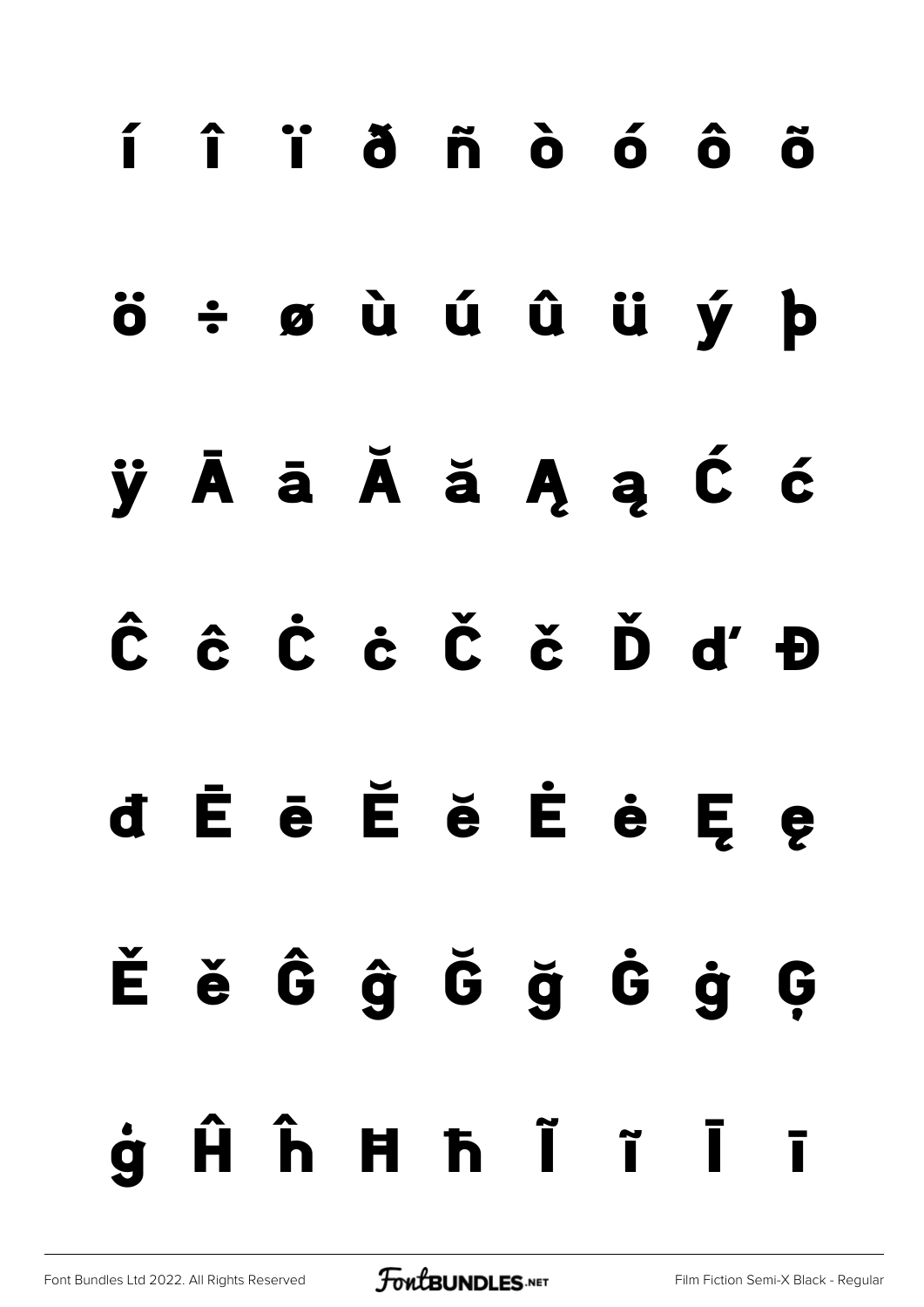# Č i L j İ ı IJ ij Ĵ ĵ K k k L ĺ Ļ ḷ Ľ L ŀ Ł ł Ń ń Ņ n N ň 'n Ŋ ŋ Ō ō Ŏ ŏ ŐőŒœŔŕŖŗ Ŕ  $\check{r}$   $\acute{s}$   $\acute{s}$   $\hat{s}$   $\acute{s}$   $\acute{s}$   $\acute{s}$   $\acute{s}$ ţŤťŦŧŨũŪ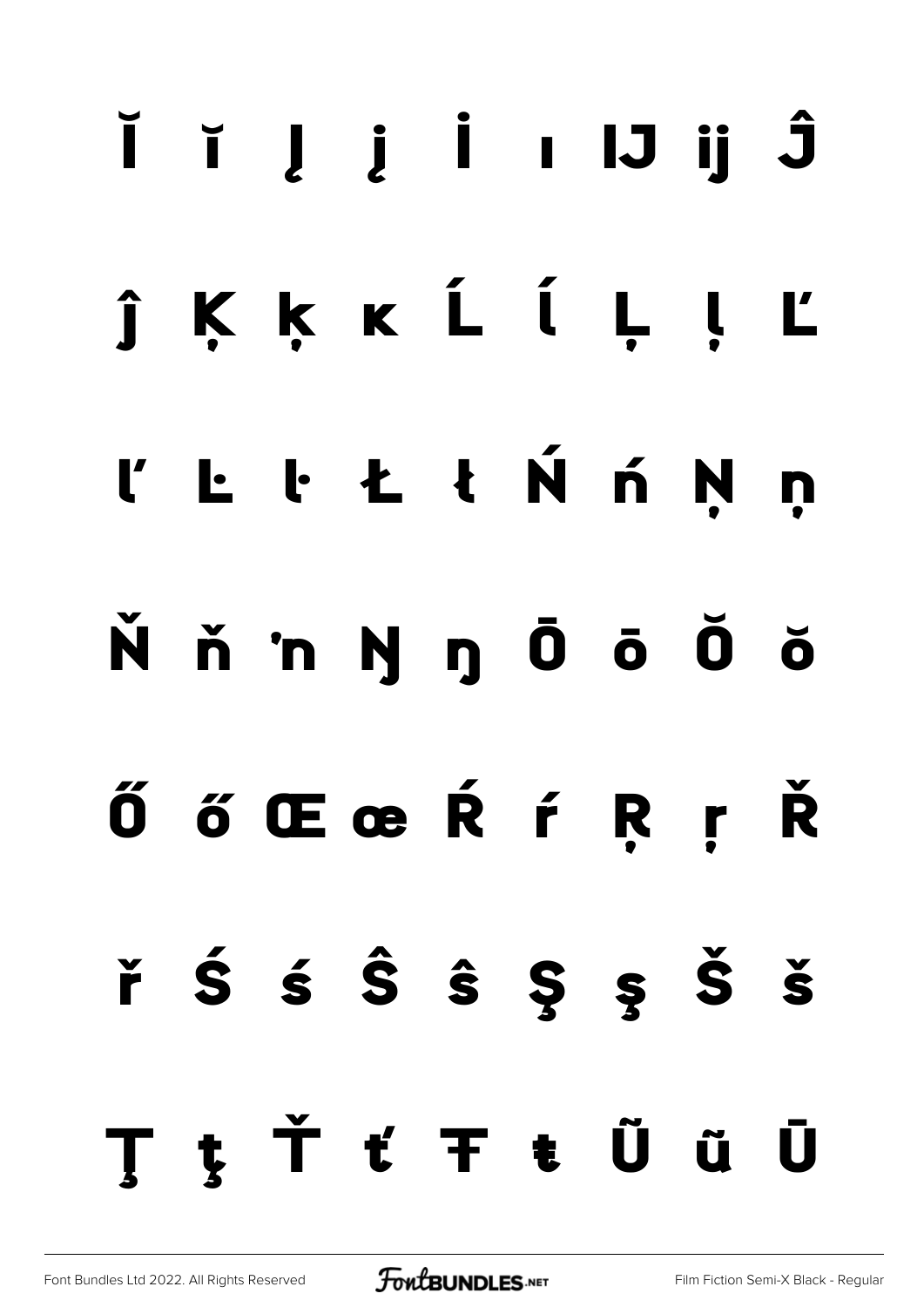# ū Ŭ ŭ Ů ů Ű ű Ų ų ŴŵŶŷŸŹźŻż Žžf∂*f* Q o Ć ģ Å å Æ ǽ Ǿ ǿ S
s
T t Ÿ ÿ J  $\bullet$  $\bullet$  $\epsilon$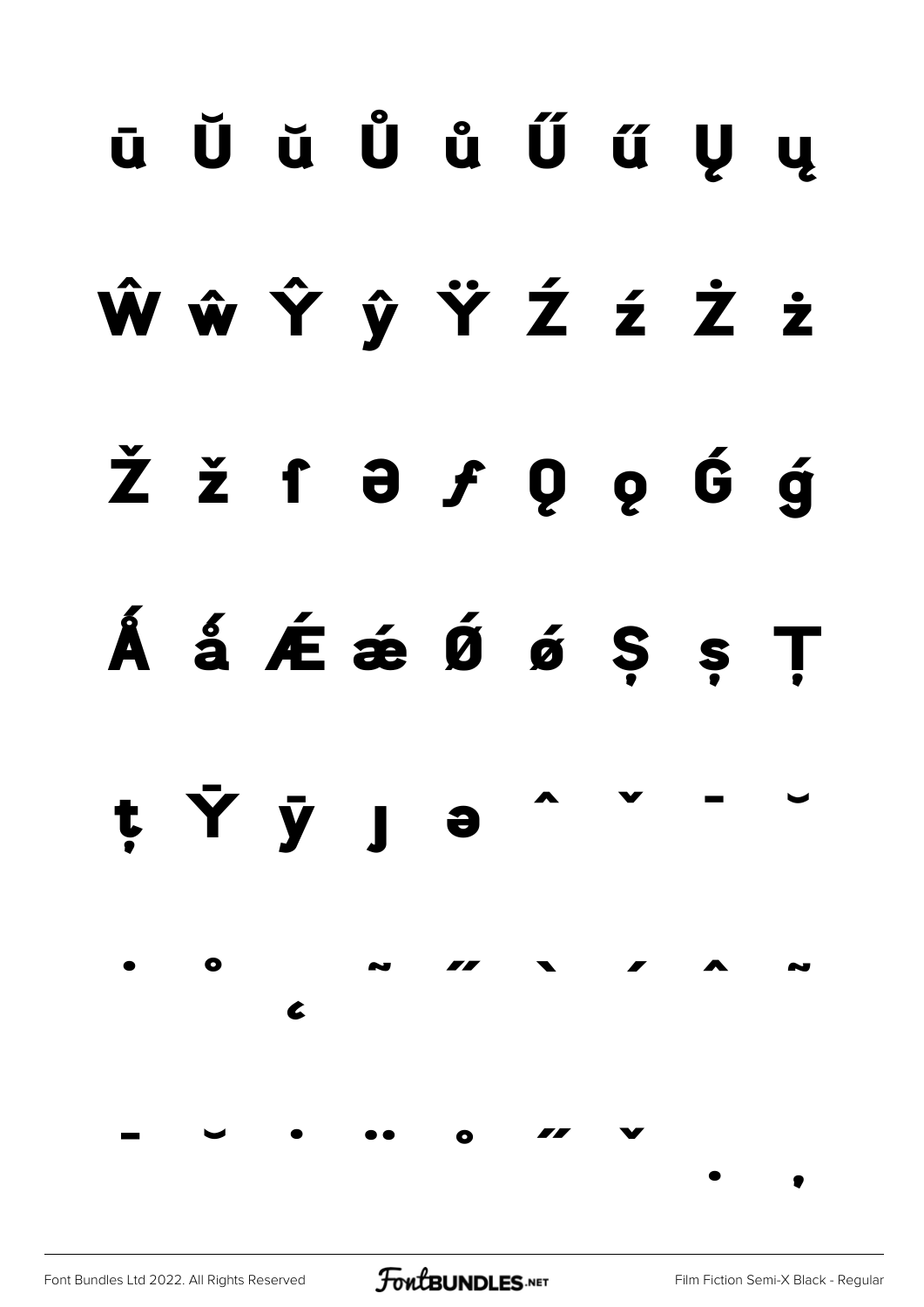# $\alpha$   $\alpha$   $\beta$  μ π Ё Ђ Ѓ Є Ѕ І Ї Ј Љ Њ Ћ Ќ Ў Џ А Б В Г Д Е Ж З И Й К Л М Н О П Р С Т У Ф Х Ц Ч Ш Щ Ъ Ы Ь Э Ю Я а б в г д е ж з

[Font Bundles Ltd 2022. All Rights Reserved](https://fontbundles.net/) **FoutBUNDLES.NET** [Film Fiction Semi-X Black - Regular](https://fontbundles.net/)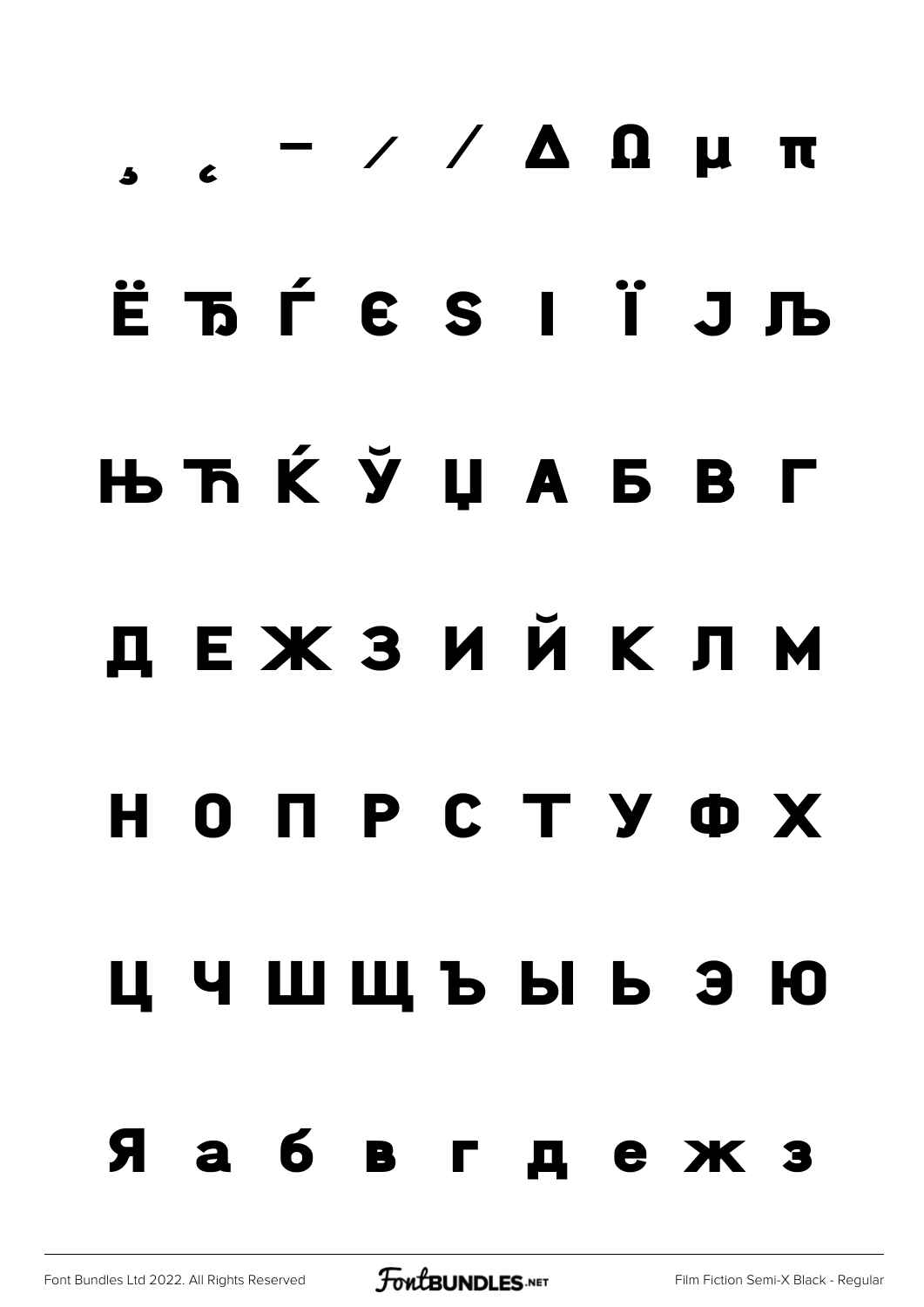### ийклмнопр

#### стуфхцчшщ

#### ъыьэюяёђѓ

### єзії ільнь ћ ќ

## **v** u r r W w W w W

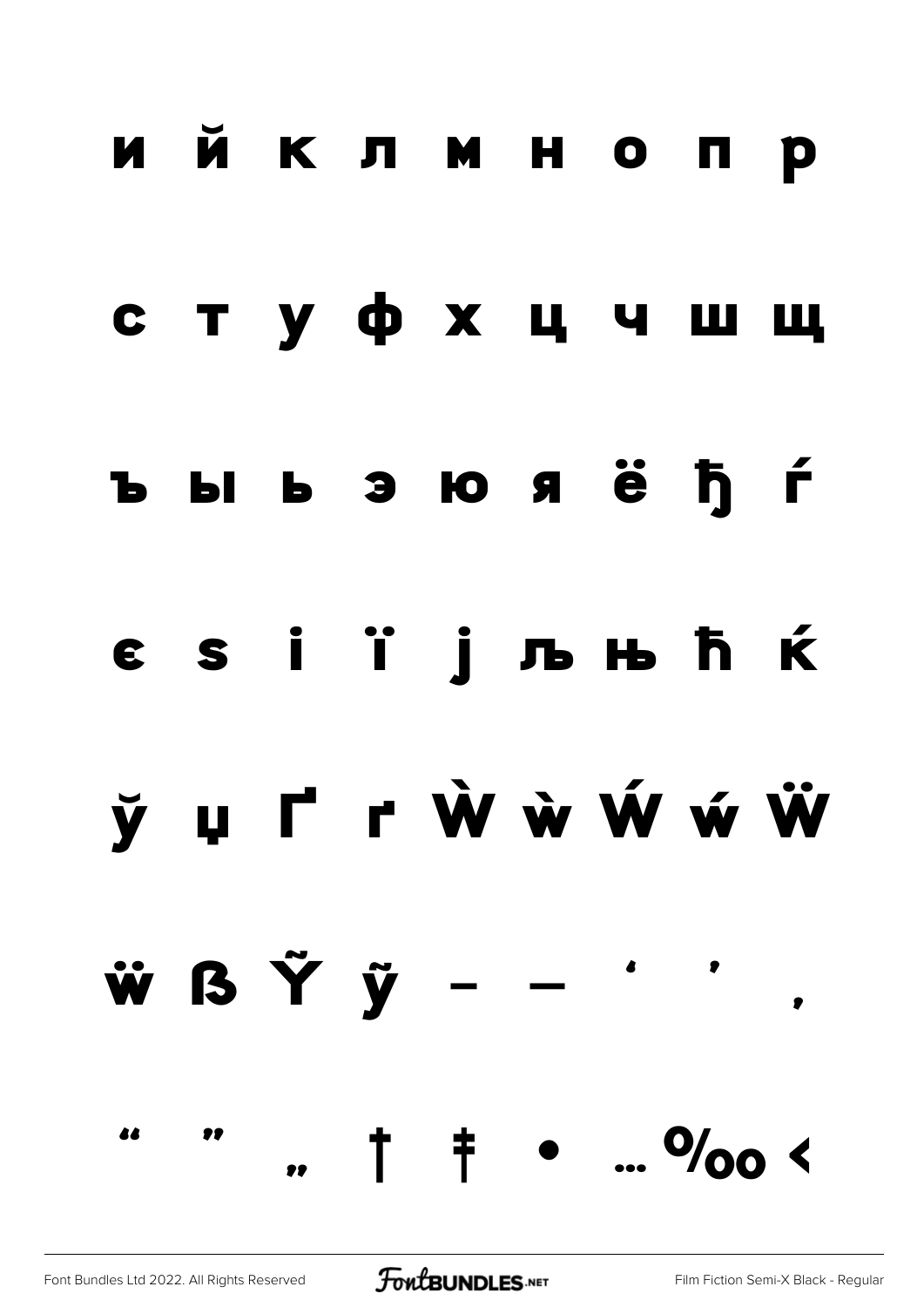# › ⁄ ⁰ ⁴ ⁵ ⁶ ⁷ ⁸ ⁹ O 1 2 3 4 5 6 7 8 ₉ ₣ ₤ ₧ € ₱ ₸ ₹ ₺  $M \oplus \ell N 2^m \oplus \frac{1}{3} \frac{1}{3}$  $2/5$   $3/5$   $4/5$   $1/6$   $5/6$   $1/8$   $3/8$   $5/8$   $1/8$ ∂ ∏ ∑ − ∕ ∙ √ ∞ ∫ ≈ ≠ ≤ ≥ ◊

[Font Bundles Ltd 2022. All Rights Reserved](https://fontbundles.net/) **FoutBUNDLES.NET** [Film Fiction Semi-X Black - Regular](https://fontbundles.net/)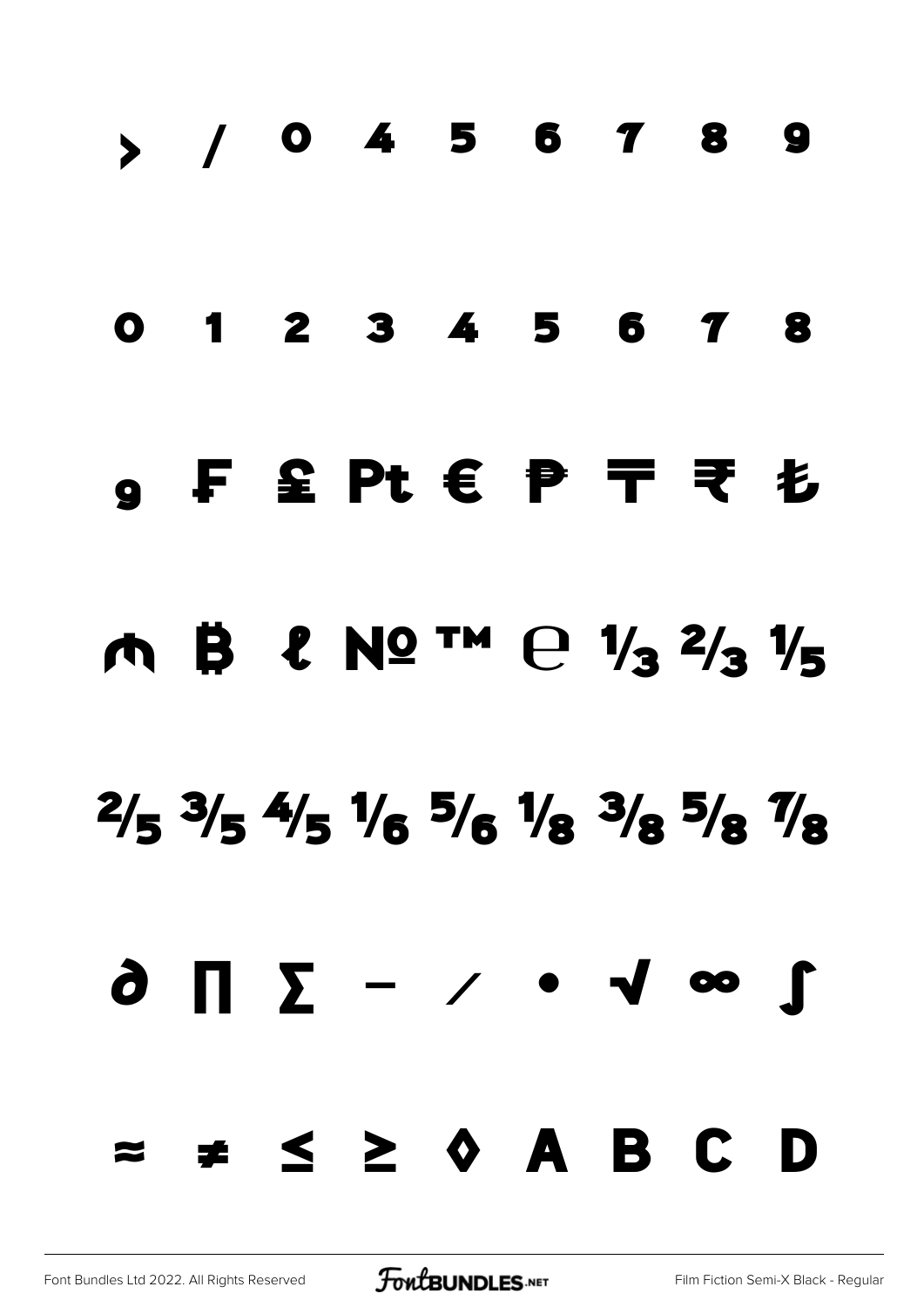# ENNFGGGGG Ă Õ Ô Ô Q Q Ô Ô Đ I ÍJ́ J J́ K L M M N N Ń Ń Ň Ň Ņ Ņ Ñ Ñ OPORRRŔŔŔ ÉŘĚŘĚRRRR S T U V W X Y Z a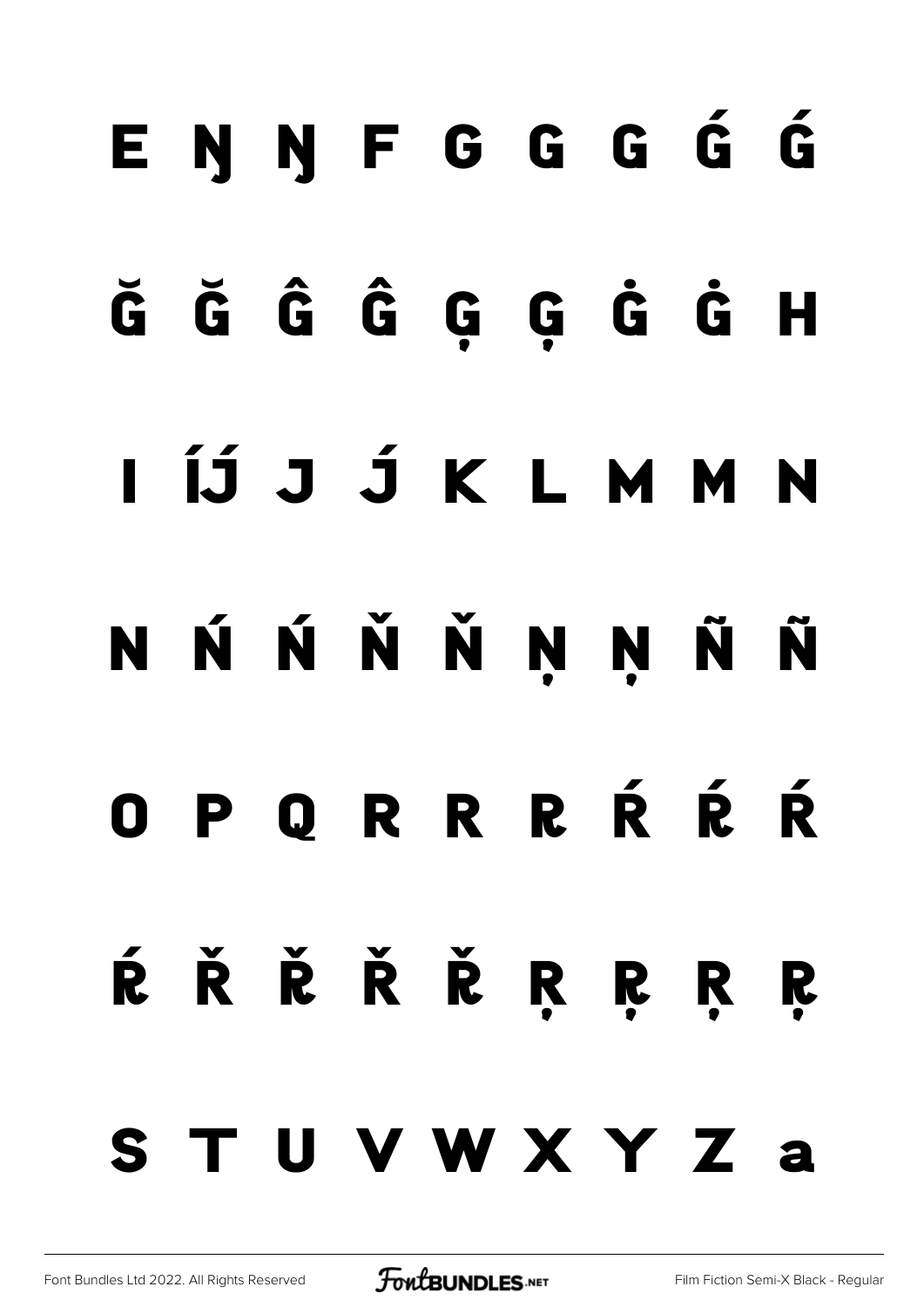# a a á á ă ă â ä äààāāa gąåå á á ã ã b b c d d d'des <sup>8</sup> f f ff ff ffiffifflfflfig  $5$  fl  $\lambda$  $\overline{A}$  g g g g g g g g ĝģģģģhi í í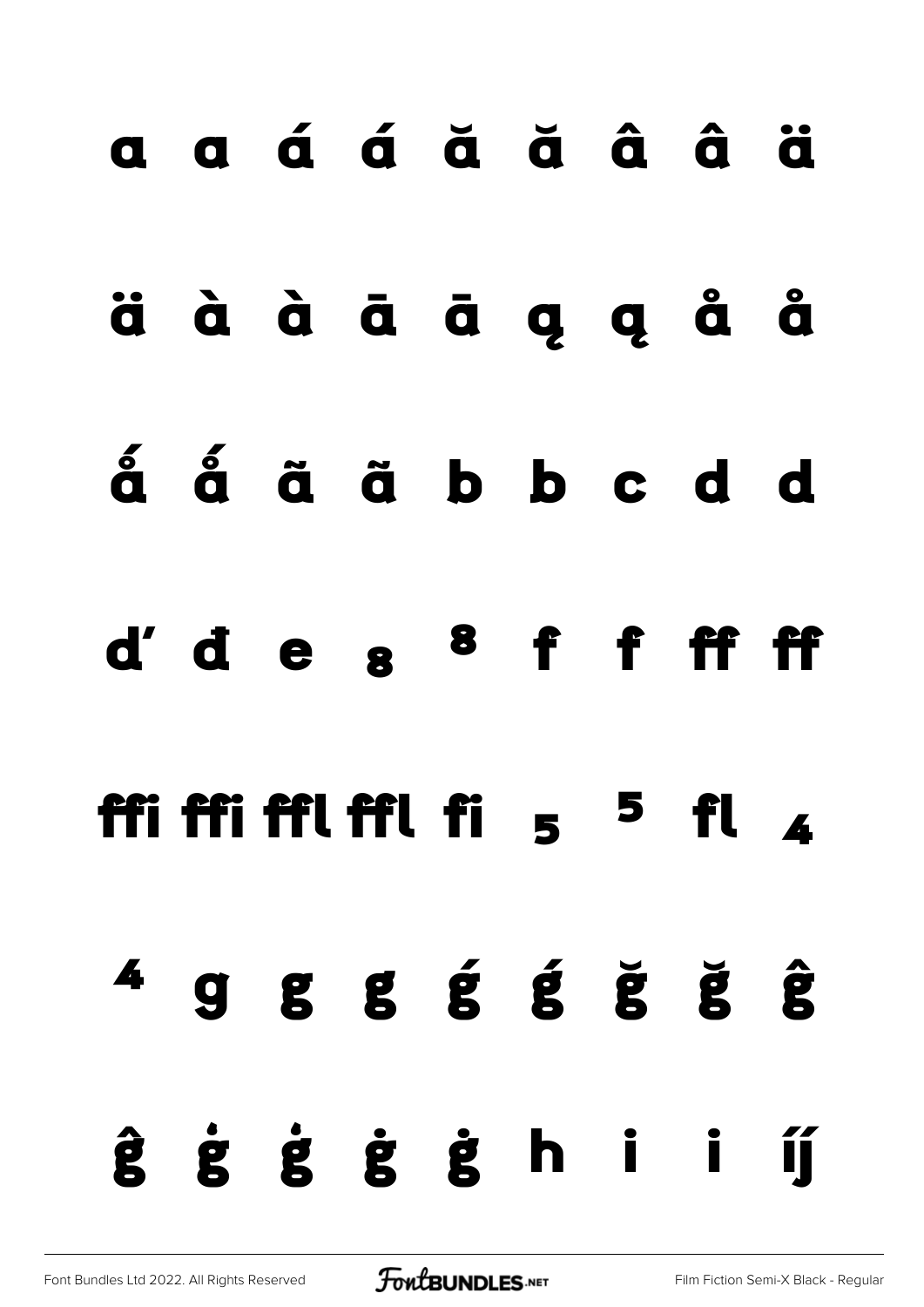# j j k k k k k l m n 9 9 0 1 <sup>1</sup> p q r  $S$   $T$   $S$   $S$   $t$   $s$   $3$   $s$ <sup>2</sup>uuú ŭ û ü ù ű ū ИЙМаауў u ů ũ v w x y y ý  $\hat{y}$   $\hat{y}$   $\hat{y}$   $z$   $\circ$   $^{\circ}$  ff fi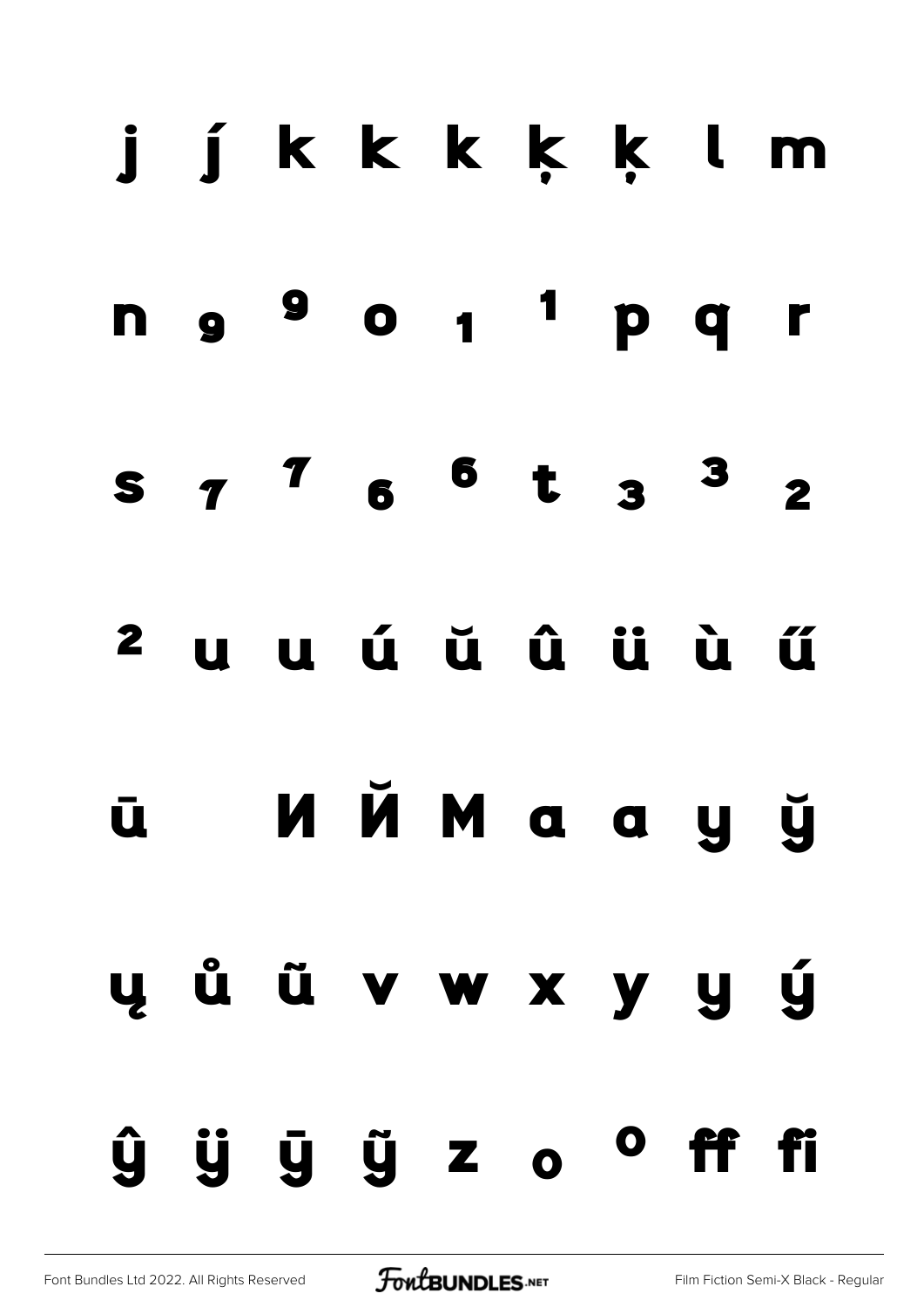### fl ffi ffl ft st

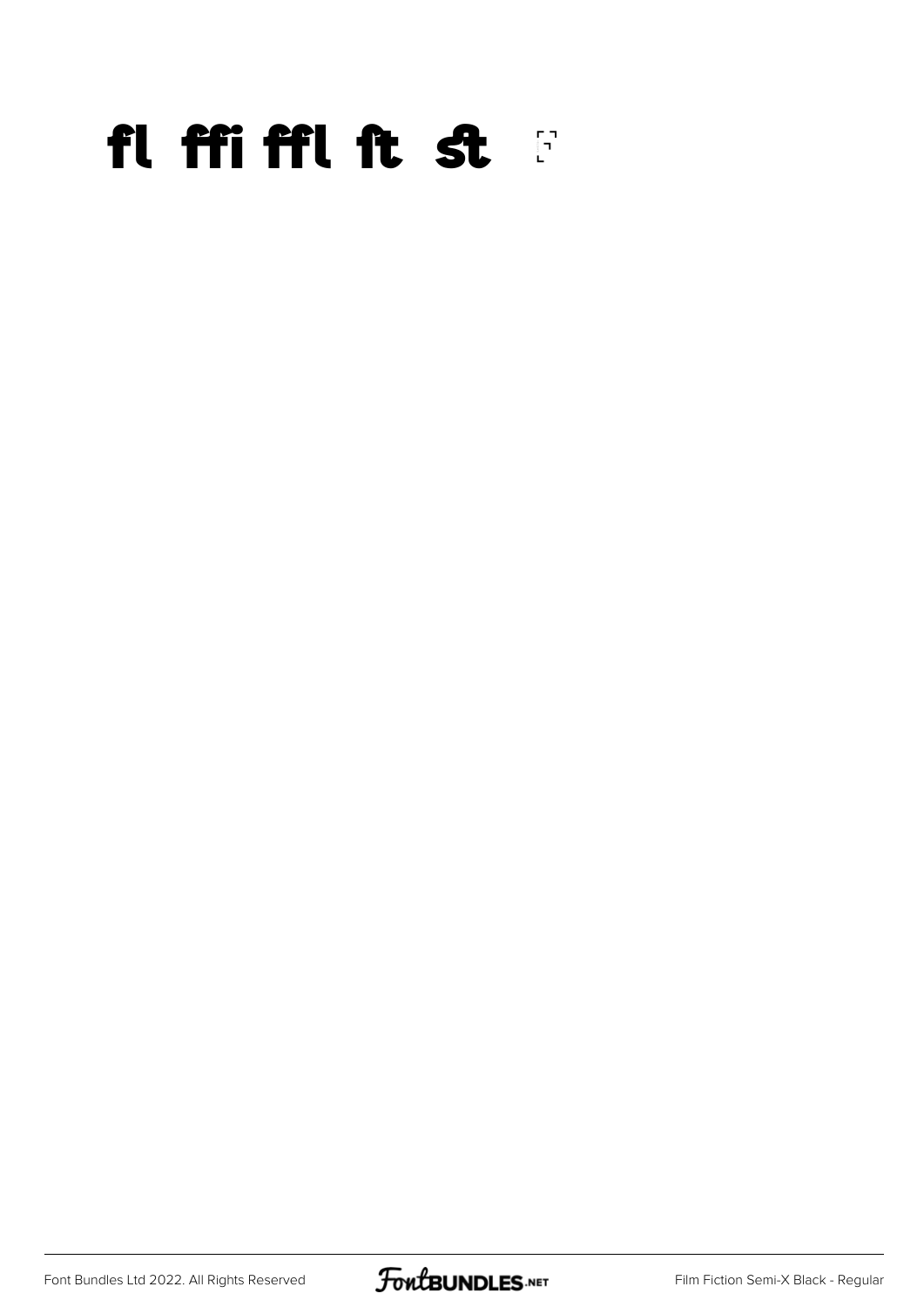#### Film Fiction Semi-X ExtraBold - Regular

**Uppercase Characters** 

### ABCDEFGHIJKLMN OPQRSTUVWXYZ

Lowercase Characters

### abcdefghijklmnop qrstuvwxyz

**Numbers** 

### 0123456789

Punctuation and Symbols

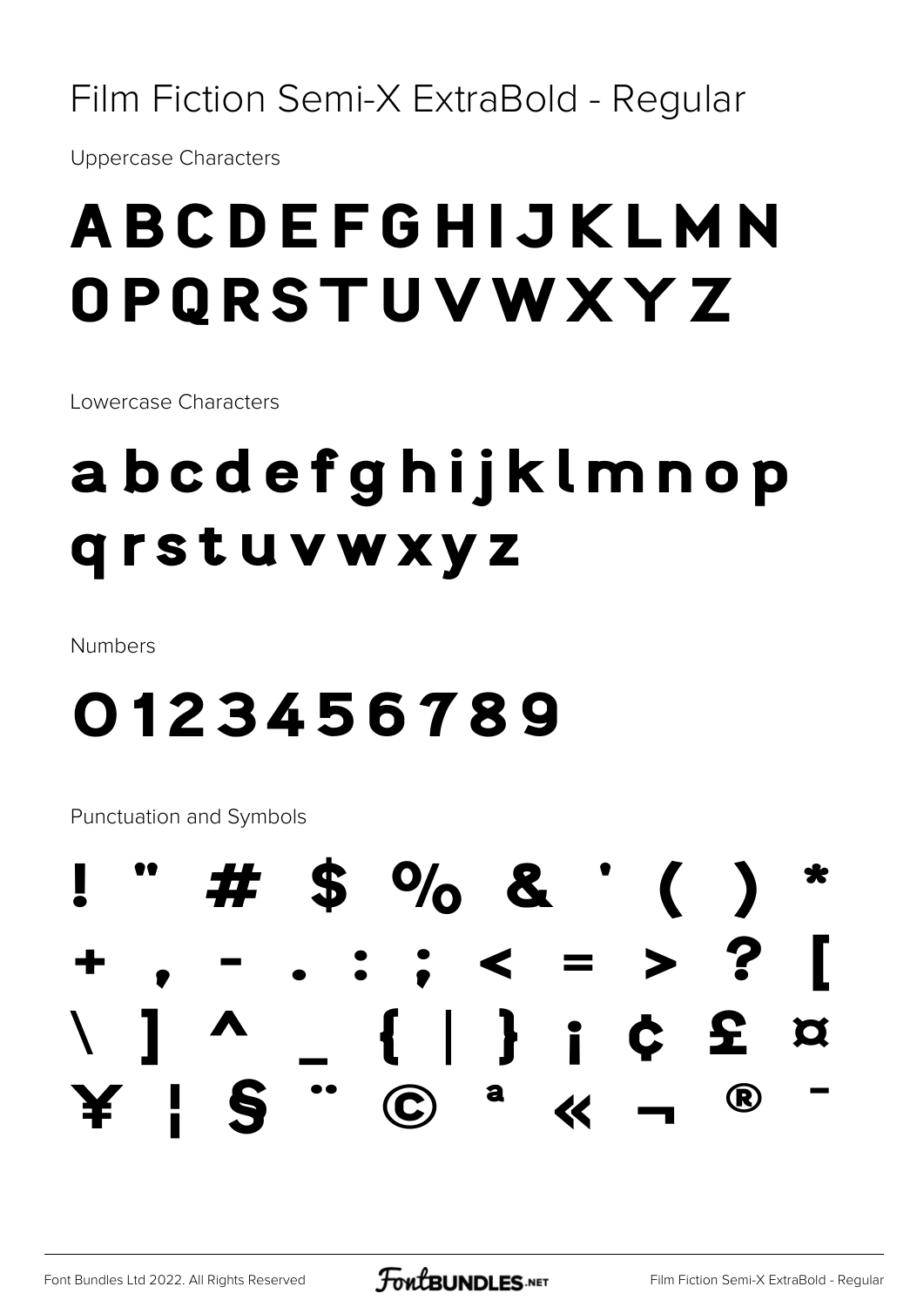### **° ± ² ³ ´ µ ¶ · ¸ ¹ º**  $\frac{1}{4}$   $\frac{1}{2}$   $\frac{3}{4}$

All Other Glyphs

## **À Á Â Ã Ä Å Æ Ç È**

## **É Ê Ë Ì Í Î Ï Ð Ñ**

## **Ò Ó Ô Õ Ö × Ø Ù Ú**

## **Û Ü Ý Þ ß à á â ã**

**ä å æ ç è é ê ë ì**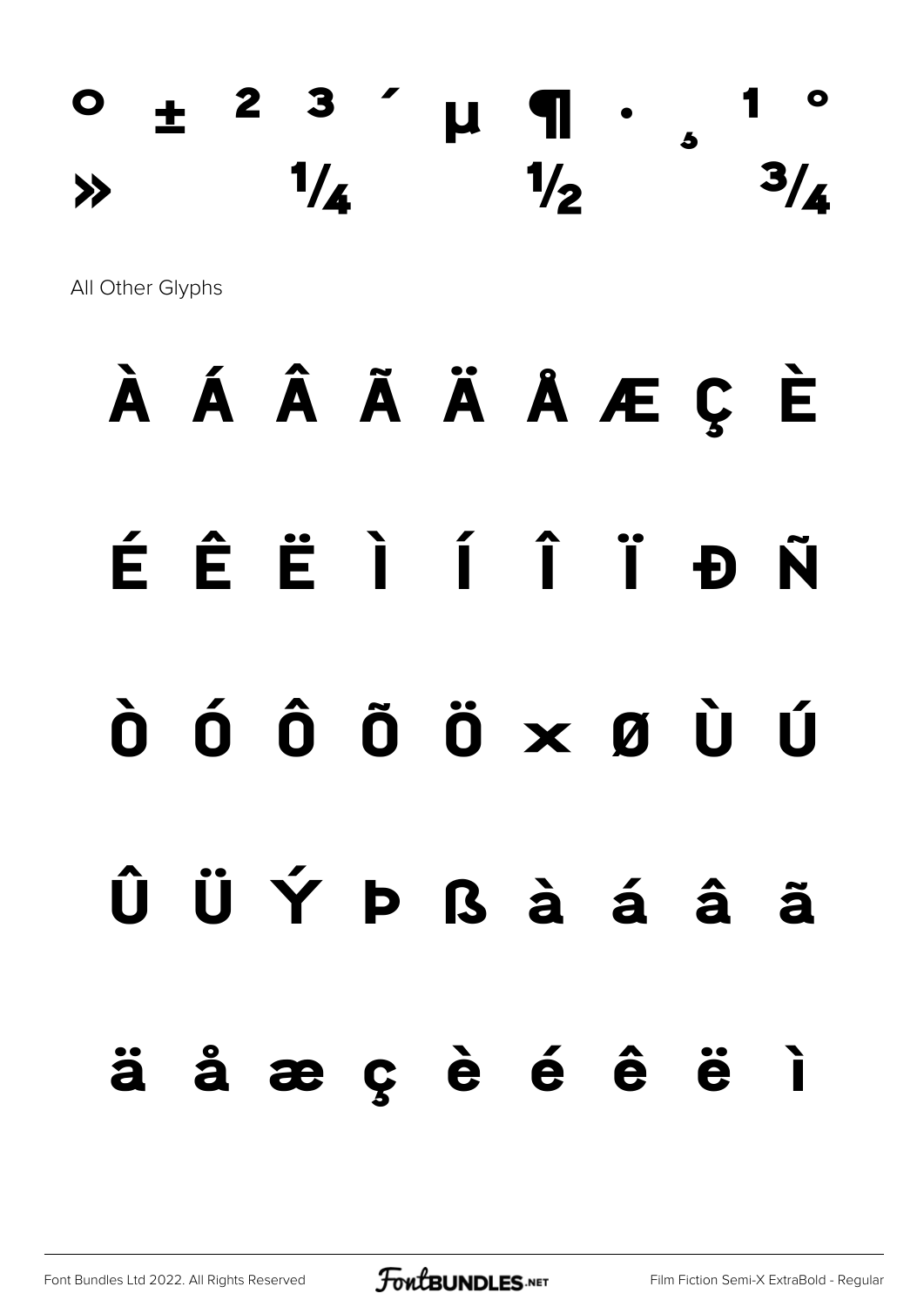# **í î ï ð ñ ò ó ô õ ö ÷ ø ù ú û ü ý þ ÿ Ā ā Ă ă Ą ą Ć ć Ĉ ĉ Ċ ċ Č č Ď ď Đ đ Ē ē Ĕ ĕ Ė ė Ę ę Ě ě Ĝ ĝ Ğ ğ Ġ ġ Ģ ģ Ĥ ĥ Ħ ħ Ĩ ĩ Ī ī**

[Font Bundles Ltd 2022. All Rights Reserved](https://fontbundles.net/) **FoutBUNDLES.NET** [Film Fiction Semi-X ExtraBold - Regular](https://fontbundles.net/)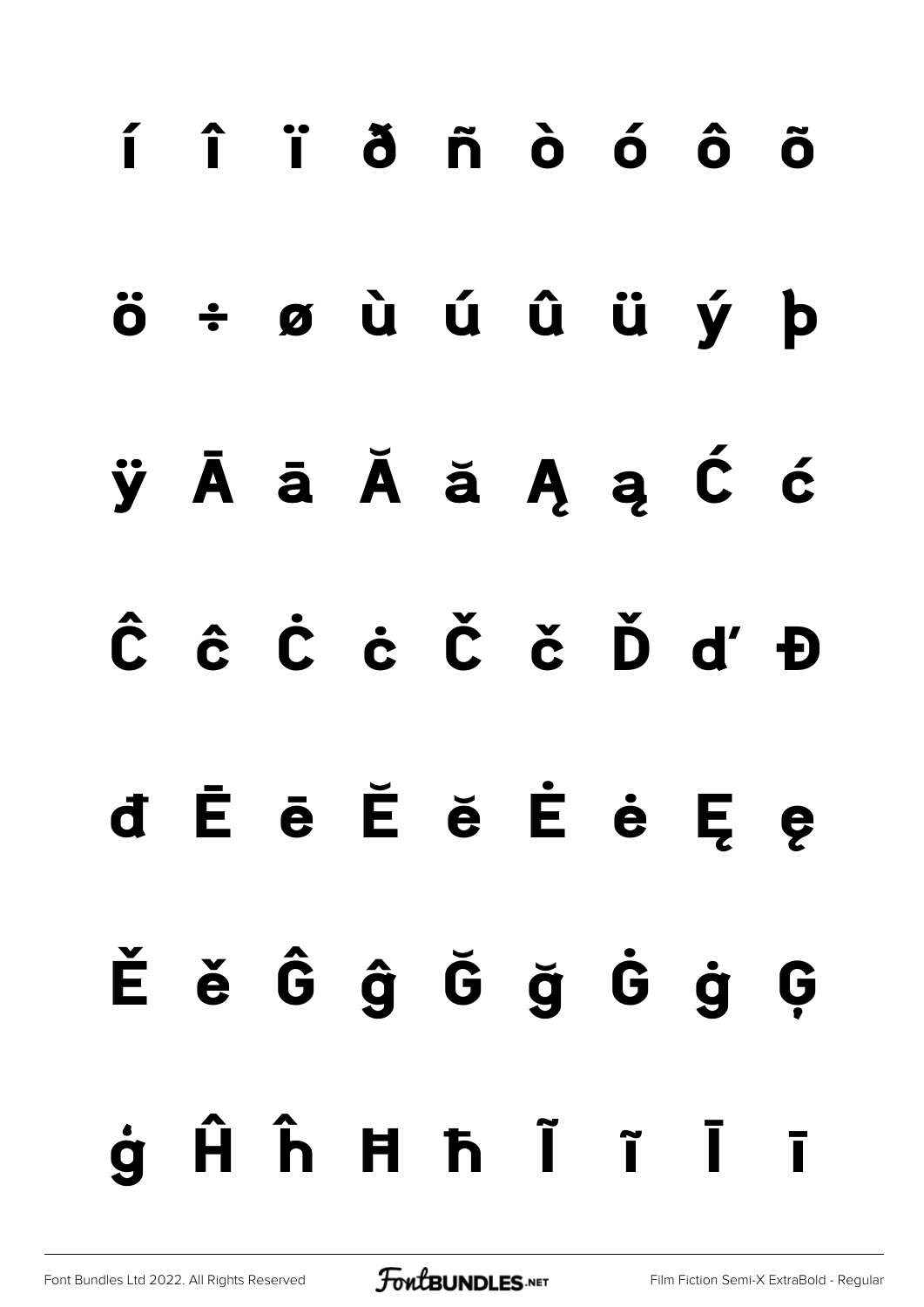# Č i L j İ i IJ ij Ĵ ĵ K K K Ĺ ĺ Ļ ḷ Ľ "LŀŁłŃńŅņ N ň 'n Ŋ ŋ Ō ō Ŏ  $\ddot{\mathbf{o}}$ ŐőŒœŔŕŖŗŘ  $\check{r}$   $\acute{S}$   $\acute{S}$   $\hat{S}$   $\acute{S}$   $\acute{S}$   $\acute{S}$   $\check{S}$   $\check{S}$ ţŤťŦŧŨũŪ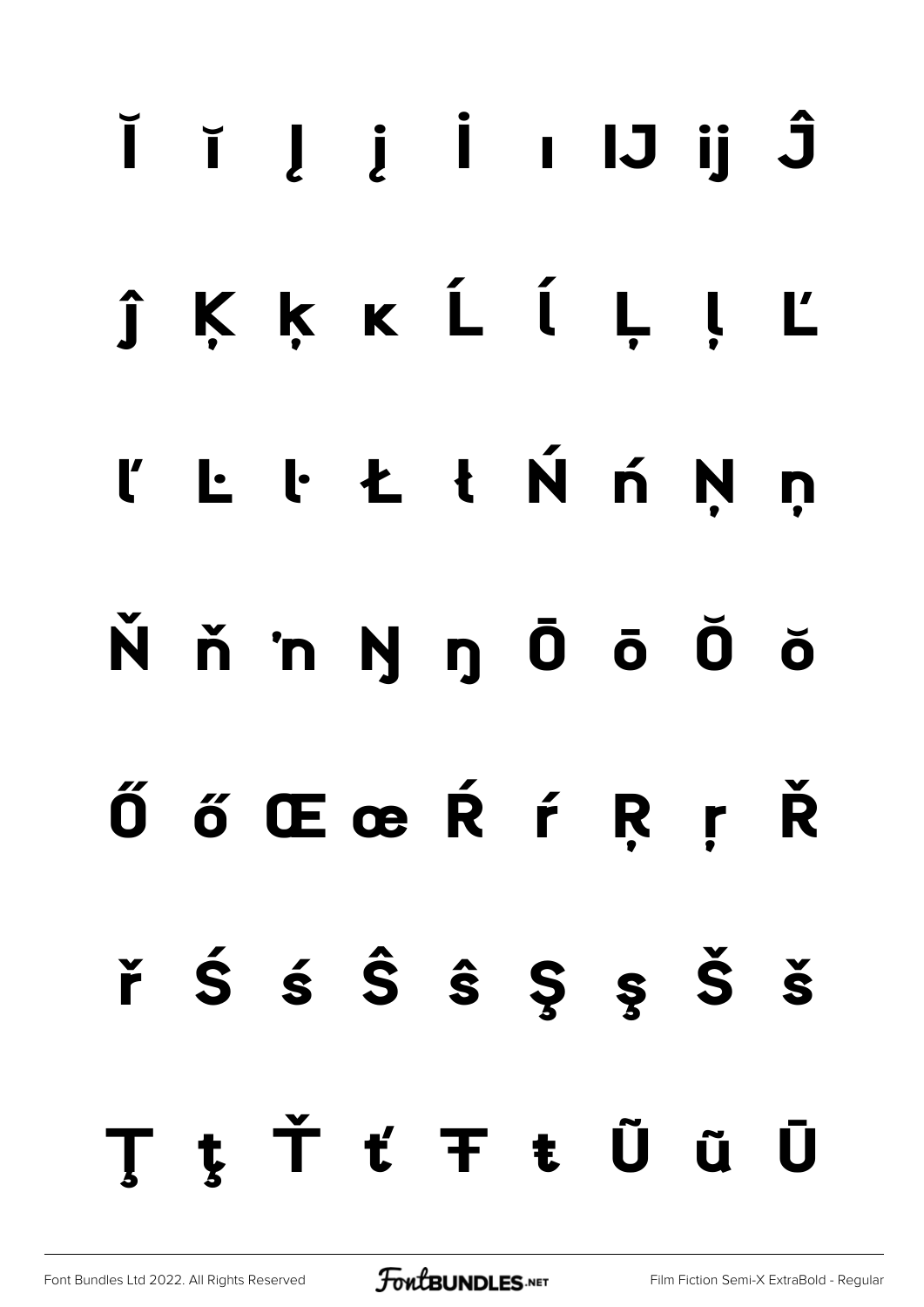# ū Ŭ ŭ Ů ů Ű ű Ų ų ŴŵŶŷŸŹźŻż Žžf∂*f* Q o Ć ģ Á å É æ Ø ø S s Ţ t Ÿ y 」  $\bullet$  $\bullet$  $\overline{\mathbf{c}}$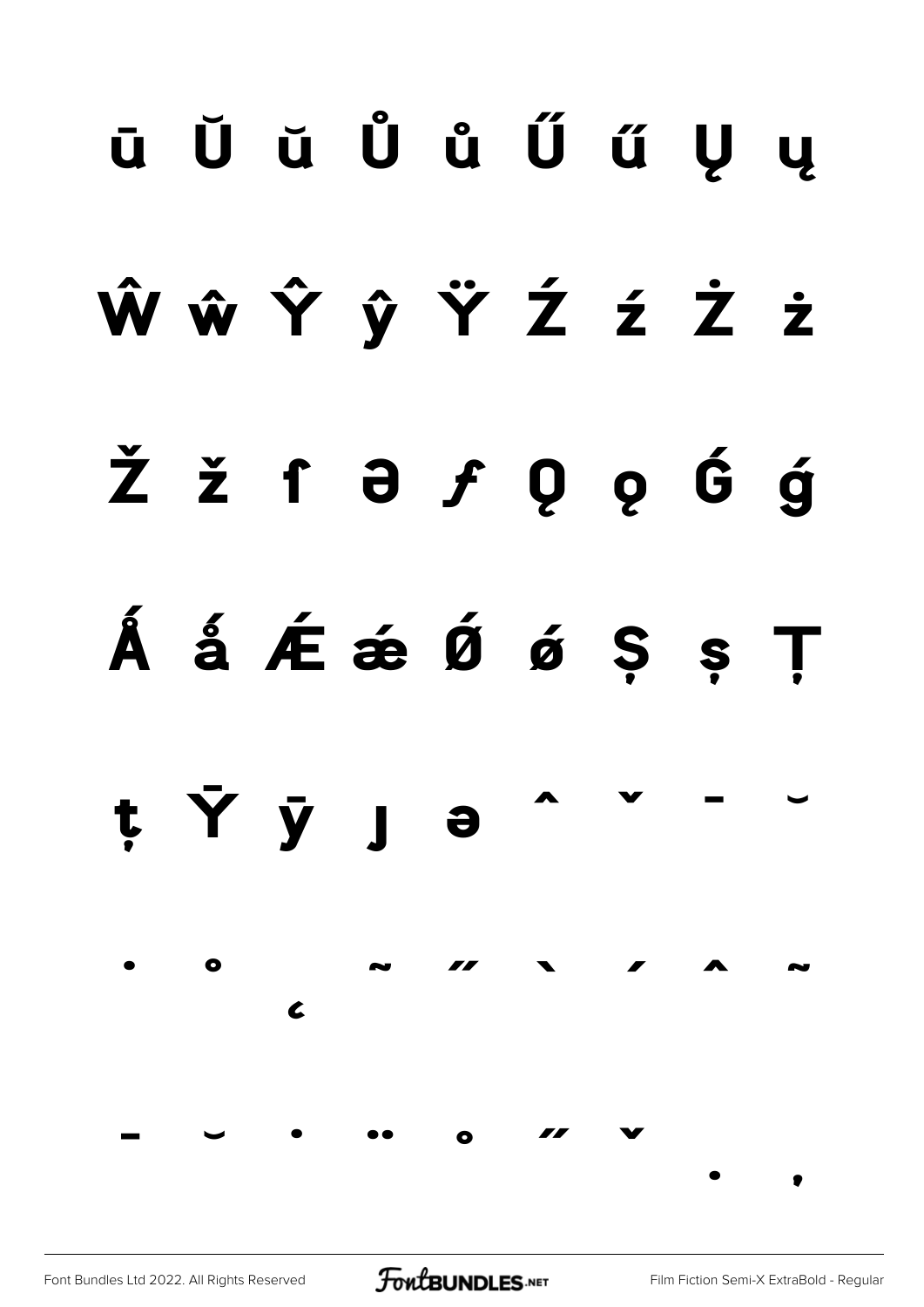# **̧ ̨ ̵ ̷ ̸ Δ Ω μ π Ё Ђ Ѓ Є Ѕ І Ї Ј Љ Њ Ћ Ќ Ў Џ А Б В Г Д Е Ж З И Й К Л М Н О П Р С Т У Ф Х Ц Ч Ш Щ Ъ Ы Ь Э Ю Я а б в г д е ж з**

[Font Bundles Ltd 2022. All Rights Reserved](https://fontbundles.net/) **FoutBUNDLES.NET** [Film Fiction Semi-X ExtraBold - Regular](https://fontbundles.net/)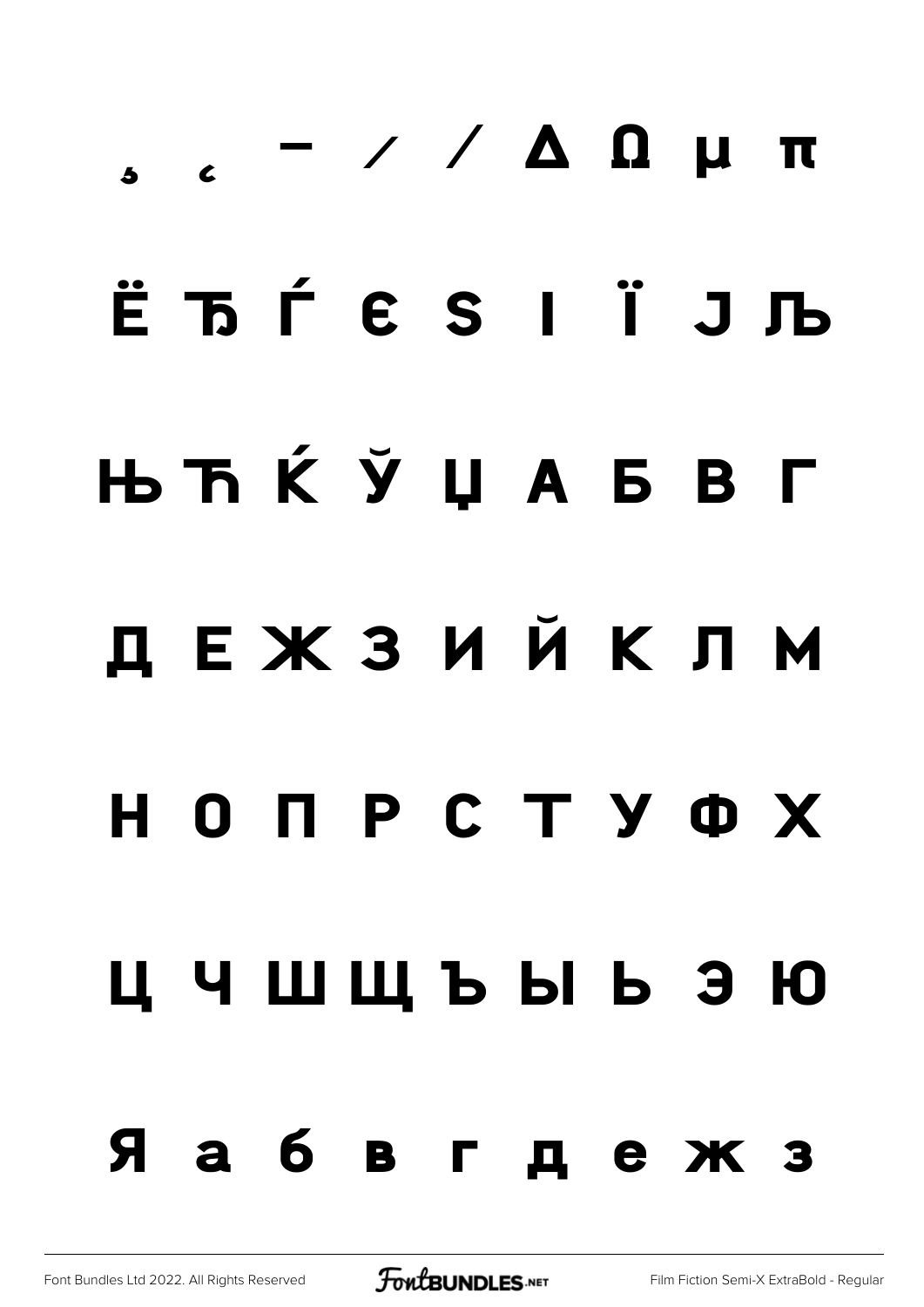#### ийклмнопр

#### стуфхцчшщ

#### ъы ь эю яё ђѓ

### $\epsilon$  s i ï j љ њ ћ ќ

### **y** u r r W w W w W

#### $\ddot{w}$   $\dot{B}$   $\ddot{Y}$   $\ddot{y}$  $\overline{\phantom{a}}$ 88  $1 + \cdot 9/00 <$ 99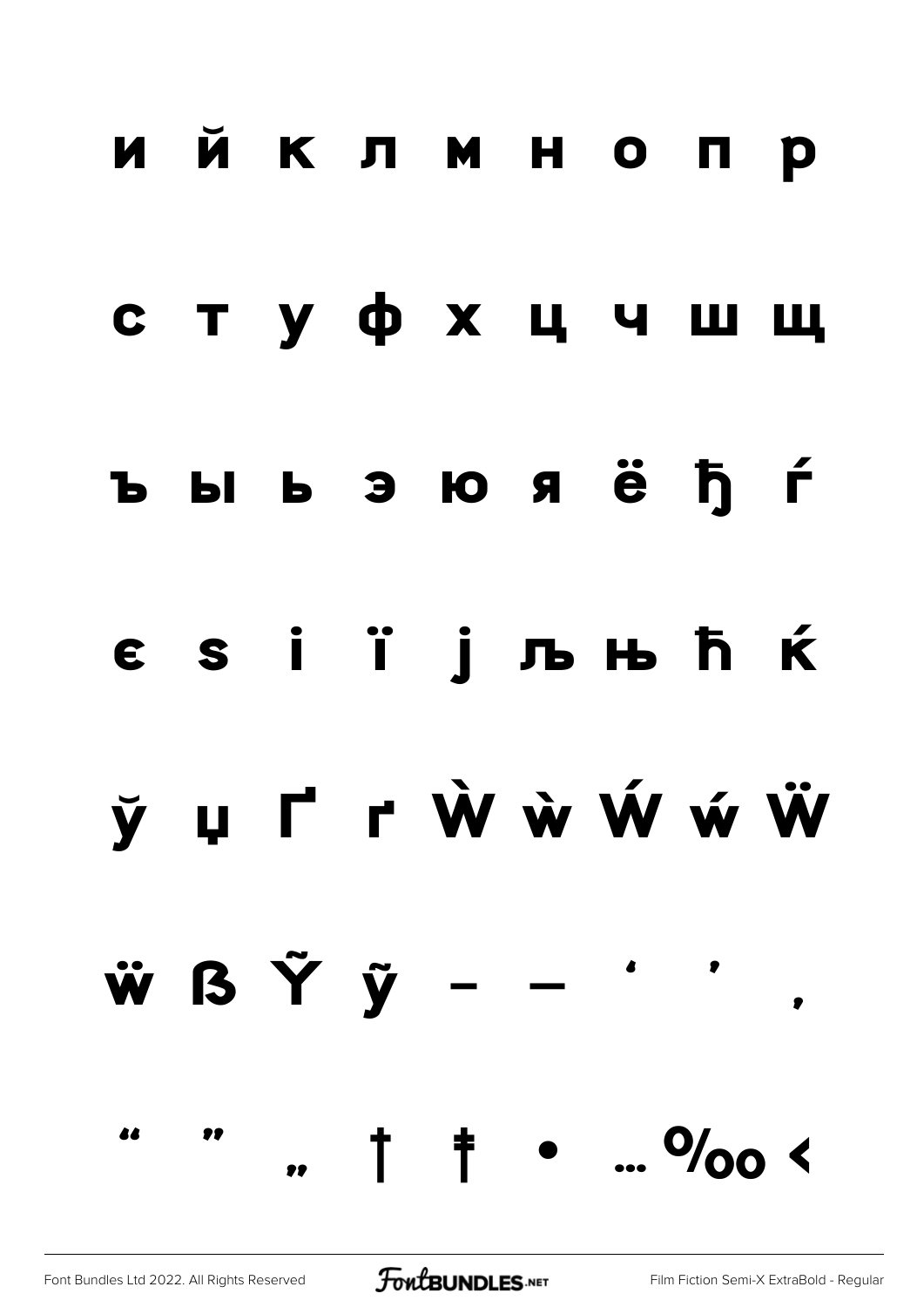# **› ⁄ ⁰ ⁴ ⁵ ⁶ ⁷ ⁸ ⁹ ₀ ₁ ₂ ₃ ₄ ₅ ₆ ₇ ₈ ₉ ₣ ₤ ₧ € ₱ ₸ ₹ ₺ ₼ ₿ ℓ № ™ ℮ ⅓ ⅔ ⅕**  $\frac{2}{5}$   $\frac{3}{5}$   $\frac{4}{5}$   $\frac{1}{6}$   $\frac{5}{6}$   $\frac{1}{8}$   $\frac{3}{8}$   $\frac{5}{8}$   $\frac{7}{8}$ **∂ ∏ ∑ − ∕ ∙ √ ∞ ∫ ≈ ≠ ≤ ≥ ◊**

[Font Bundles Ltd 2022. All Rights Reserved](https://fontbundles.net/) **FoutBUNDLES.NET** [Film Fiction Semi-X ExtraBold - Regular](https://fontbundles.net/)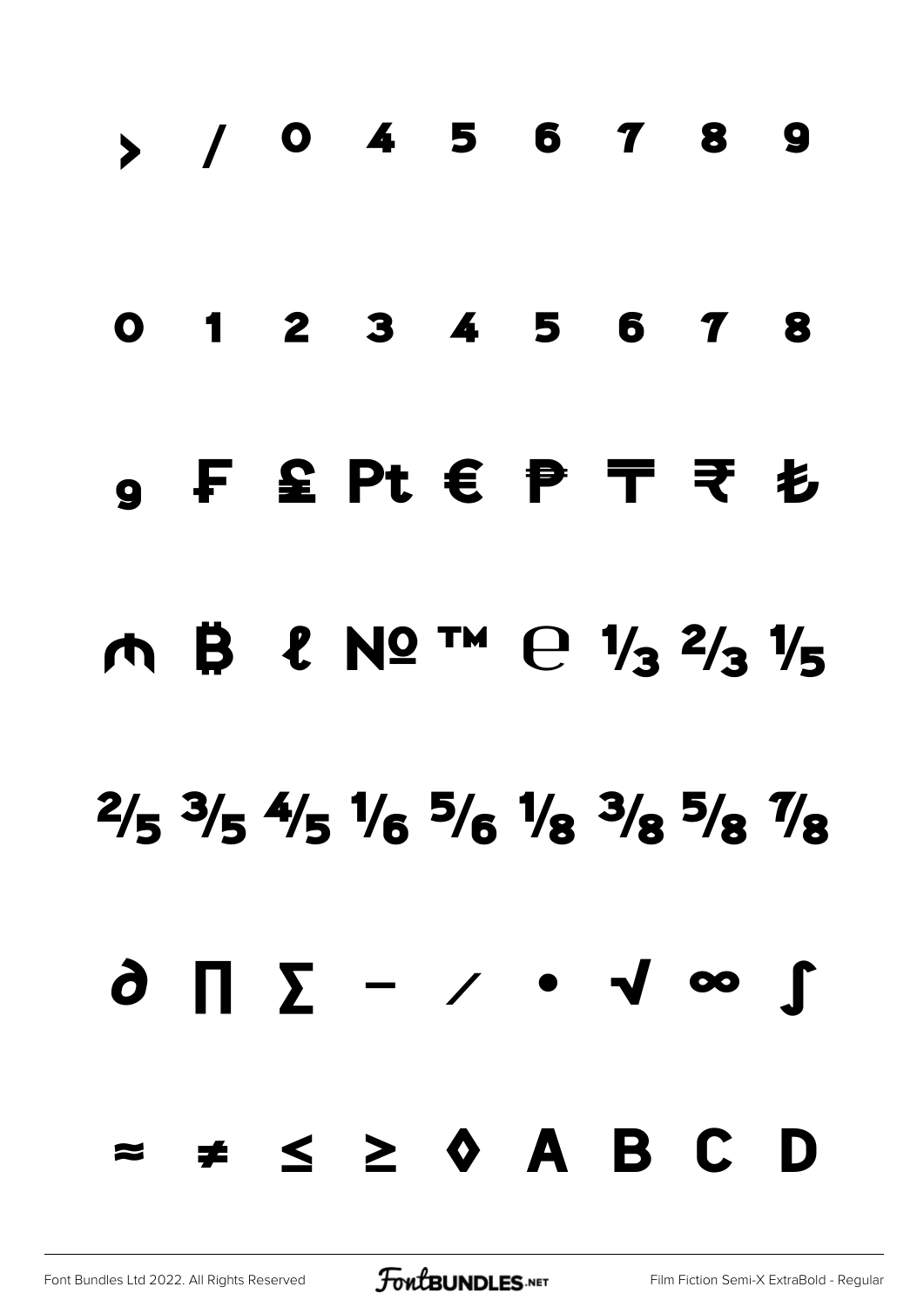# ENNFGGGGG

## Ğ Ğ Ĝ Ĝ Ģ Ģ Ġ Ġ H

## I ÍJ J J K L M M N

## N Ń Ń Ň Ň Ņ Ņ Ñ Ñ

## OPORRRŔŔŔ

# ÉŘŘŘŘRRRR S T U V W X Y Z a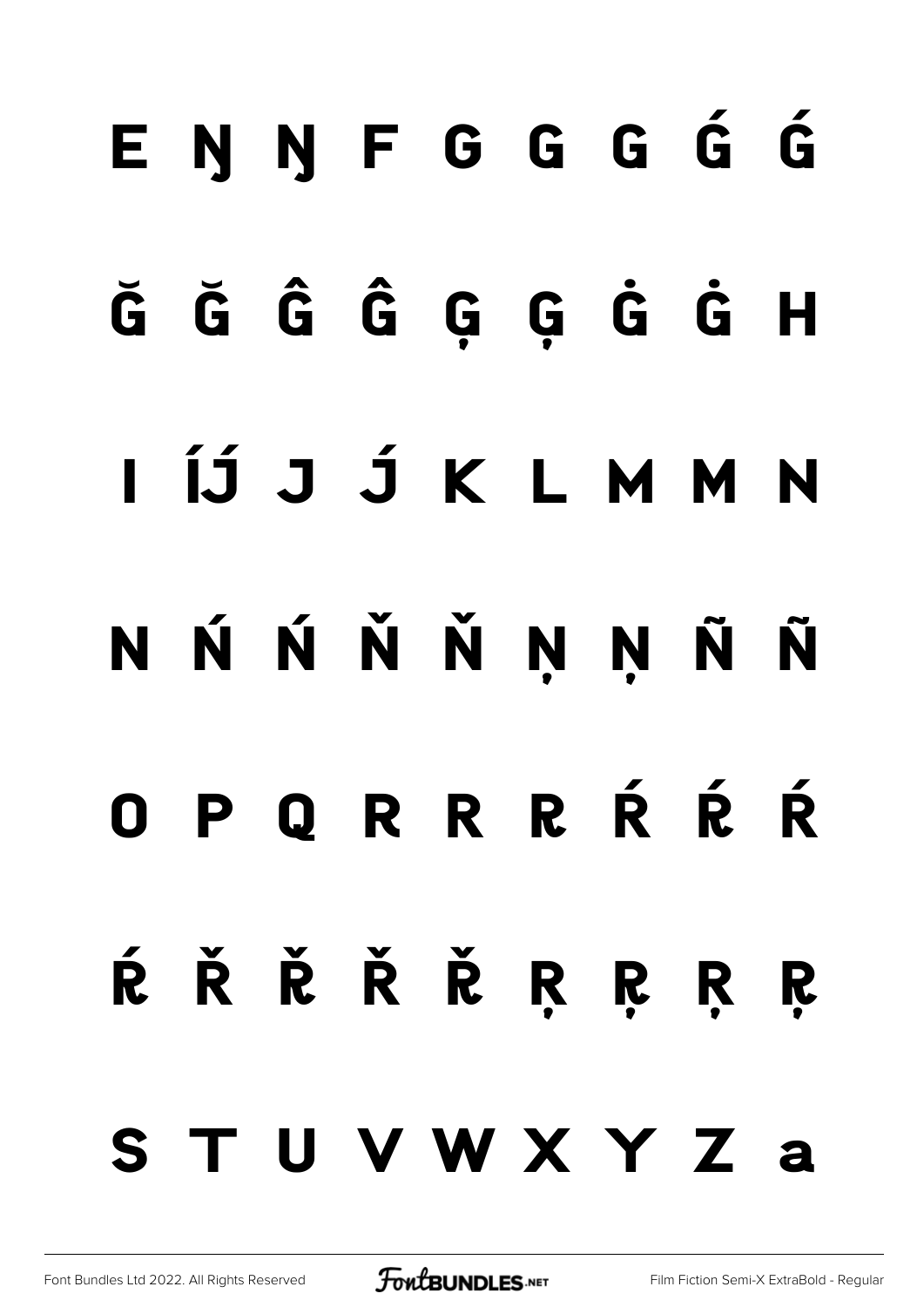# a a á á ă ă â ä äààāāā gąåå á á ã ã b b c d d d'des <sup>8</sup> f f ff ffi ffl ff ffi ffl fi  $5$   $5$  fl  $4$  $4$  g g g g g g g g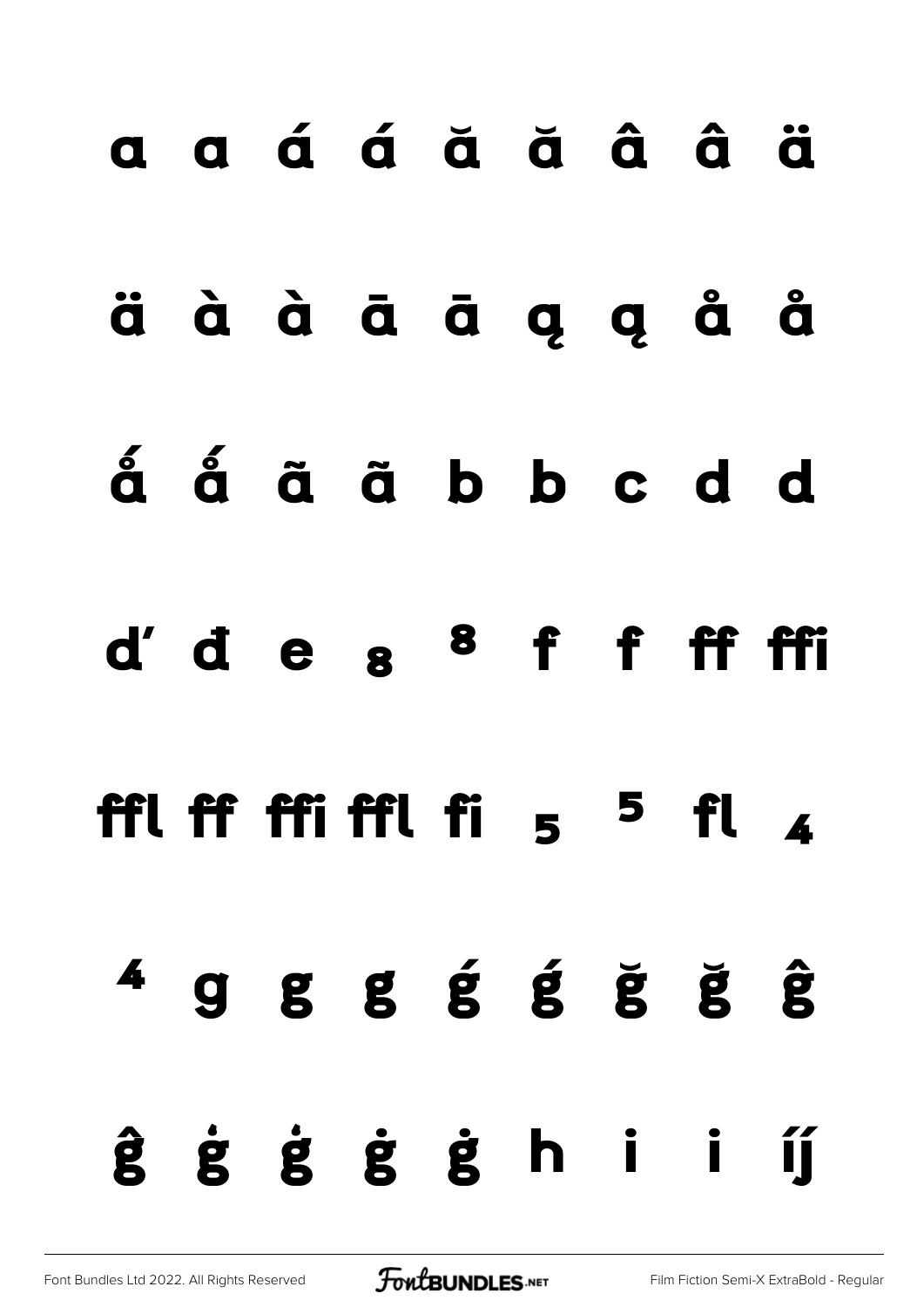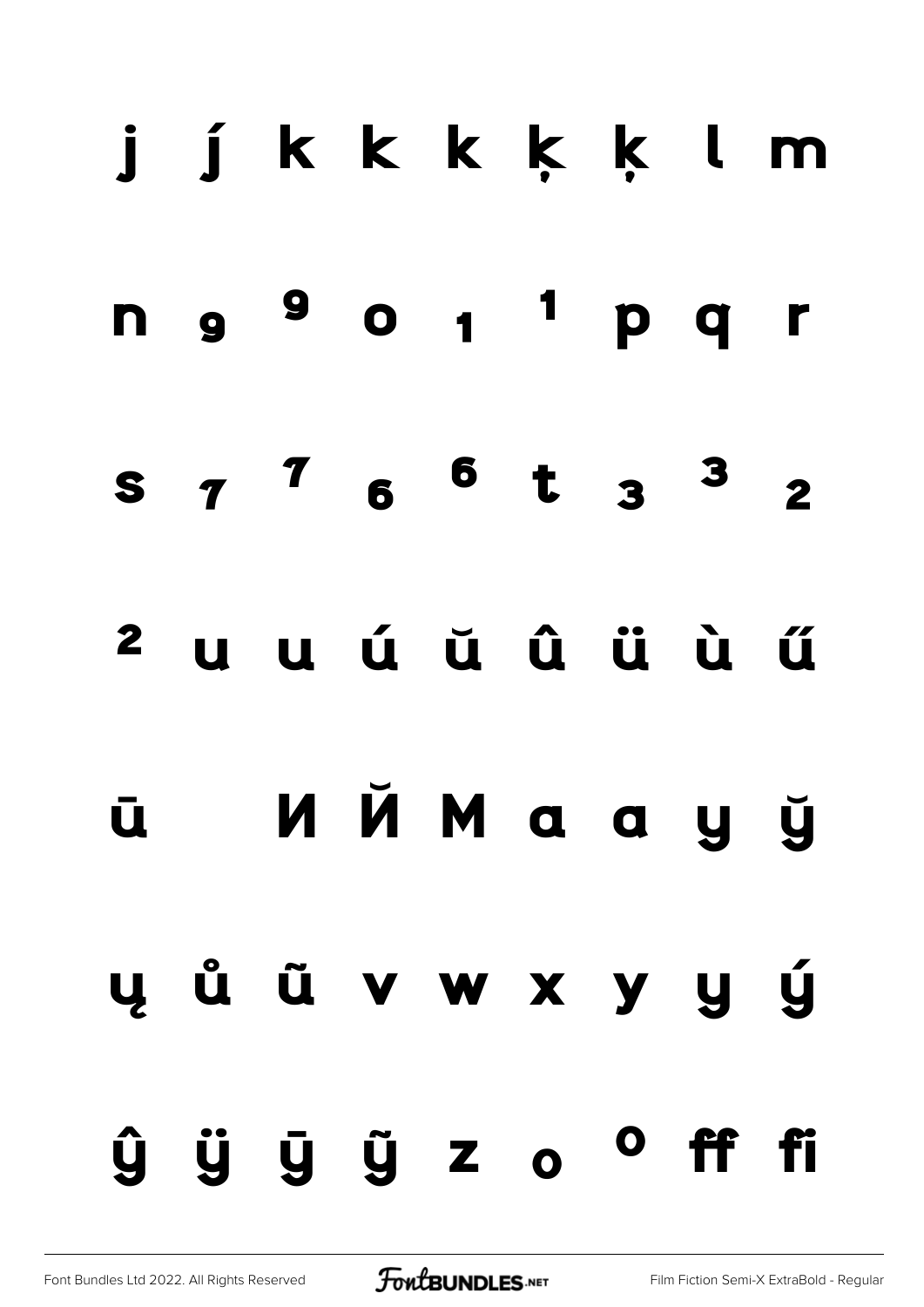### **fl ffi ffl ſt st**

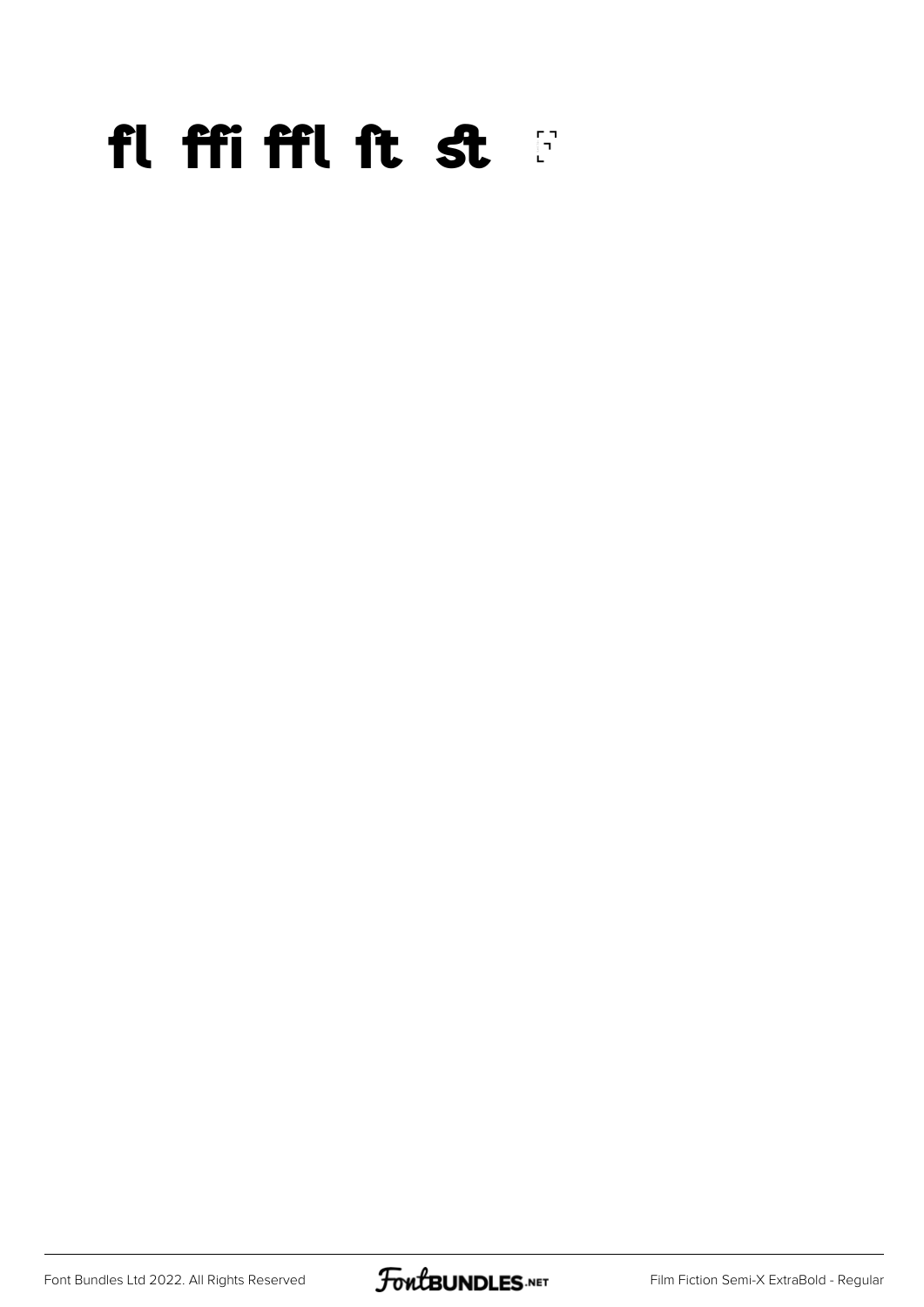#### Film Fiction Semi-X Thin - Regular

**Uppercase Characters** 

### ABCDFFGHIJKI MNOP ORSTUVWXY7

Lowercase Characters

abcdefghijklmnopgr Stuvwxyz

**Numbers** 

0123456789

Punctuation and Symbols

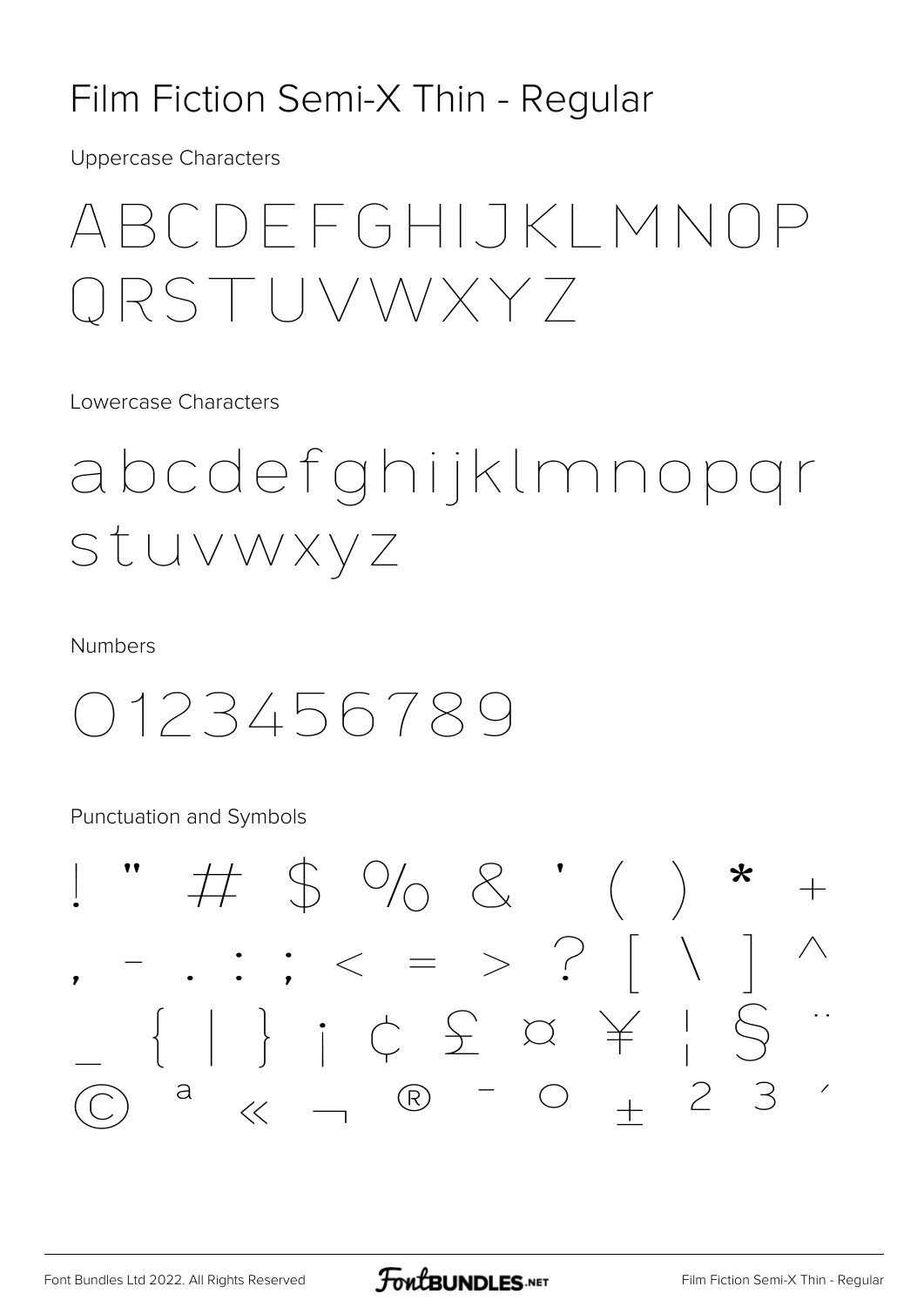

Font Bundles Ltd 2022. All Rights Reserved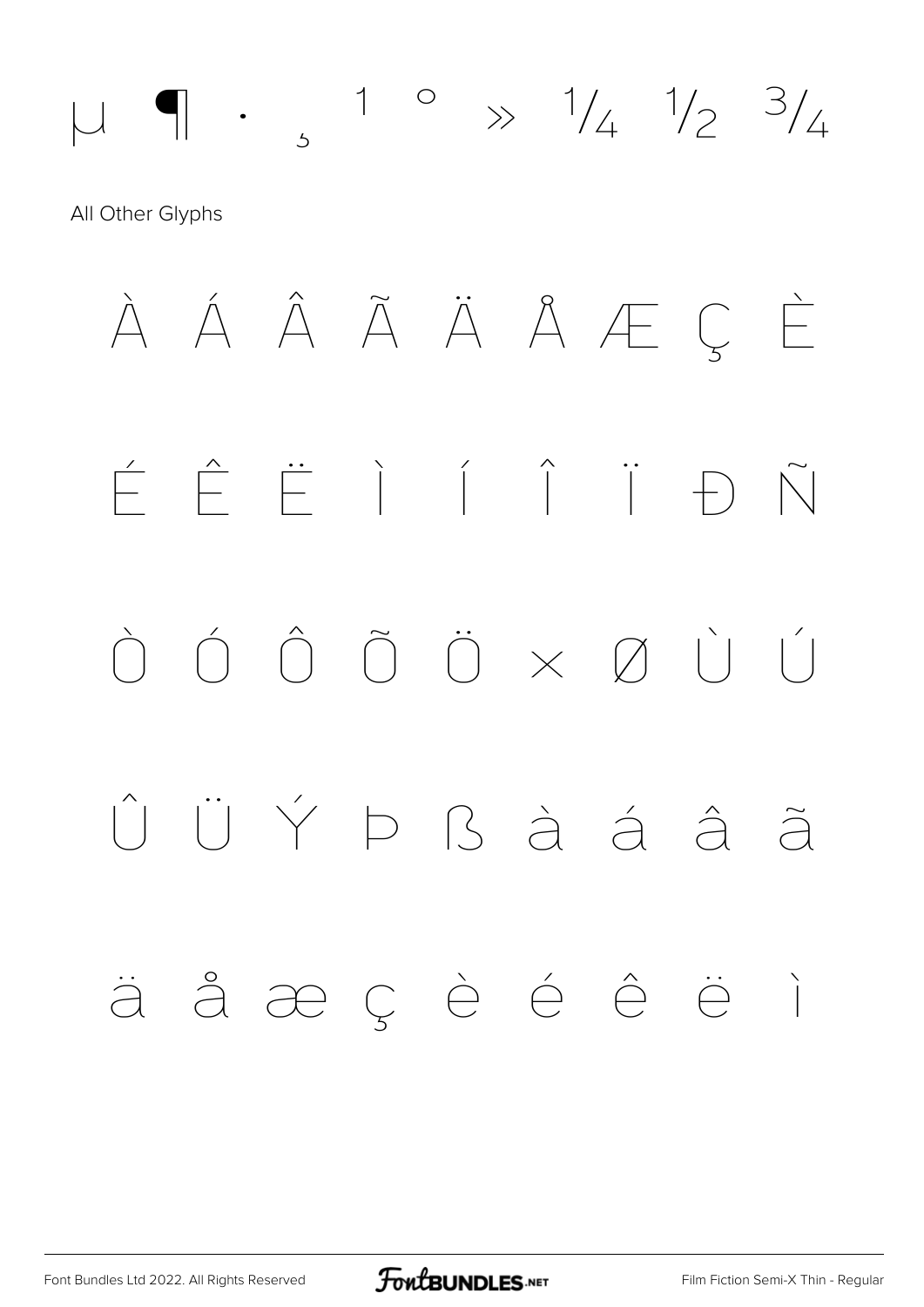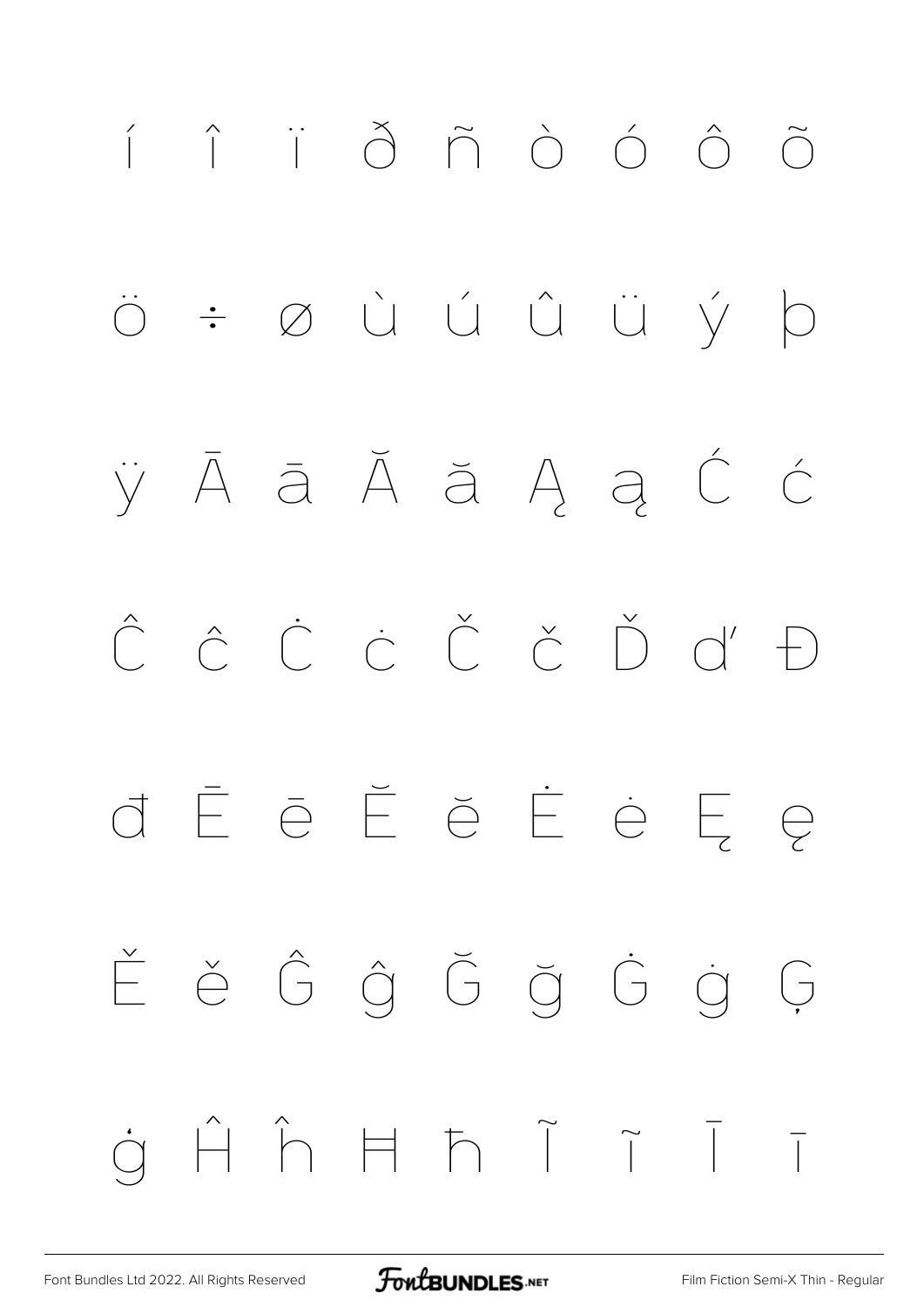$\begin{array}{ccc} \check{\mathsf{I}} & \check{\mathsf{I}} & \mathsf{J} & \dot{\mathsf{J}} & \mathsf{I} & \mathsf{I} & \mathsf{J} & \mathsf{II} & \hat{\mathsf{J}} \end{array}$ ÎKKK L L L L L' L l L l Ń ń Ņ ņ Ňňn N n Ō ō  $\bigcup$  $\bigcirc$ ŐőŒœŔŕŖŗŘ  $\check{r} \; \; \acute{S} \; \; \acute{S} \; \; \acute{S} \; \; \hat{S} \; \; \; \acute{S} \; \; \; \acute{S} \; \; \; \check{S} \; \; \; \check{S}$ t Ť ť Ŧ ŧ Ũ ũ  $\begin{pmatrix} 1 \\ 1 \end{pmatrix}$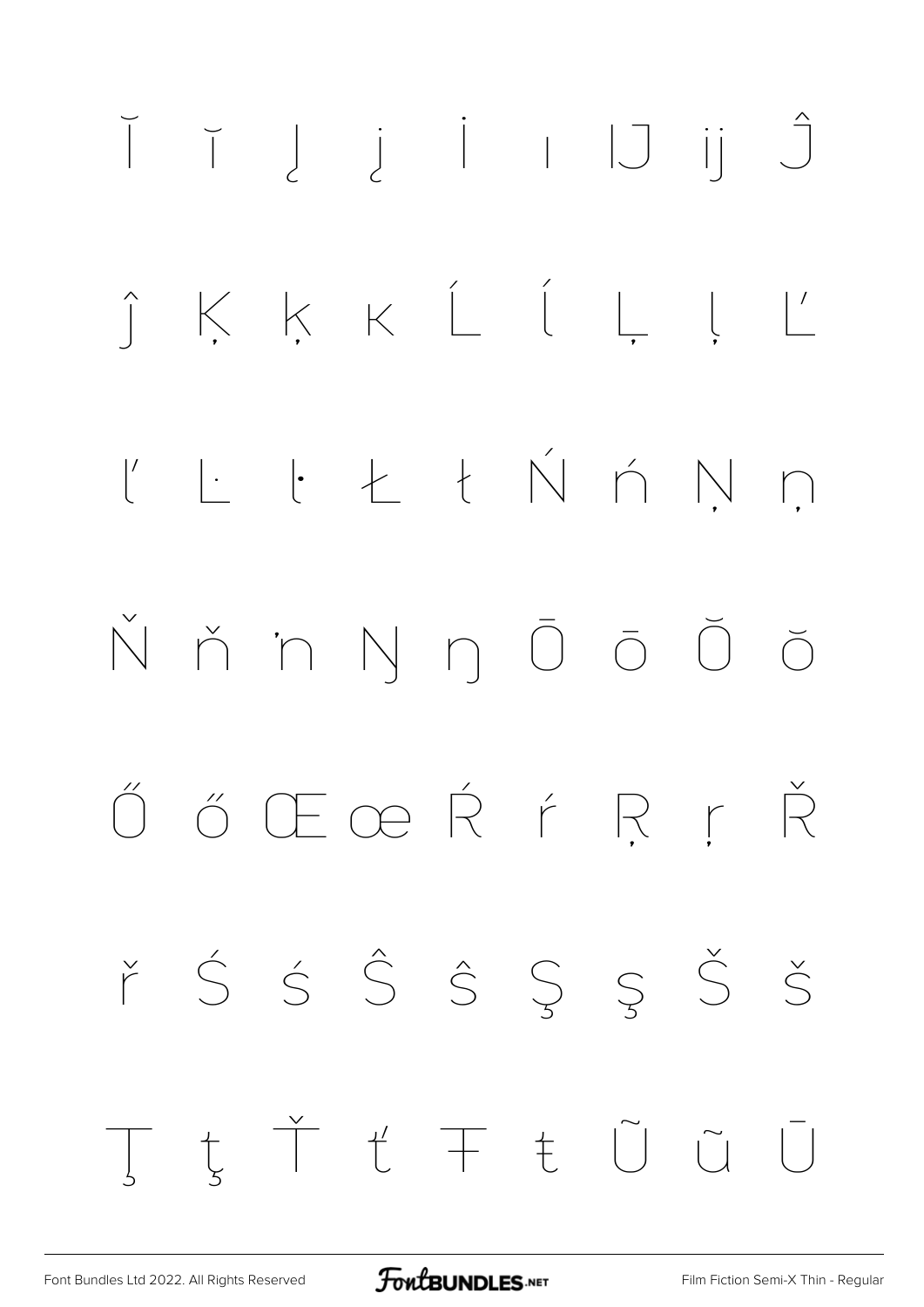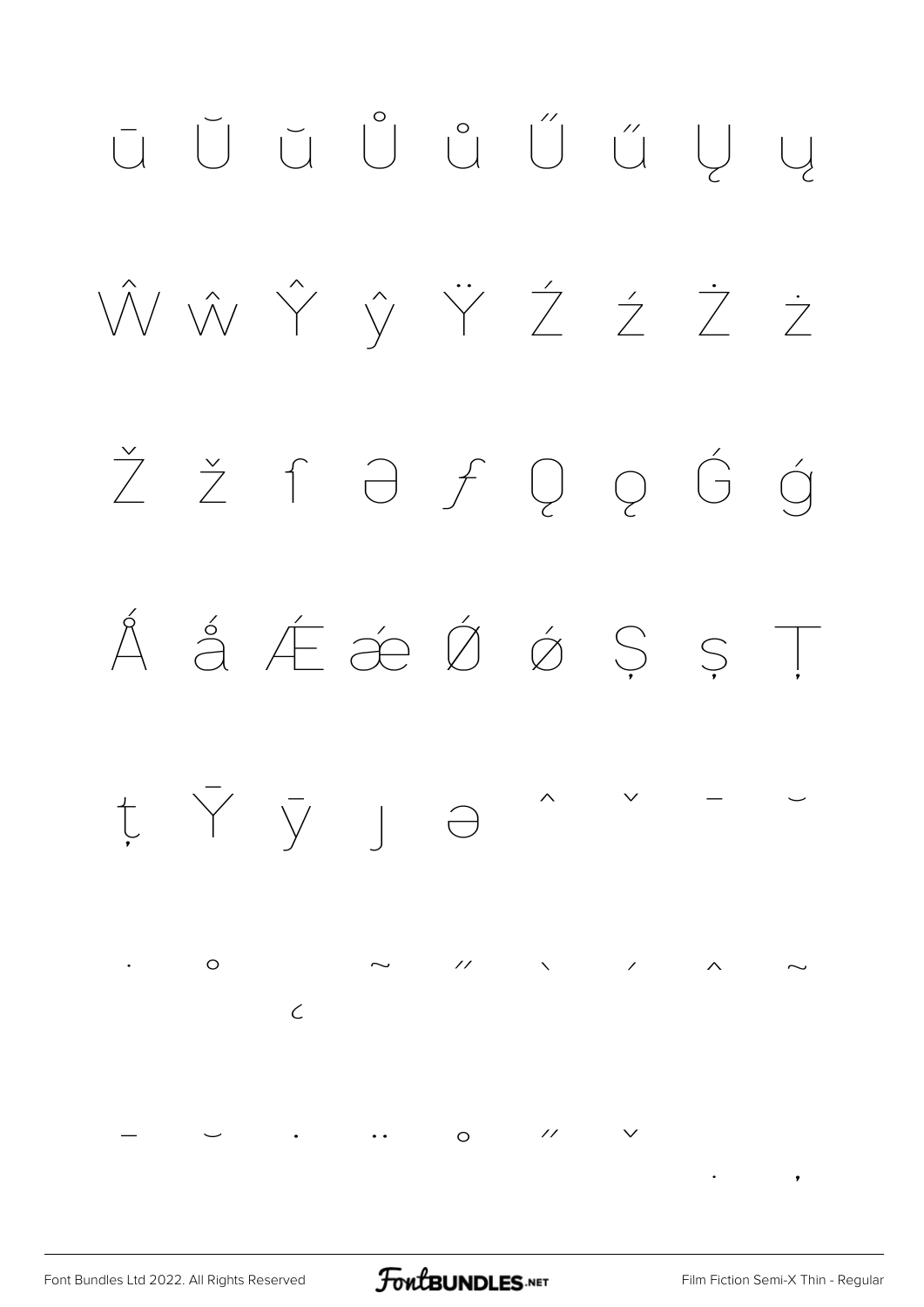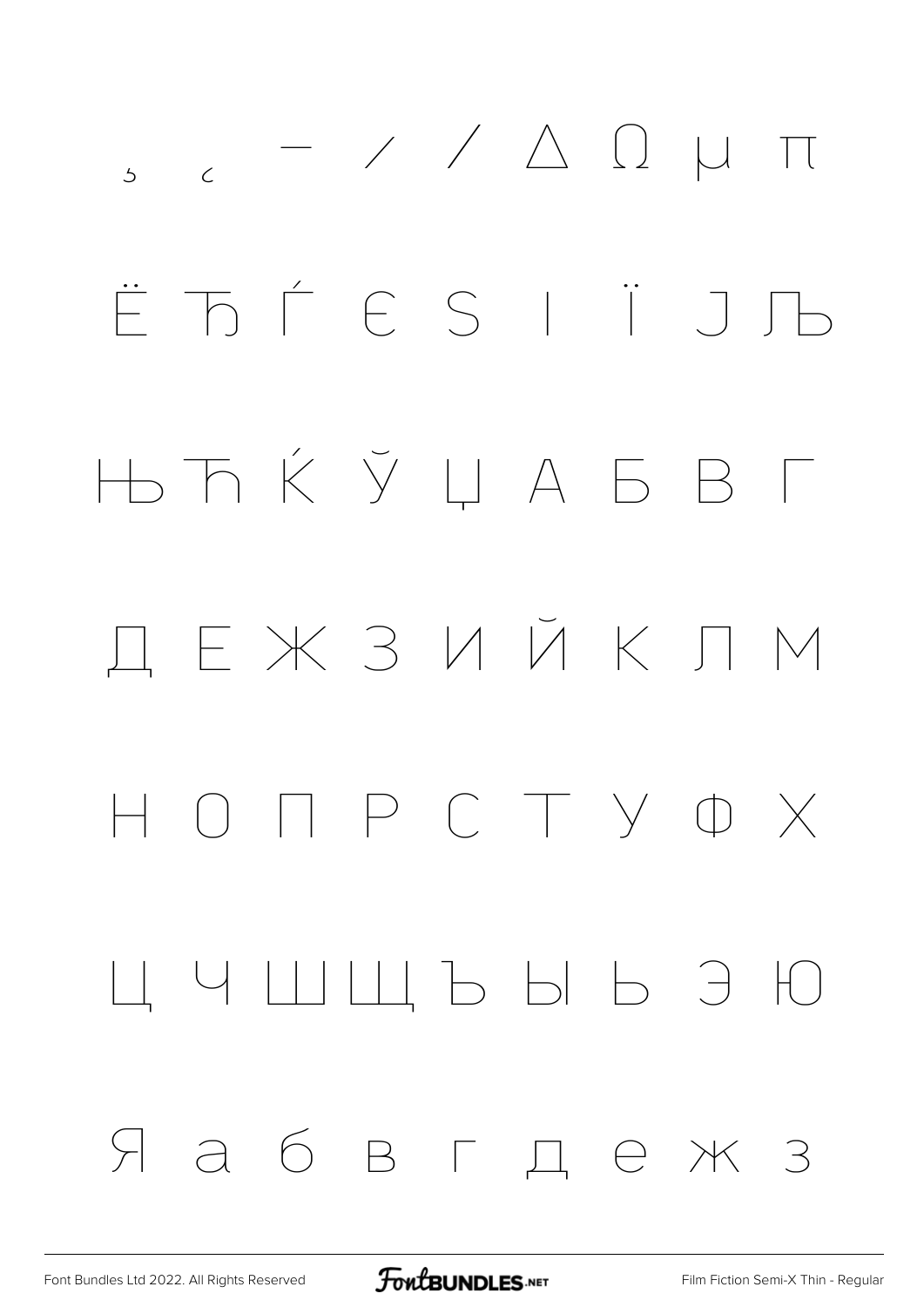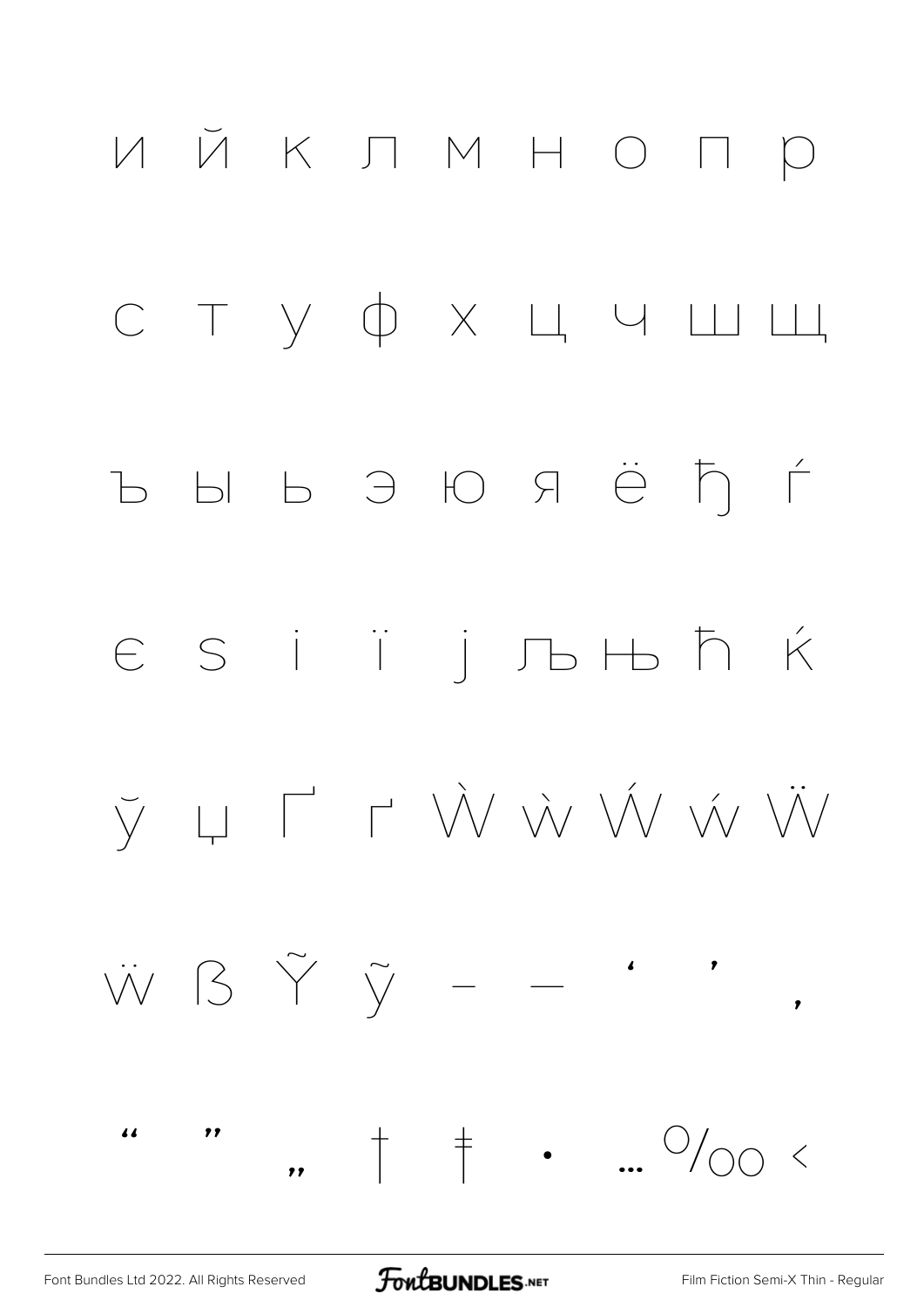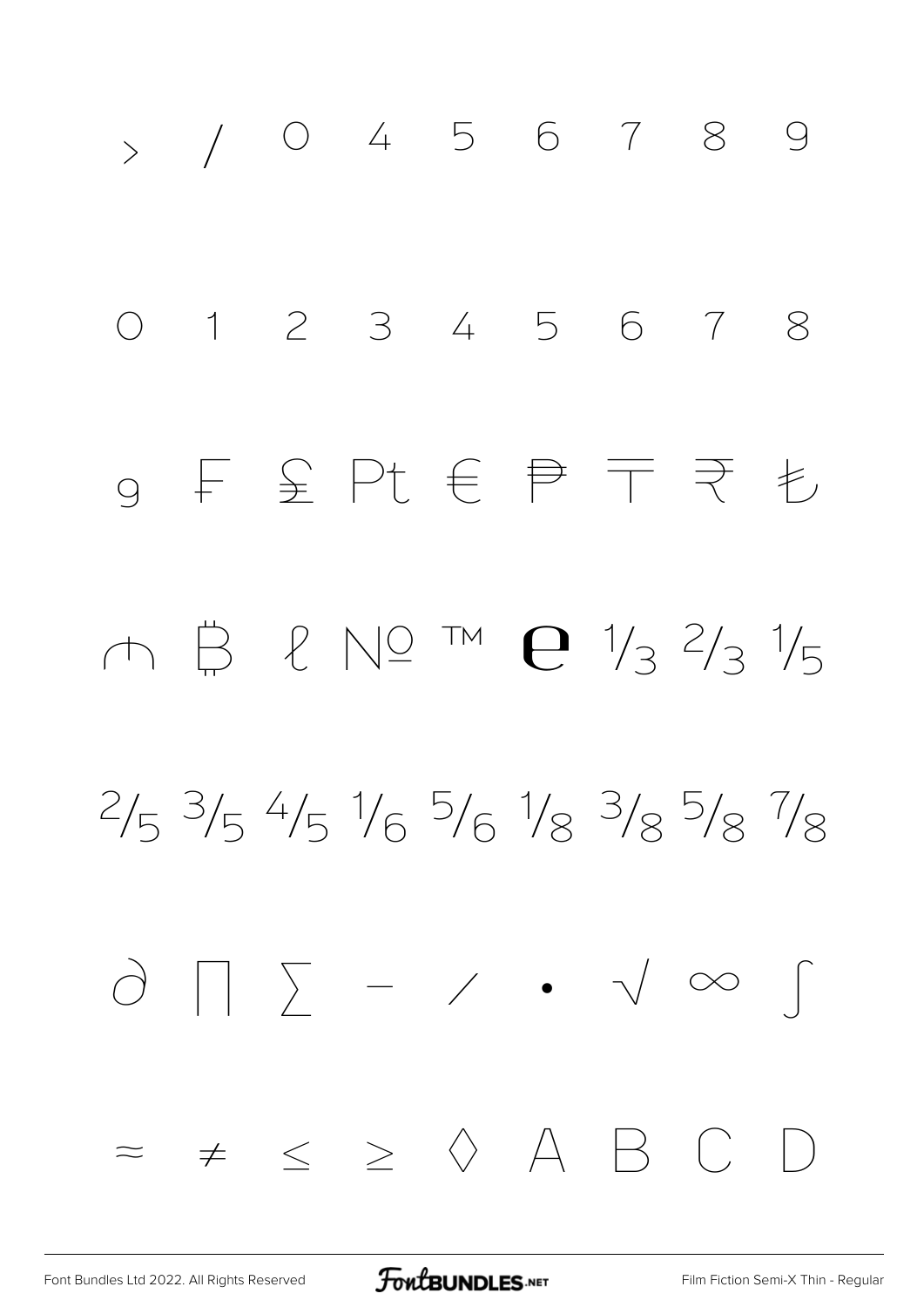# ENNFGGGG  $\begin{array}{ccc} \tilde{G} & \tilde{G} & \hat{G} & \hat{G} & \tilde{G} & \tilde{G} & \tilde{G} & \tilde{H} \end{array}$ ÍĴ J J K L M M N NŃŃŇŇNŅÑÑ OPORRRŔŔ ŔŘŘŘRRRR STUVWXY7a

[Font Bundles Ltd 2022. All Rights Reserved](https://fontbundles.net/) **FoutBUNDLES.NET** [Film Fiction Semi-X Thin - Regular](https://fontbundles.net/)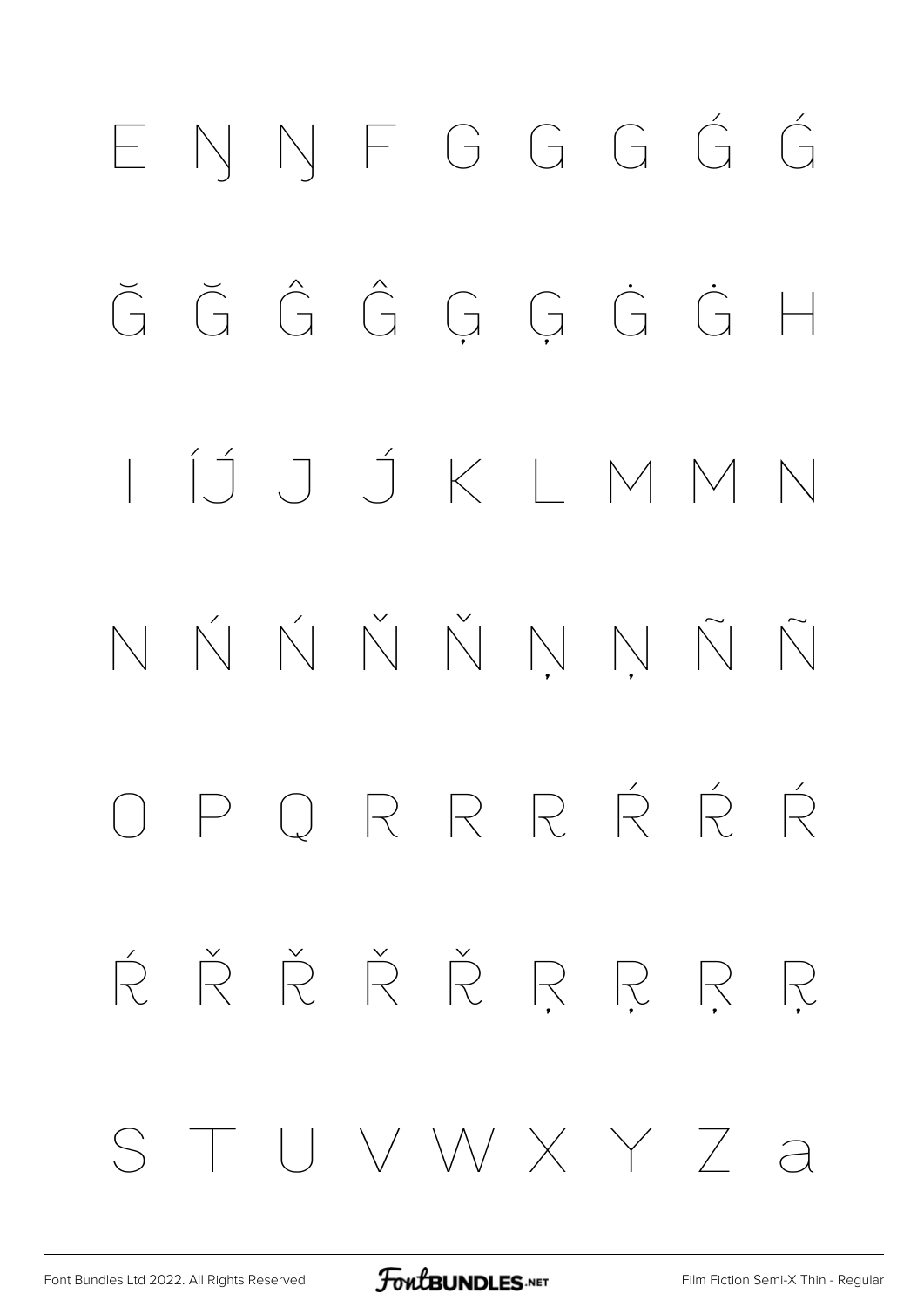# a a á á ă ă â â ä äààāāaggåå ååããbbc d d d'des 8 f f ff ffi 用 仟 仟 衎 仟 仟 斤 5 5 fl 4 4 9 g g g g ğğĝĝġġġġh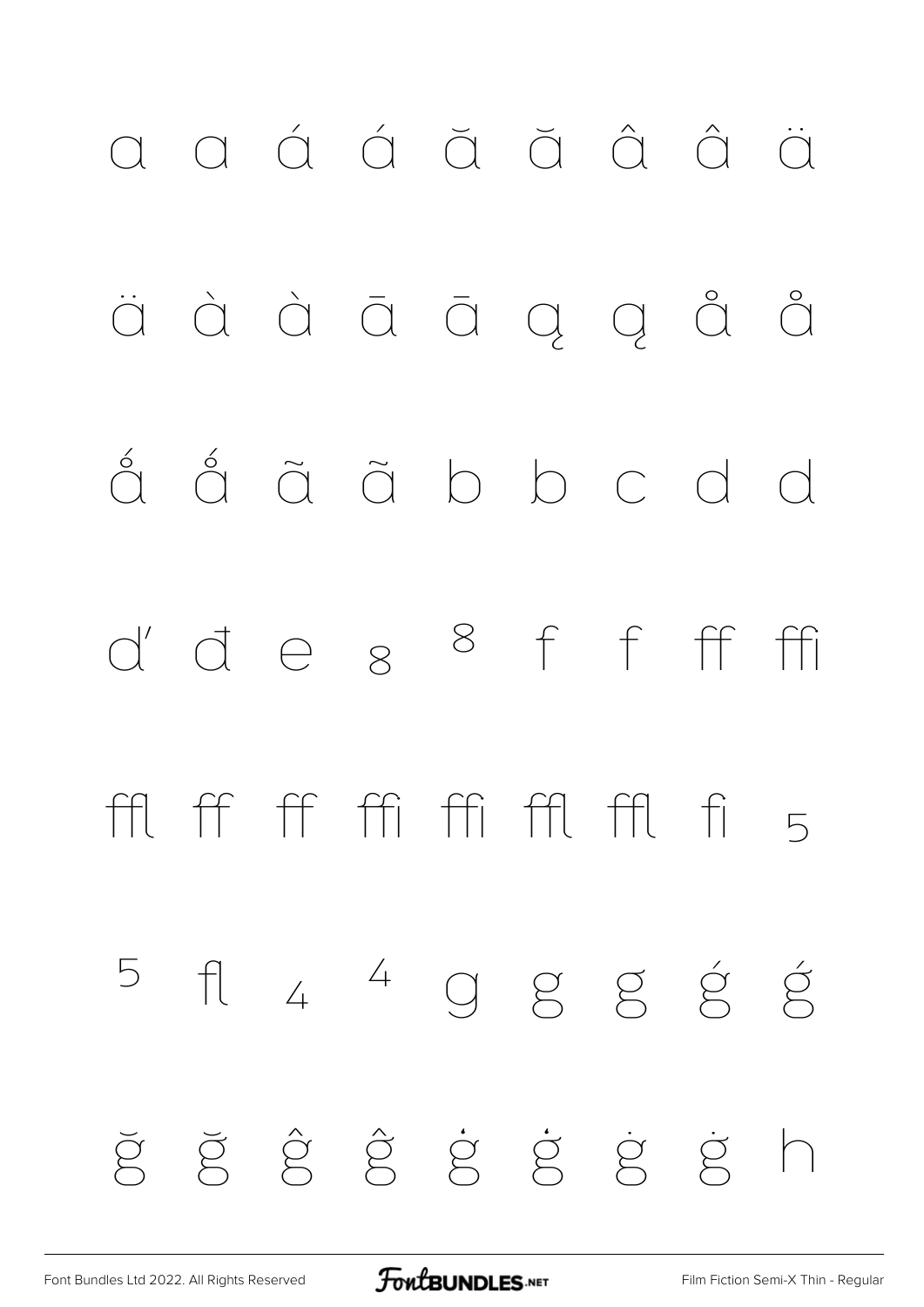

[Font Bundles Ltd 2022. All Rights Reserved](https://fontbundles.net/) **FoutBUNDLES.NET** [Film Fiction Semi-X Thin - Regular](https://fontbundles.net/)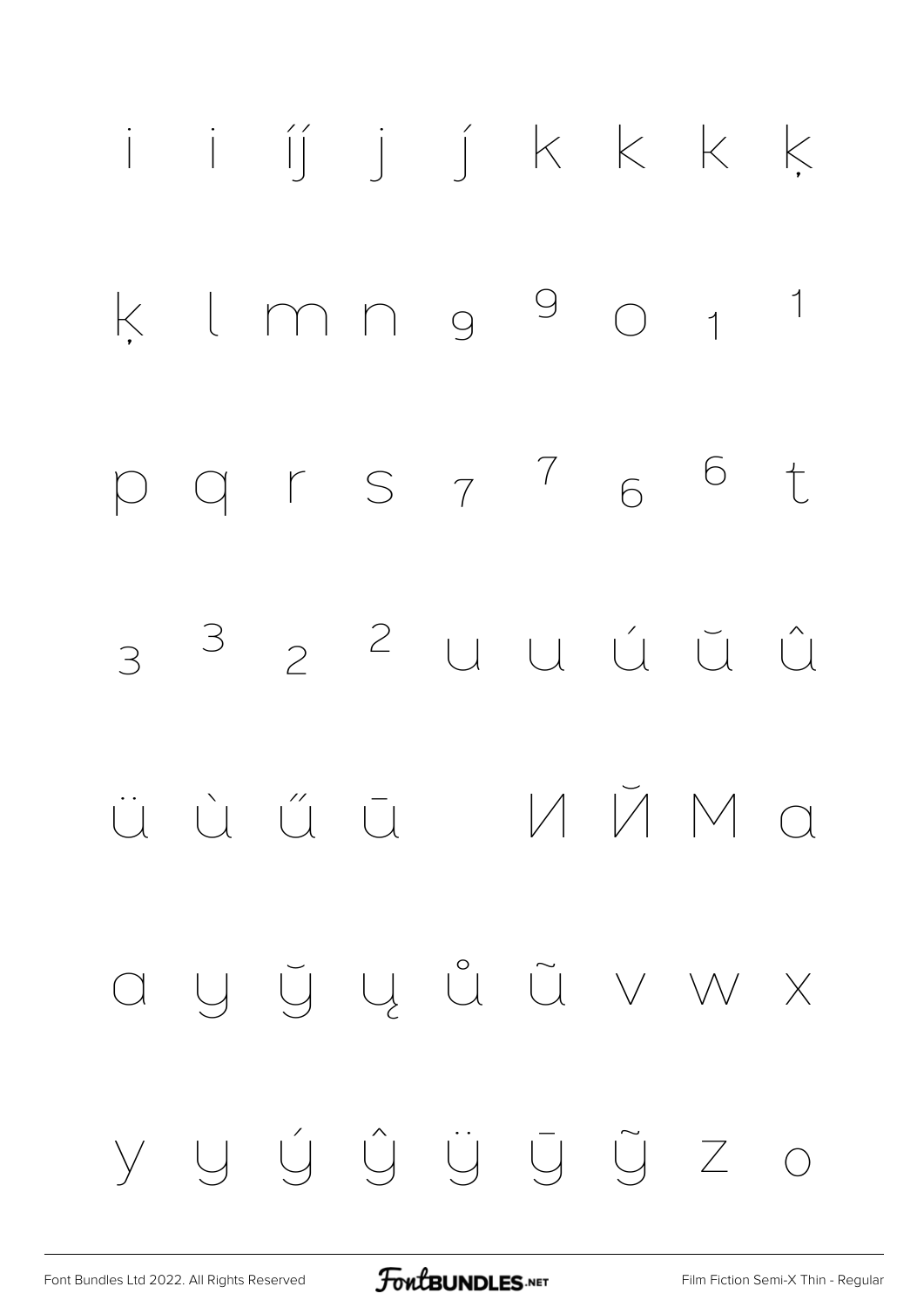#### Off fi fl ffi ffl ft St F

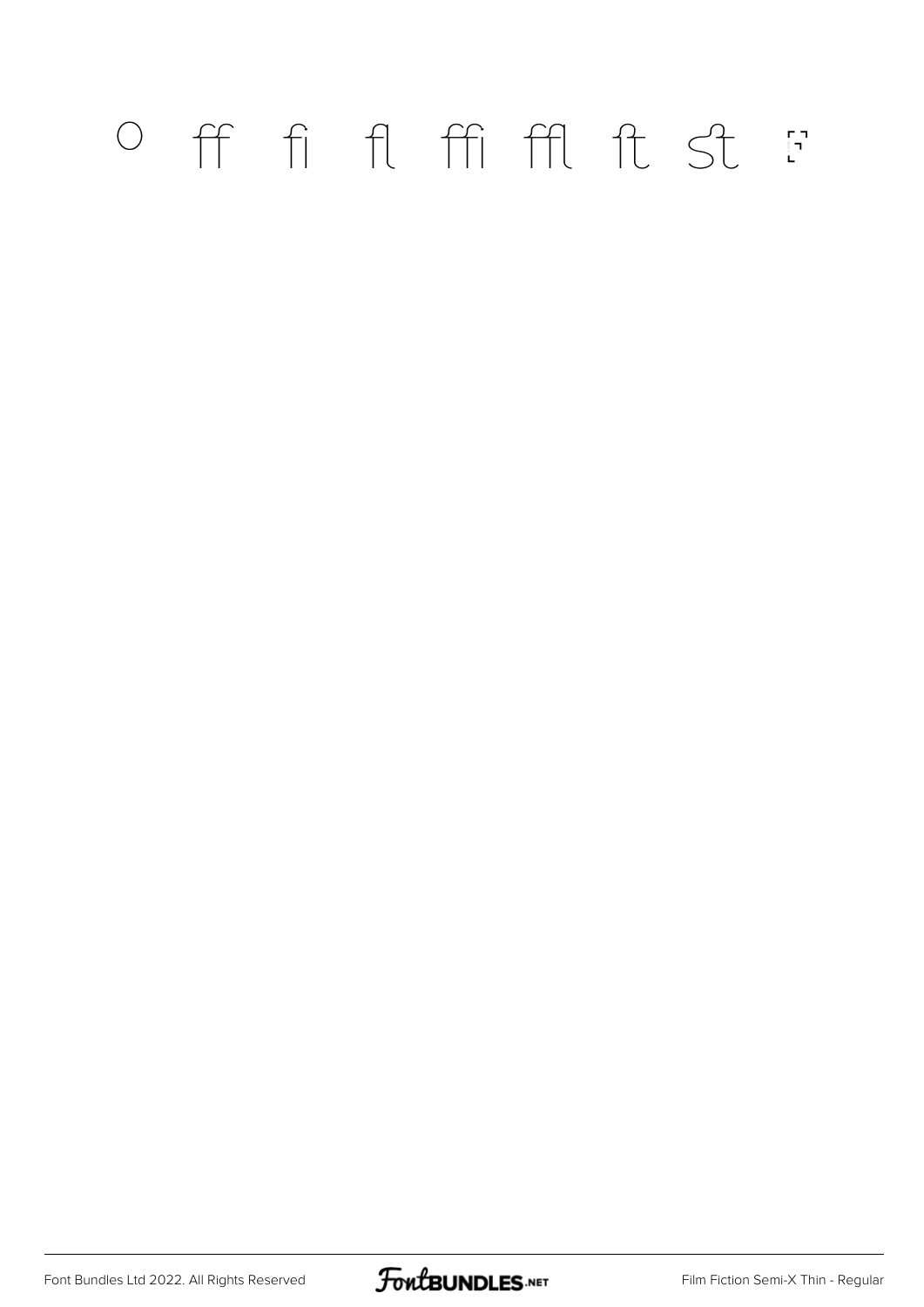#### Film Fiction Semi-X News - Regular

**Uppercase Characters** 

#### ABCDEFGHIJKLMNO PQRSTUVWXYZ

Lowercase Characters

#### abcdefghijklmnop grstuvwxyz

**Numbers** 

#### 0123456789

Punctuation and Symbols

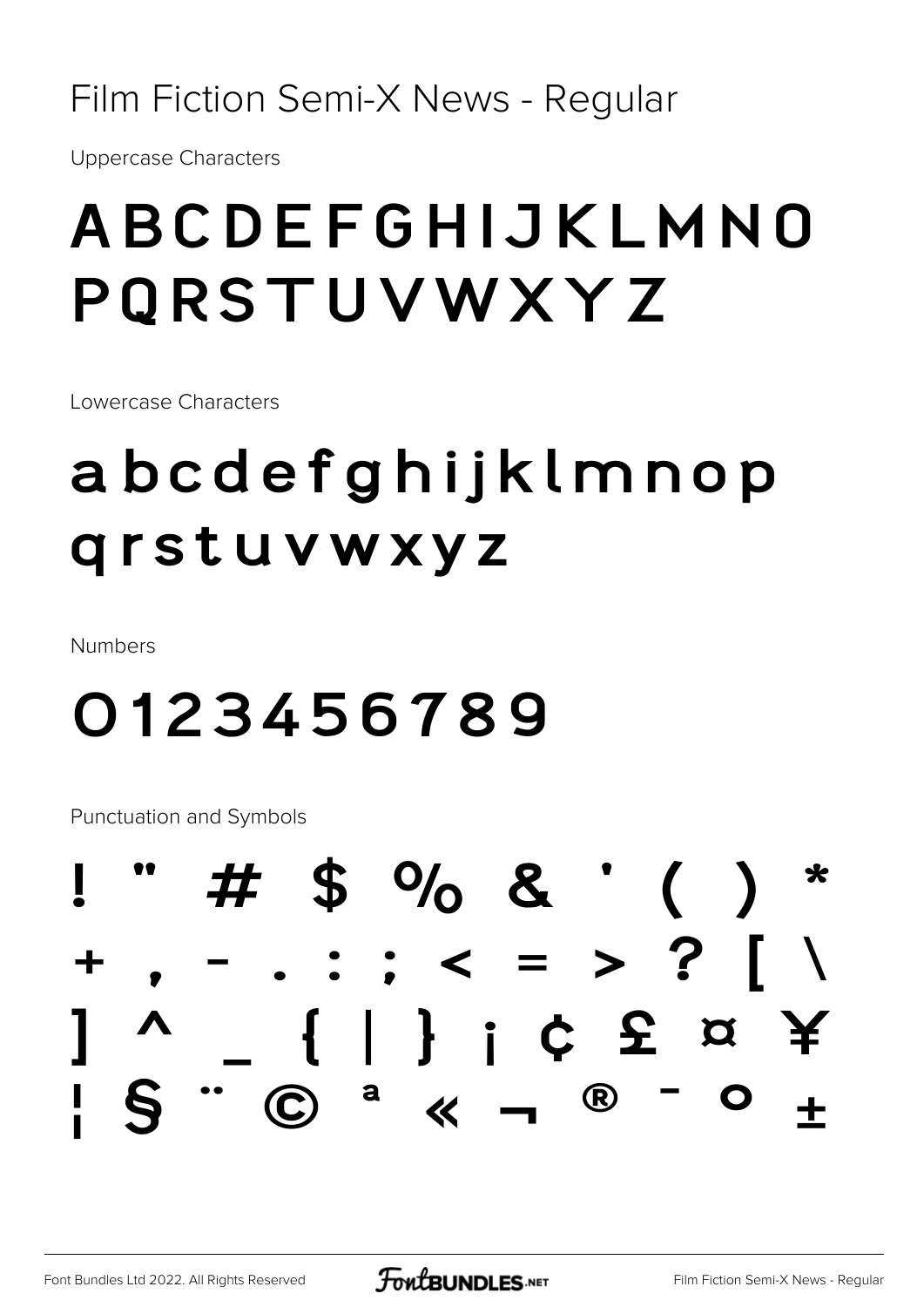#### $2 3$  ´ µ ¶ ·  $\,$   $1 \,$   $\circ \,$   $\,$   $\frac{1}{4}$  $\frac{1}{2}$  ,  $\frac{3}{4}$

All Other Glyphs

## À Á Â Ã Ä Å Æ Ç È É Ê Ë Ì Í Î Ï Ð Ñ Ò Ó Ô Õ Ö × Ø Ù Ú Û Ü Ý Þ ß à á â ã ä å æ ç è é ê ë ì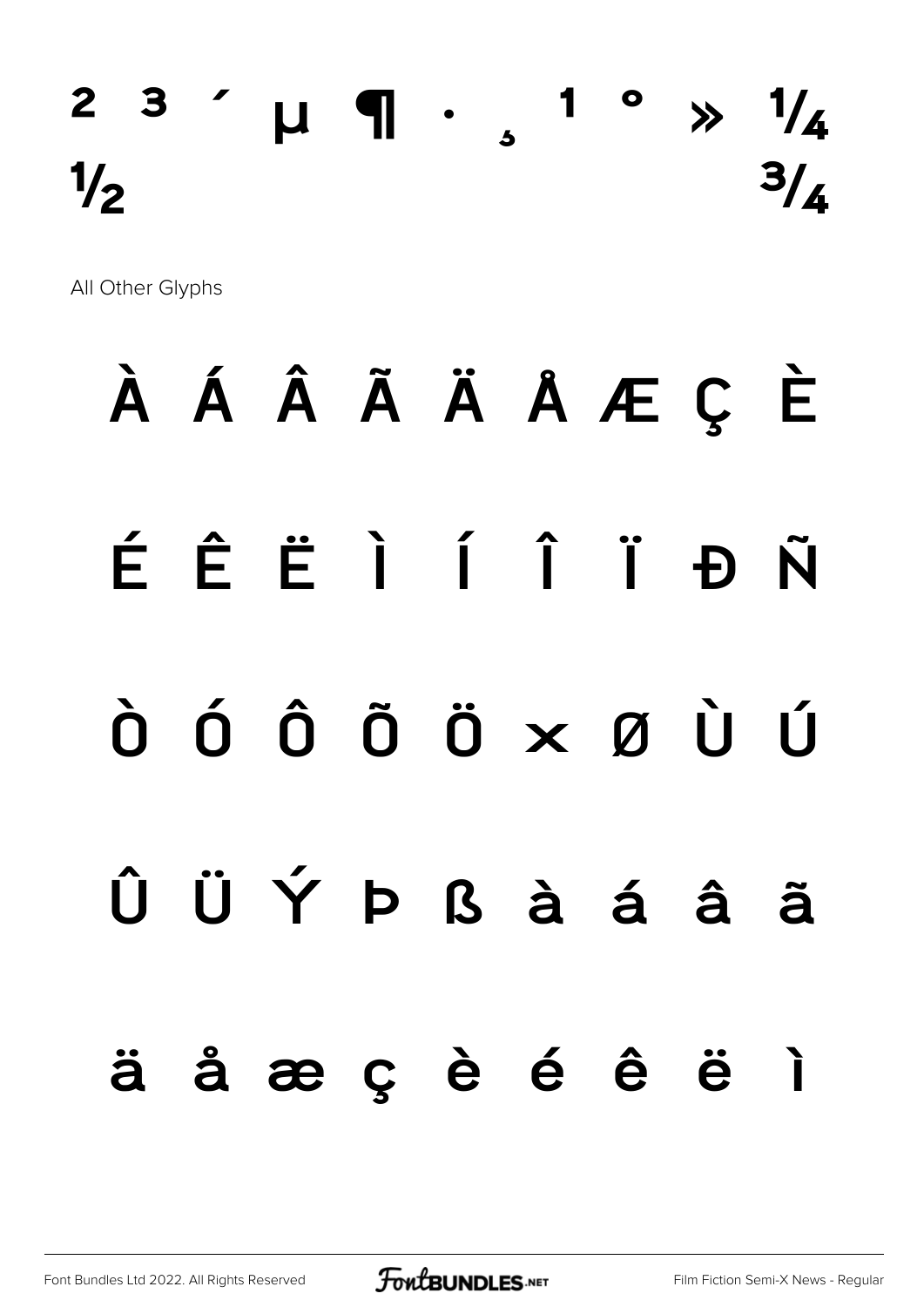# í î ï ð ñ ò ó ô õ ö ÷ ø ù ú û ü ý þ ÿ Ā ā Ă ă Ą ą Ć ć Ĉ ĉ Ċ ċ Č č Ď ď Đ đ Ē ē Ĕ ĕ Ė ė Ę ę Ě ě Ĝ ĝ Ğ ğ Ġ ġ Ģ ģ Ĥ ĥ Ħ ħ Ĩ ĩ Ī ī

[Font Bundles Ltd 2022. All Rights Reserved](https://fontbundles.net/) **FoutBUNDLES.NET** [Film Fiction Semi-X News - Regular](https://fontbundles.net/)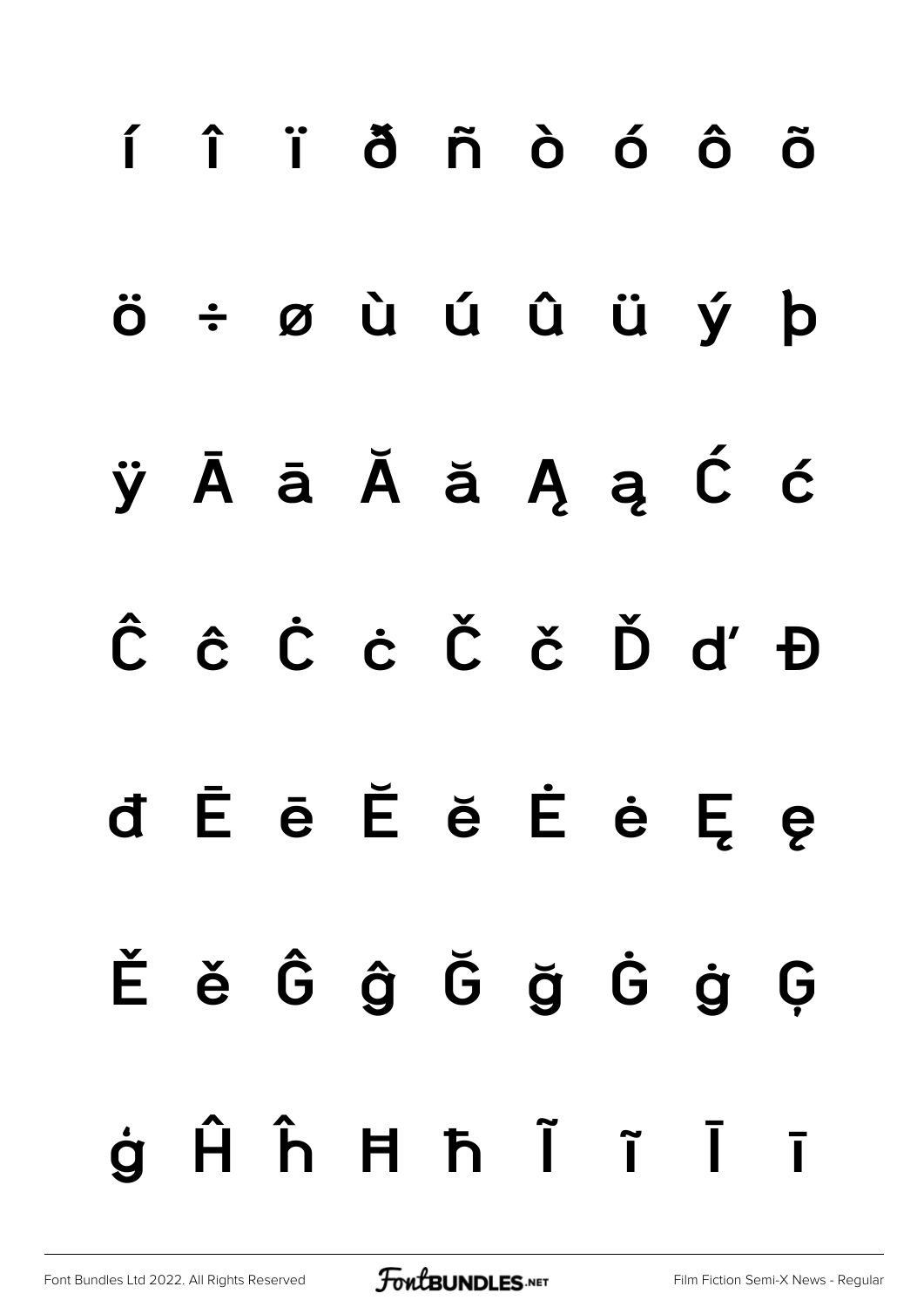### Č i l j i ı lJ ij Ĵ ĵ K K K Ĺ ĺ Ļ ļ Ľ L l L l Ń ń  $\mathbf{r}$ Ņņ Ňň'nŊŋŌōŎŏ ŐőŒœŔŕŖŗŘ řŚśŜŝŞşŠš ţŤťŦŧŨũŪ T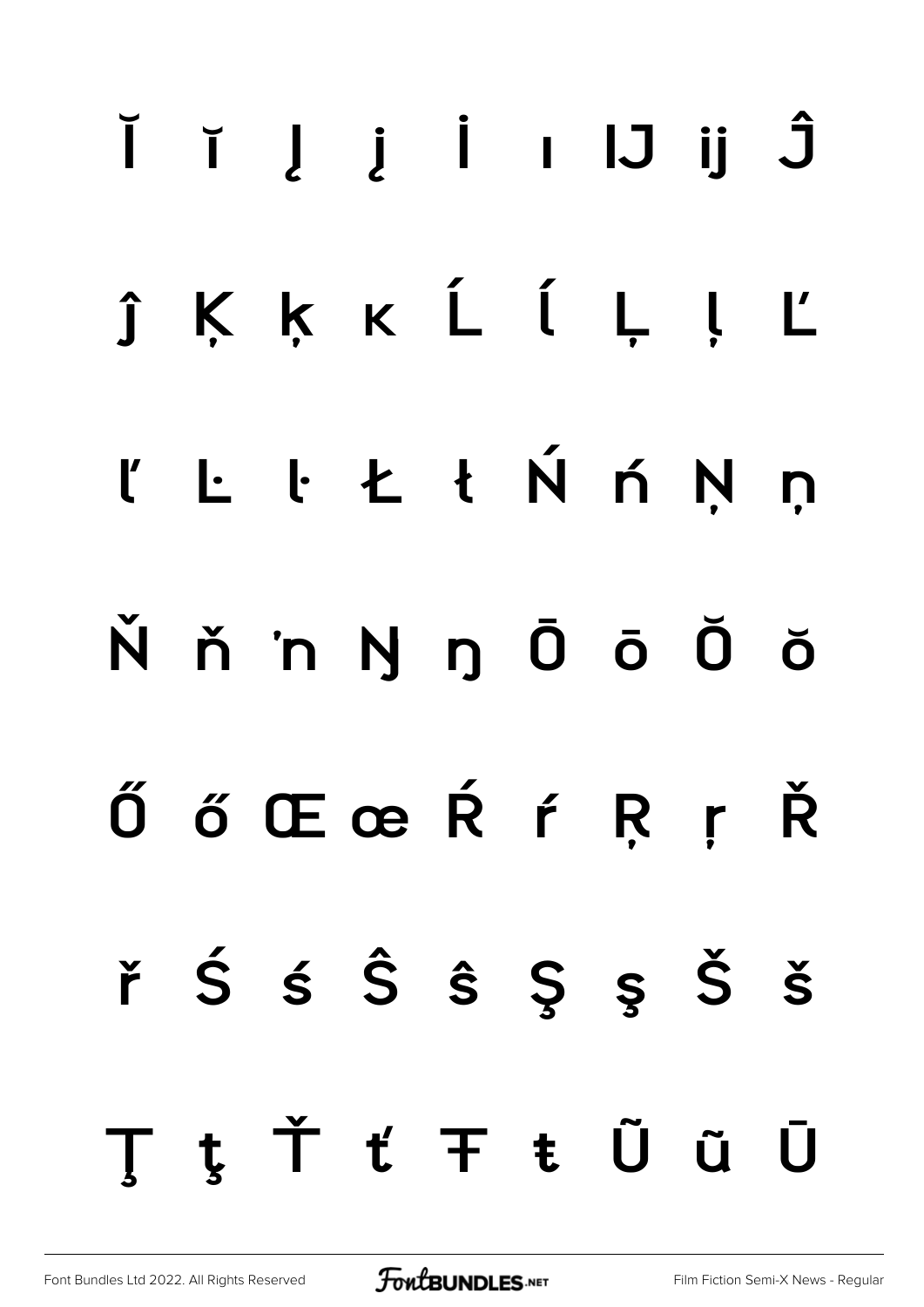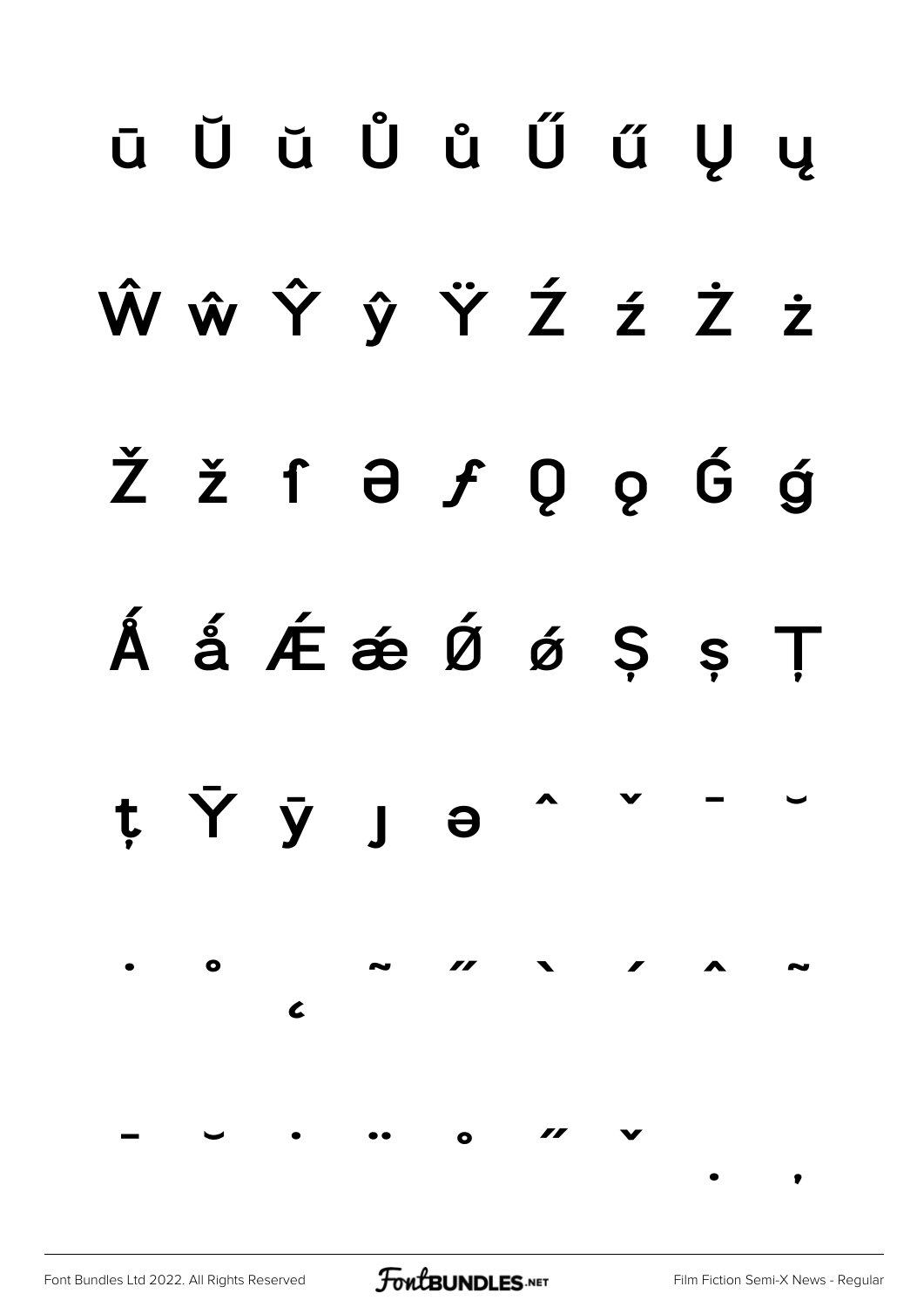# $-$  /  $/$  Δ Ω μ π Ё Ђ Ѓ Є Ѕ І Ї Ј Љ Њ Ћ Ќ Ў Џ А Б В Г Д Е Ж З И Й К Л М Н О П Р С Т У Ф Х Ц Ч Ш Щ Ъ Ы Ь Э Ю Я а б в г д е ж з

[Font Bundles Ltd 2022. All Rights Reserved](https://fontbundles.net/) **FoutBUNDLES.NET** [Film Fiction Semi-X News - Regular](https://fontbundles.net/)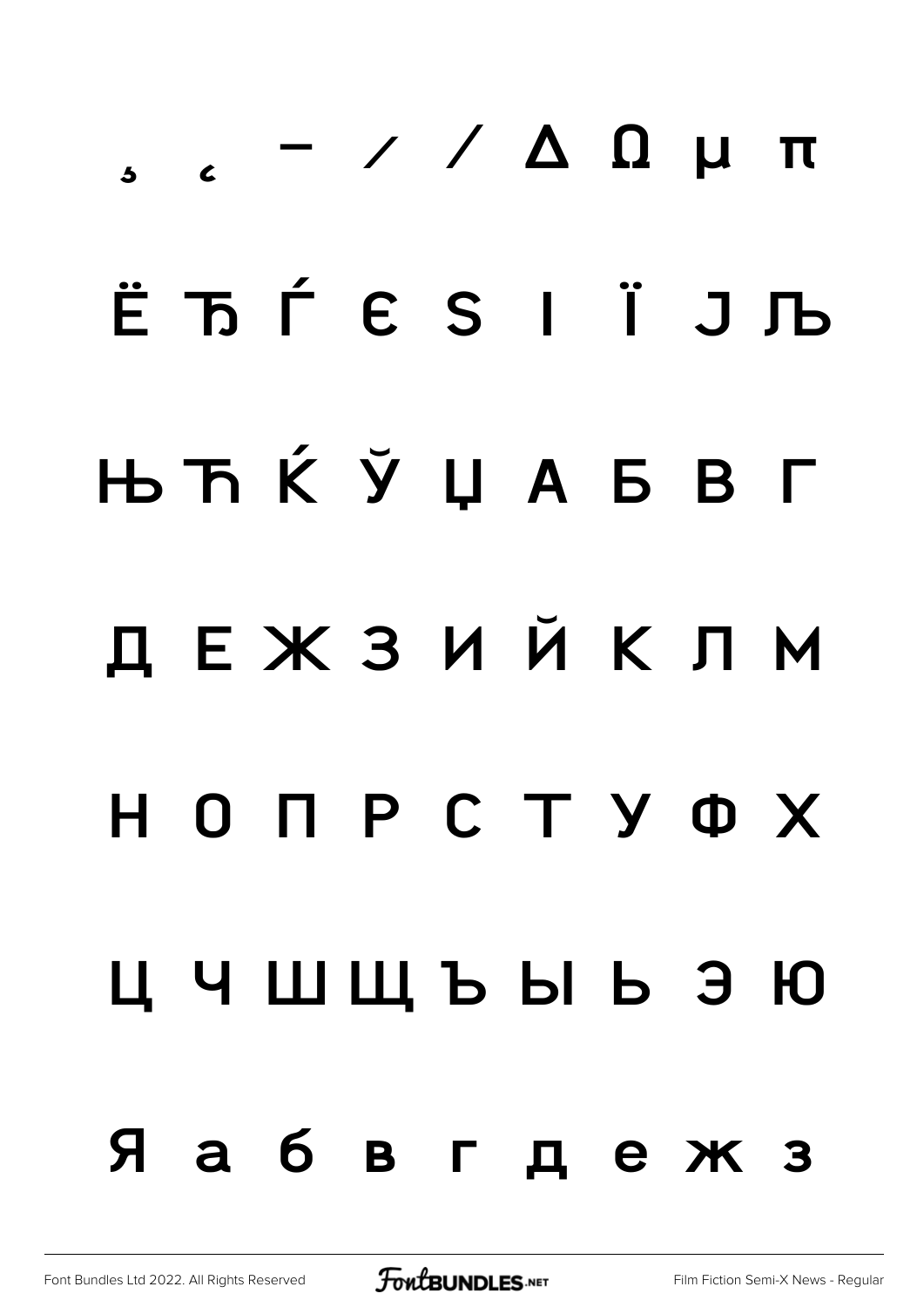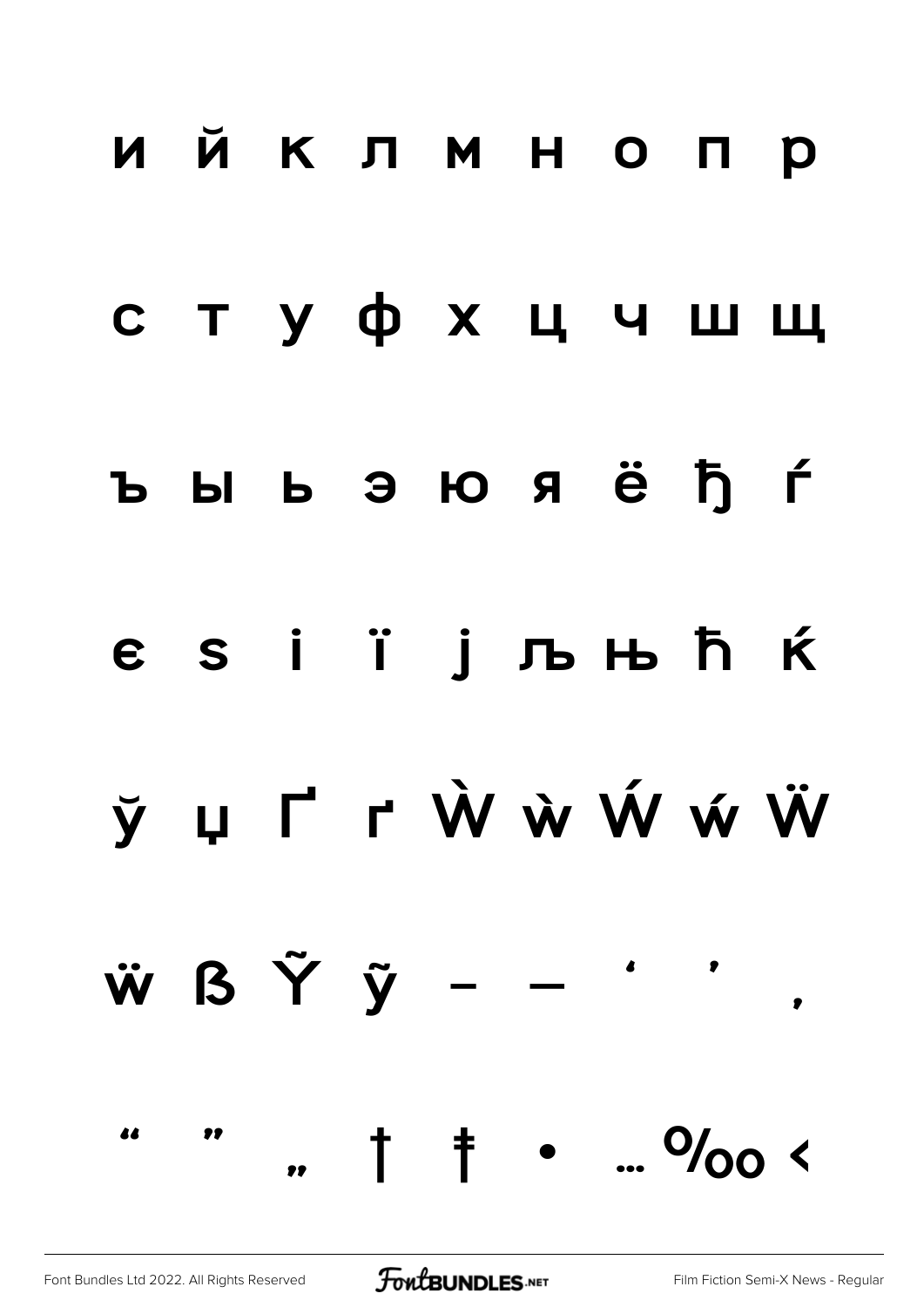# > / 0 4 5 6 7 8 9 O 1 2 3 4 5 6 7 8 ₉ ₣ ₤ ₧ € ₱ ₸ ₹ ₺ ₼ ₿ ℓ № ™ ℮ ½ ½ ½  $2/5$   $3/5$   $4/5$   $1/6$   $5/6$   $1/8$   $3/8$   $5/8$   $1/8$ ∂ ∏ ∑ − ∕ ∙ √ ∞ ∫ ≈ ≠ ≤ ≥ ◊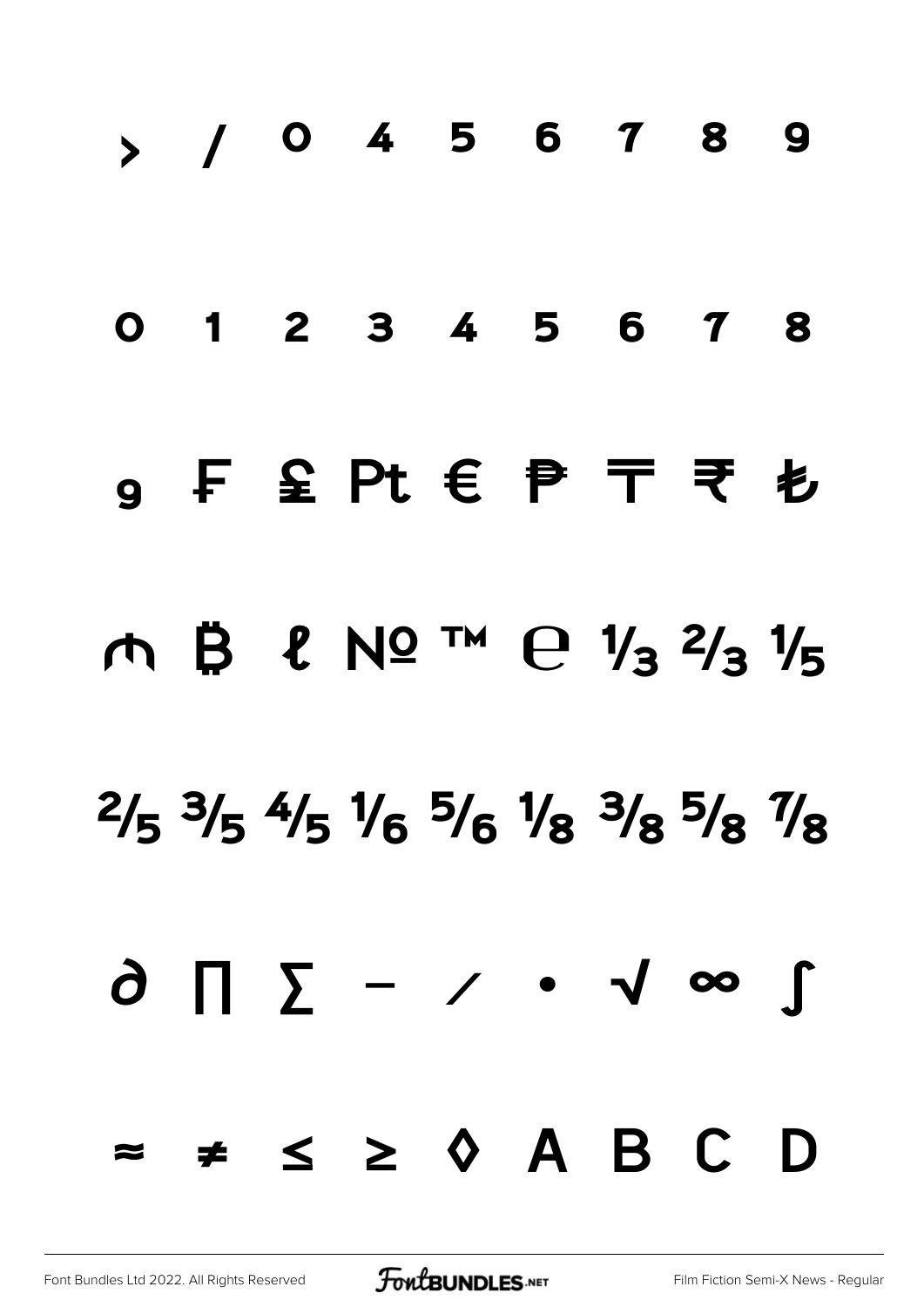### ENNFGGGGG

### ĞĞĜĜGĢĠĠH

#### I Í J J K L M M N

### NŃŃŇŇŅŅÑÑ

### OPORRRŔŔ

## ŔŘŘŘŘRRRR STUVWXYZa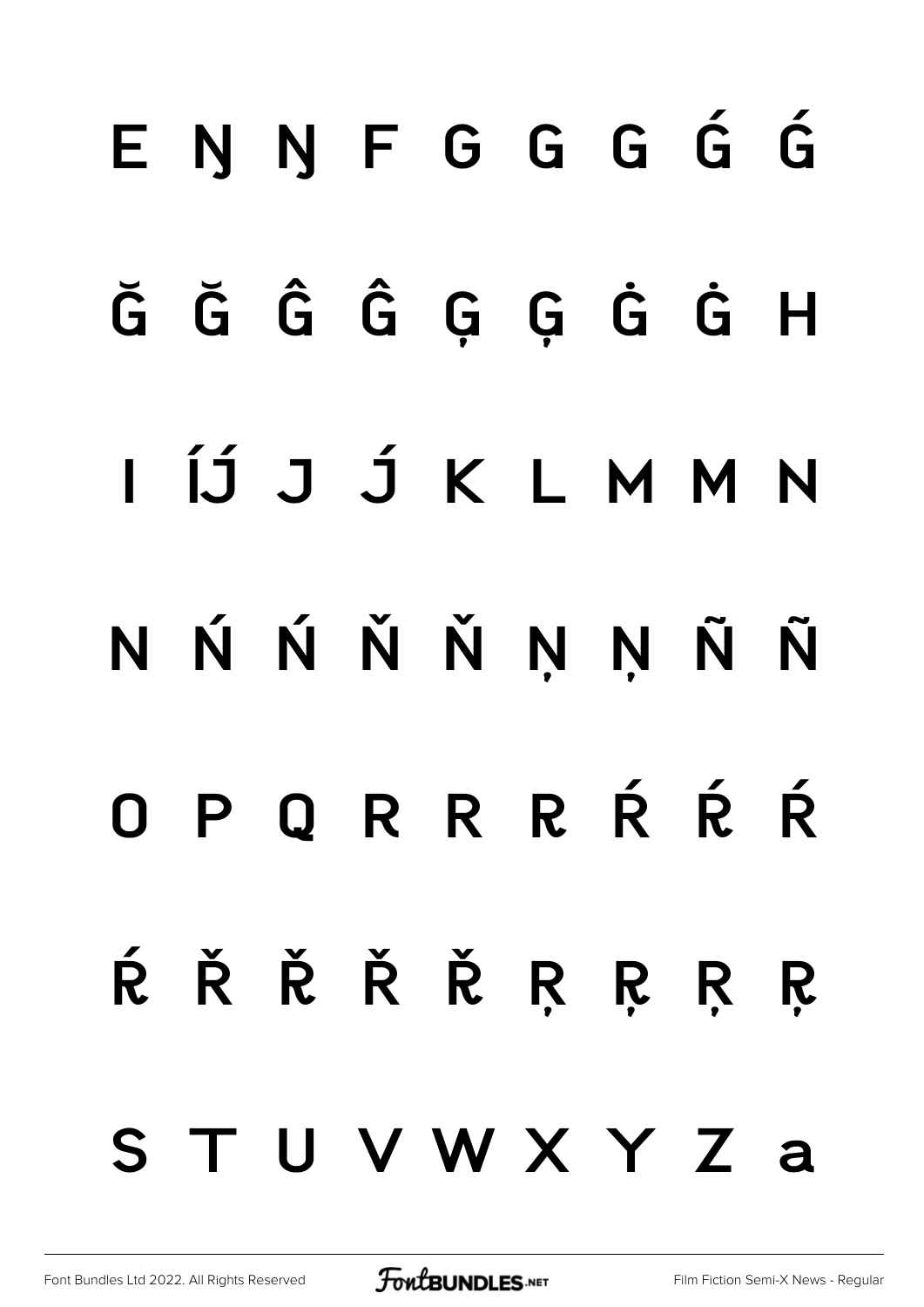### a a á á ă ă â ä

#### äààāāąąåå

- á á ã ã b b c d d
- d'des 8 f f ff ffi
- ffl ff ffi ffl fi  $5$   $5$  fl  $4$ 
	- $4$  g g g g g g g g ĝ ġ ġ ġ ġ h i íj́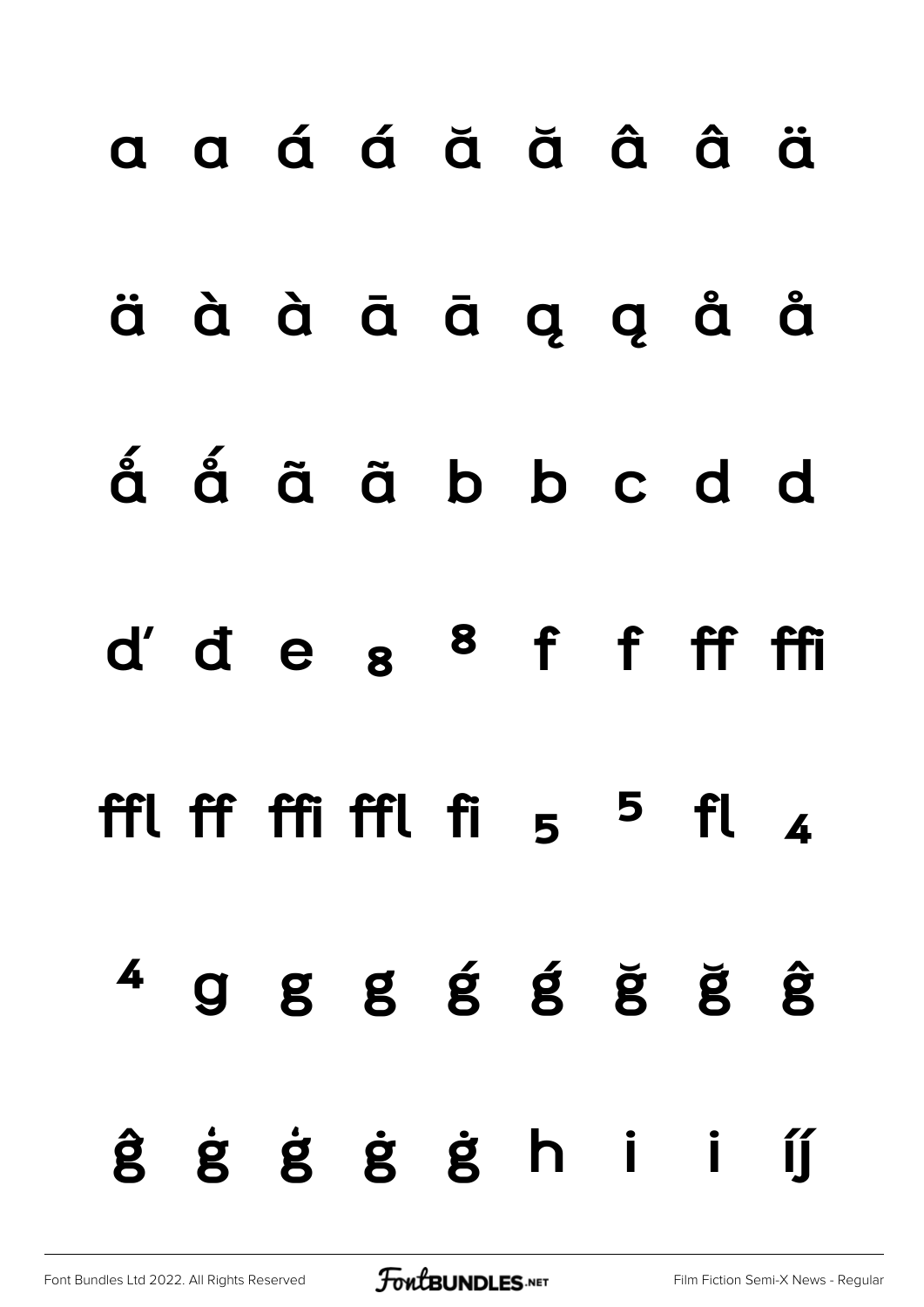# j j k k k k k l m n 9 9 0 1 <sup>1</sup> p q r  $S$   $7$   $7$   $6$   $6$   $t$   $3$   $3$   $2$ <sup>2</sup> uuú ŭ û ü ù ű й ИЙМаауў u ů ũ v w x y y ý  $\hat{y}$   $\hat{y}$   $\hat{y}$   $\hat{z}$  o  $\theta$  ff fi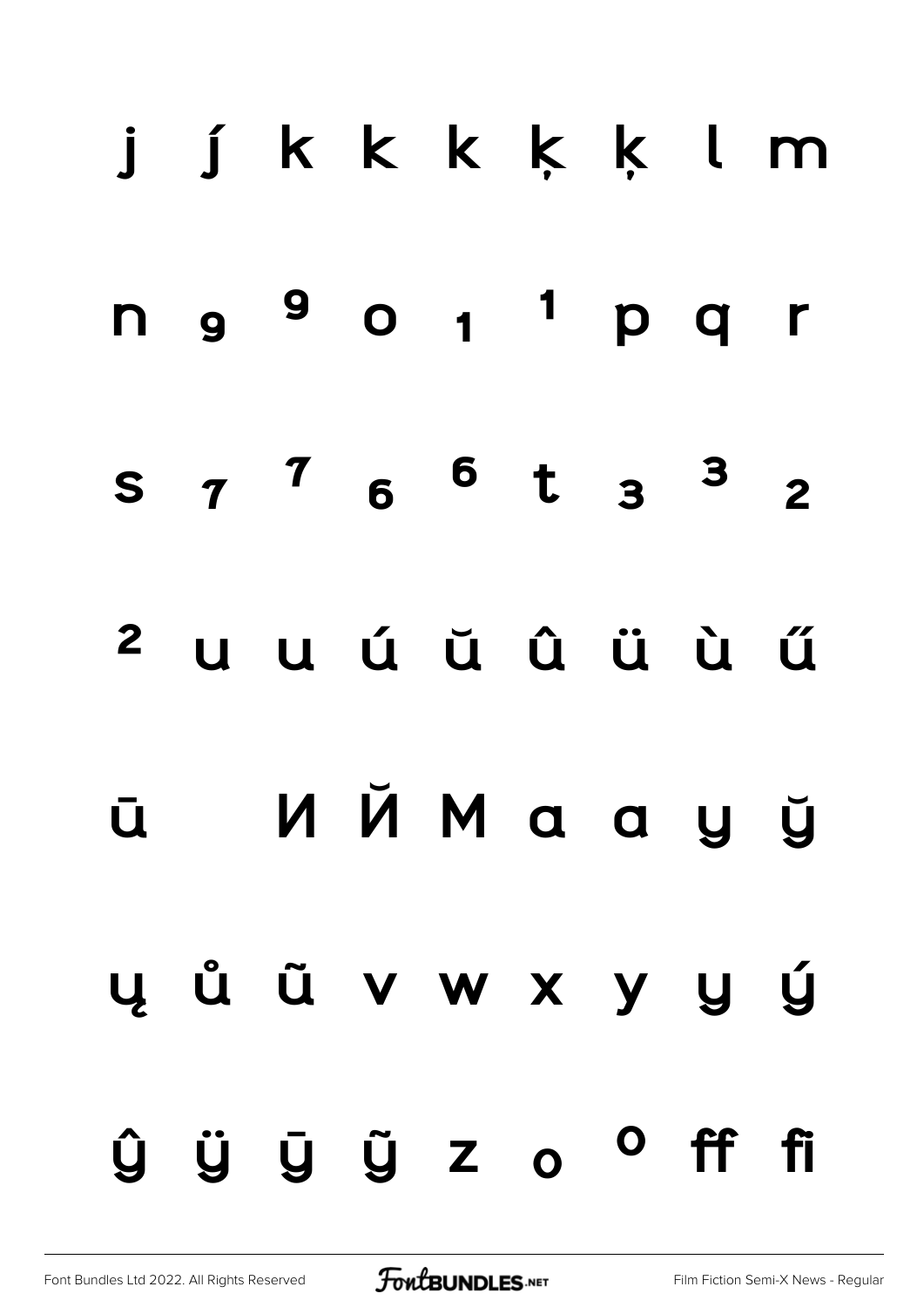#### fl ffi ffl ft st

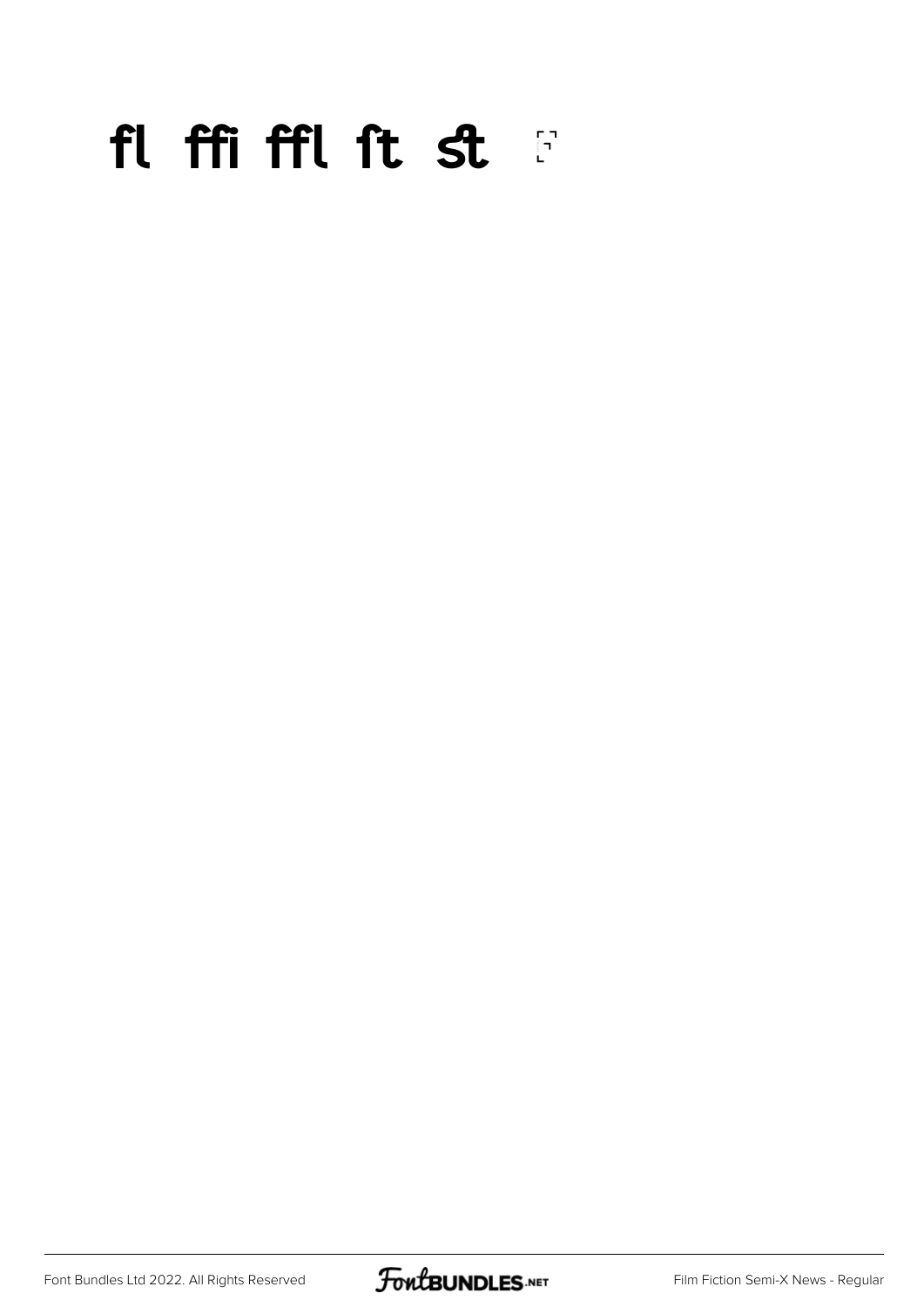Film Fiction Semi-X Semi Light - Regular

**Uppercase Characters** 

#### ABCDEFGHIJKLMNO PQRSTUVWXYZ

Lowercase Characters

#### abcdefghijklmnopq rstuvwxyz

**Numbers** 

#### 0123456789

Punctuation and Symbols

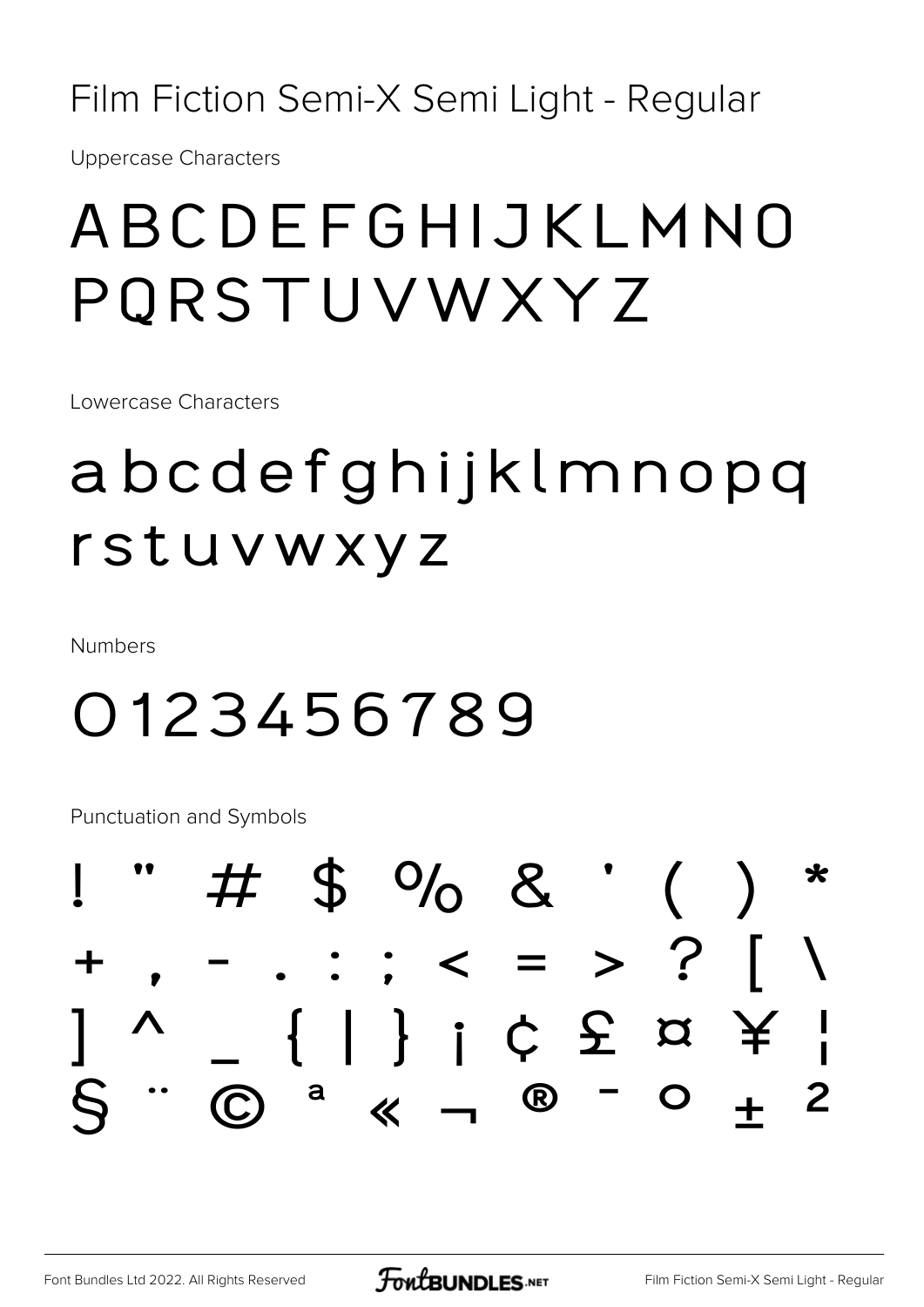#### $3$   $\prime$   $\mu$   $\eta$   $\cdot$   $\,$   $\,$   $\,$   $\frac{1}{2}$   $\frac{1}{4}$   $\frac{1}{2}$  $3/4$

All Other Glyphs

## À Á Â Ã Ä Å Æ Ç È É Ê Ë Ì Í Î Ï Ð Ñ Ò Ó Ô Õ Ö × Ø Ù Ú Û Ü Ý Þ ß à á â ã ä å æ ç è é ê ë ì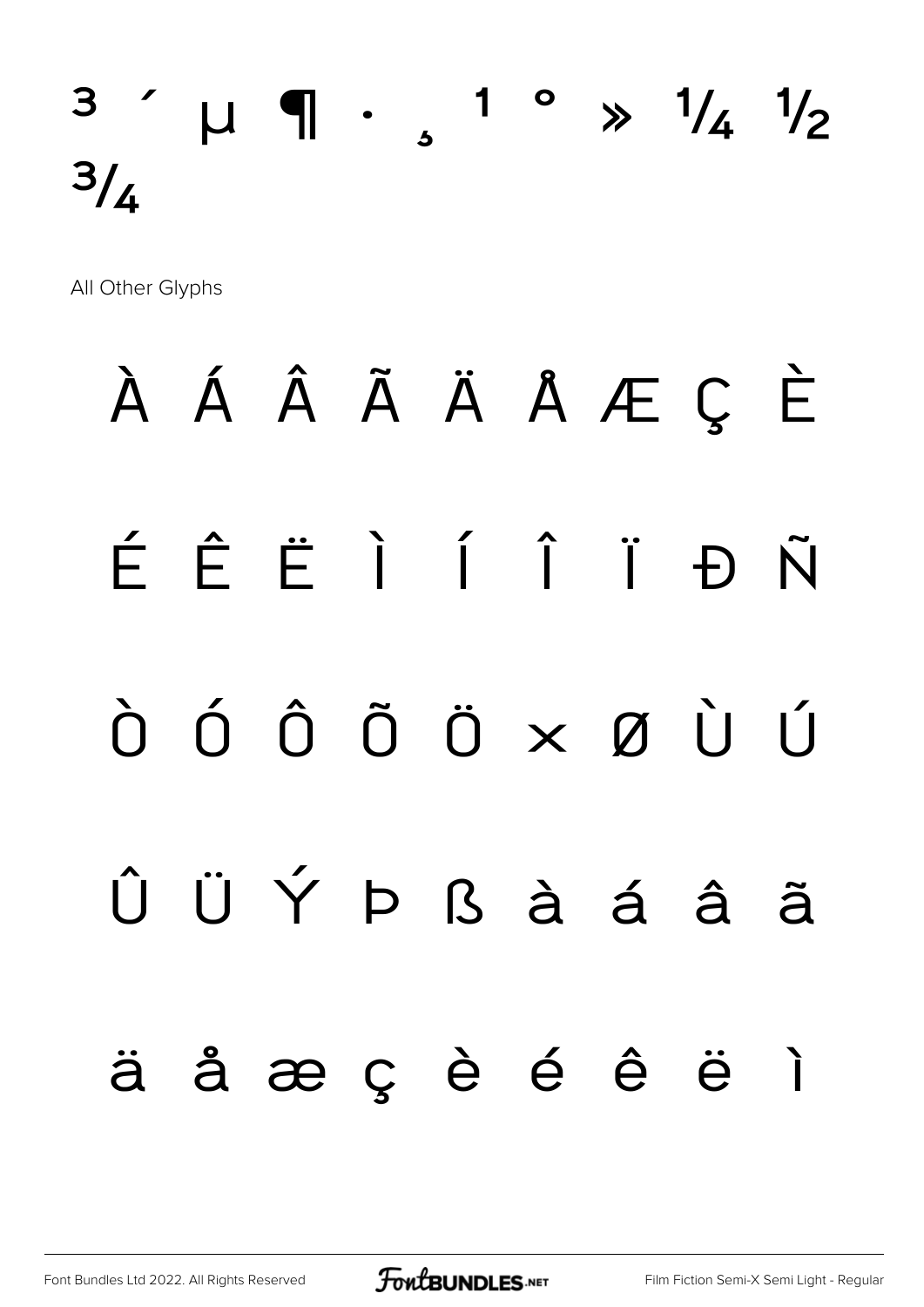# í î ï ð ñ ò ó ô õ ö ÷ ø ù ú û ü ý þ ÿ Ā ā Ă ă Ą ą Ć ć Ĉ ĉ Ċ ċ Č č Ď ď Đ đ Ē ē Ĕ ĕ Ė ė Ę ę Ě ě Ĝ ĝ Ğ ğ Ġ ġ Ģ ģ Ĥ ĥ Ħ ħ Ĩ ĩ Ī ī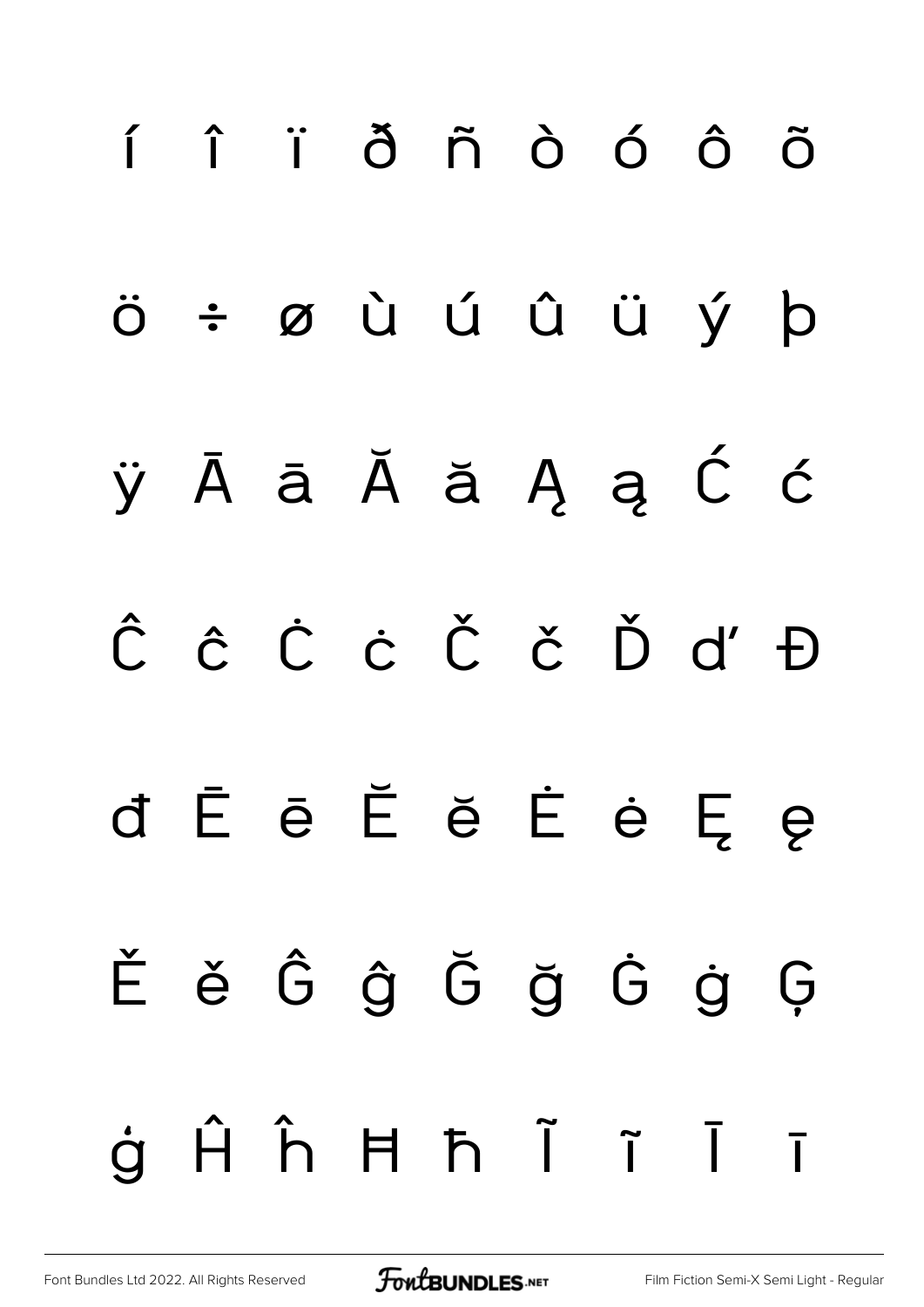### ĬĭJjİIIJijĴ ĵ K K K Ĺ ĺ Ļ ļ  $\mathcal{L}$ L L Ł Ł Ń ń Ņ ņ N ň 'n Ŋ ŋ Ō ō Ŏ Ŏ ŐőŒœŔŕŖŗŘ řŚśŜŜŞŞŠŠ t Ť ť Ŧ ŧ Ũ ũ **U**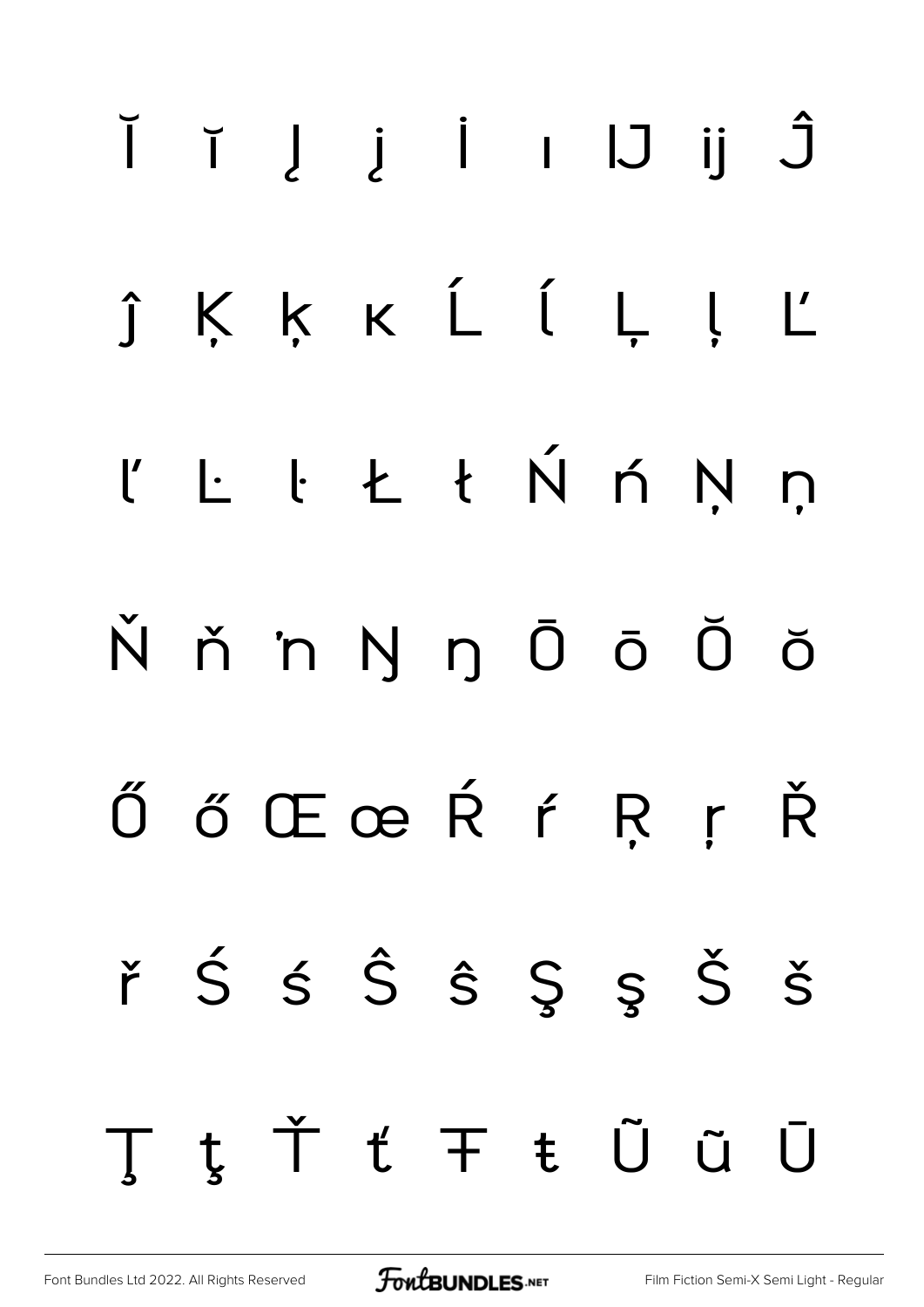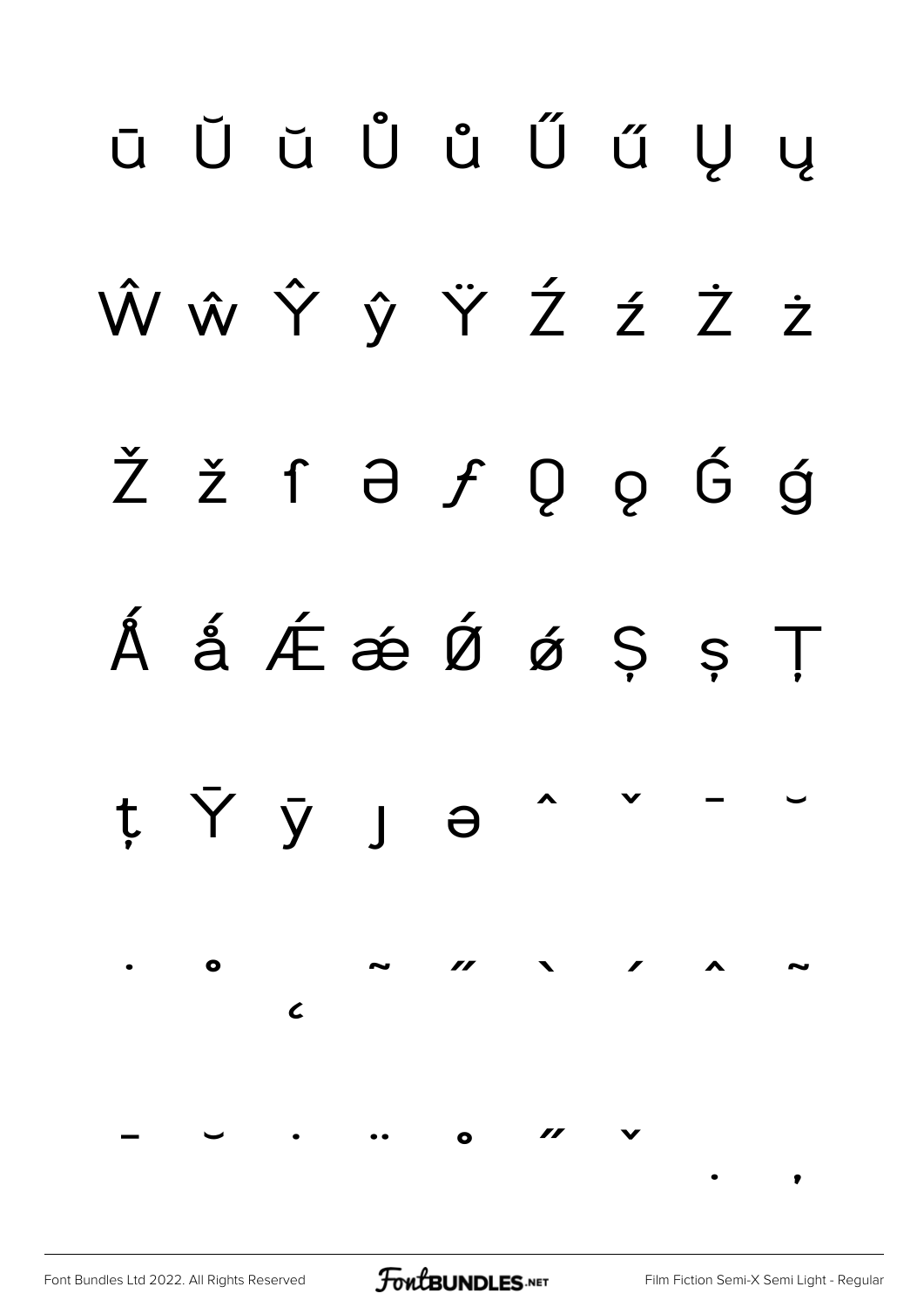# $\frac{1}{2}$   $\frac{1}{2}$   $\frac{1}{2}$   $\frac{1}{2}$   $\frac{1}{2}$   $\frac{1}{2}$   $\frac{1}{2}$   $\frac{1}{2}$   $\frac{1}{2}$   $\frac{1}{2}$   $\frac{1}{2}$   $\frac{1}{2}$   $\frac{1}{2}$   $\frac{1}{2}$   $\frac{1}{2}$   $\frac{1}{2}$   $\frac{1}{2}$   $\frac{1}{2}$   $\frac{1}{2}$   $\frac{1}{2}$   $\frac{1}{2}$   $\frac{1}{2}$  Ё Ђ Ѓ Є Ѕ І Ї Ј Љ Њ Ћ Ќ Ў Џ А Б В Г Д Е Ж З И Й К Л М Н О П Р С Т У Ф Х Ц Ч Ш Щ Ъ Ы Ь Э Ю Я а б в г д е ж з

[Font Bundles Ltd 2022. All Rights Reserved](https://fontbundles.net/) **FoutBUNDLES.NET** [Film Fiction Semi-X Semi Light - Regular](https://fontbundles.net/)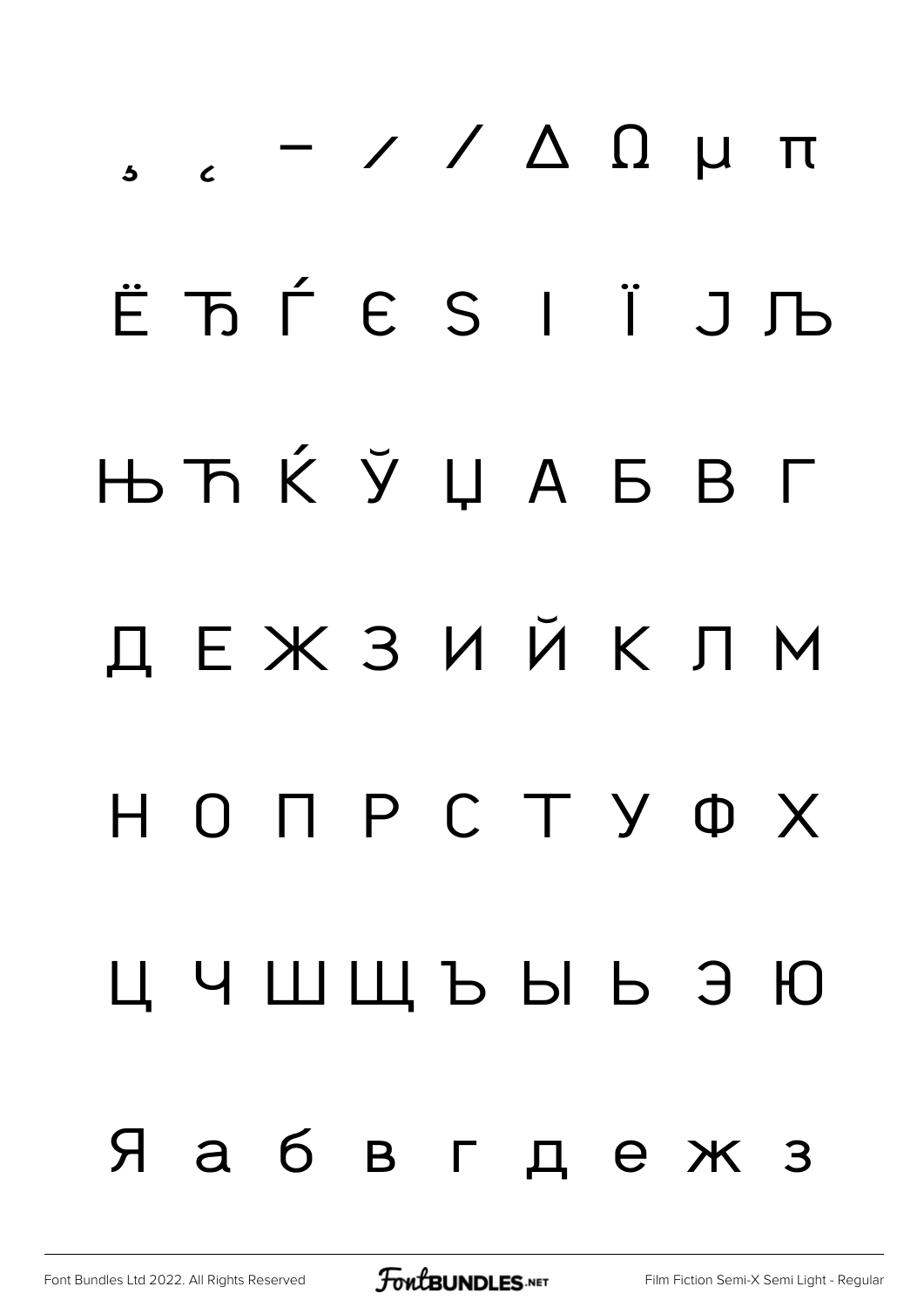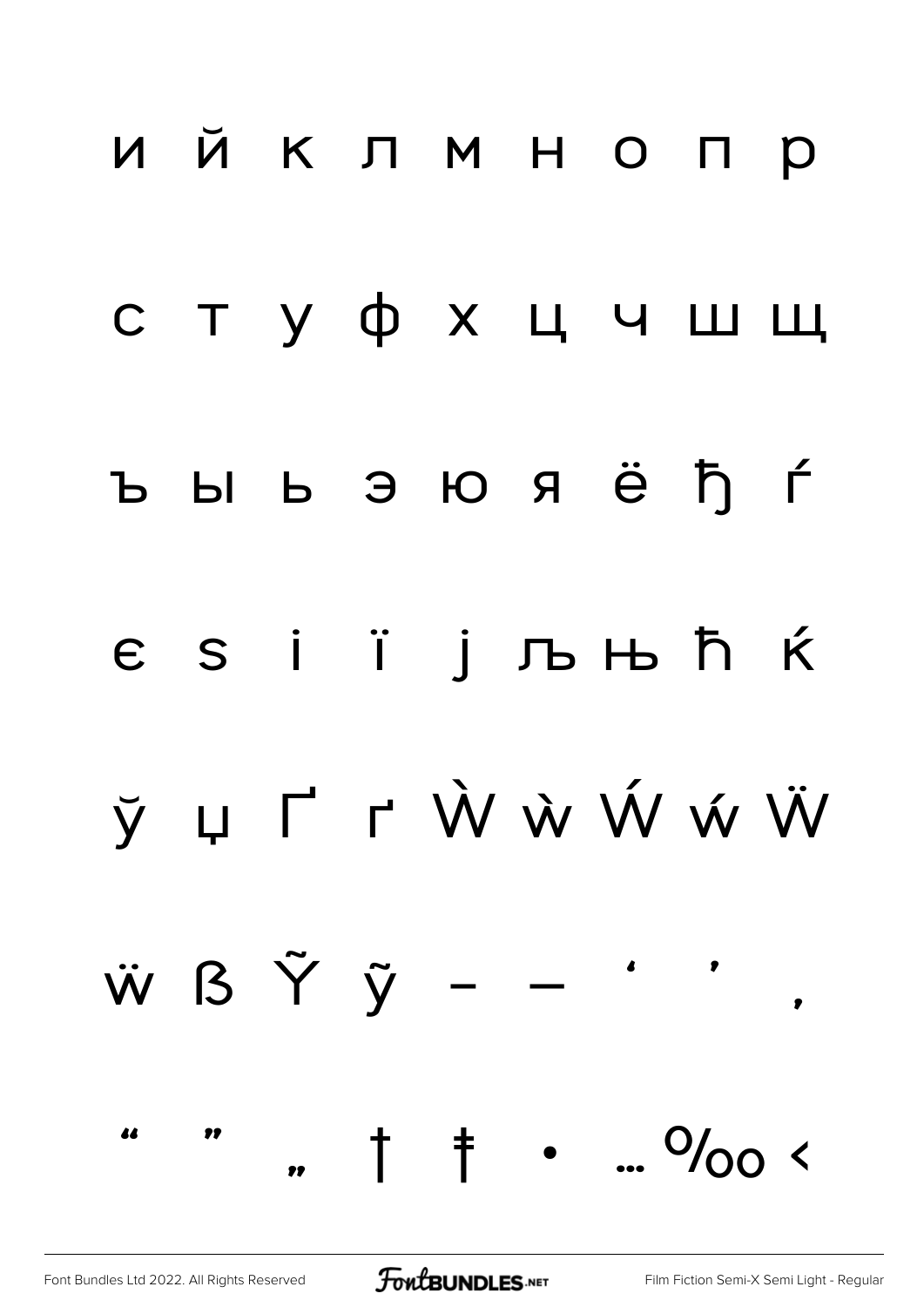|  | > / 0 4 5 6 7 8 9                                                                                                             |  |  |  |
|--|-------------------------------------------------------------------------------------------------------------------------------|--|--|--|
|  | 0 1 2 3 4 5 6 7 8                                                                                                             |  |  |  |
|  | g F 全 Pt € ₱ 〒 ₹ も                                                                                                            |  |  |  |
|  | $M \overset{B}{\rightarrow} \ell N 2^{TM} \overset{C}{\rightarrow} \frac{1}{3} \frac{2}{3} \frac{1}{5}$                       |  |  |  |
|  | $\frac{2}{5}$ $\frac{3}{5}$ $\frac{4}{5}$ $\frac{1}{6}$ $\frac{5}{6}$ $\frac{1}{8}$ $\frac{3}{8}$ $\frac{5}{8}$ $\frac{7}{8}$ |  |  |  |
|  |                                                                                                                               |  |  |  |
|  | $\approx$ $\neq$ $\leq$ $\geq$ $\Diamond$ A B C D                                                                             |  |  |  |

[Font Bundles Ltd 2022. All Rights Reserved](https://fontbundles.net/) **FoutBUNDLES.NET** [Film Fiction Semi-X Semi Light - Regular](https://fontbundles.net/)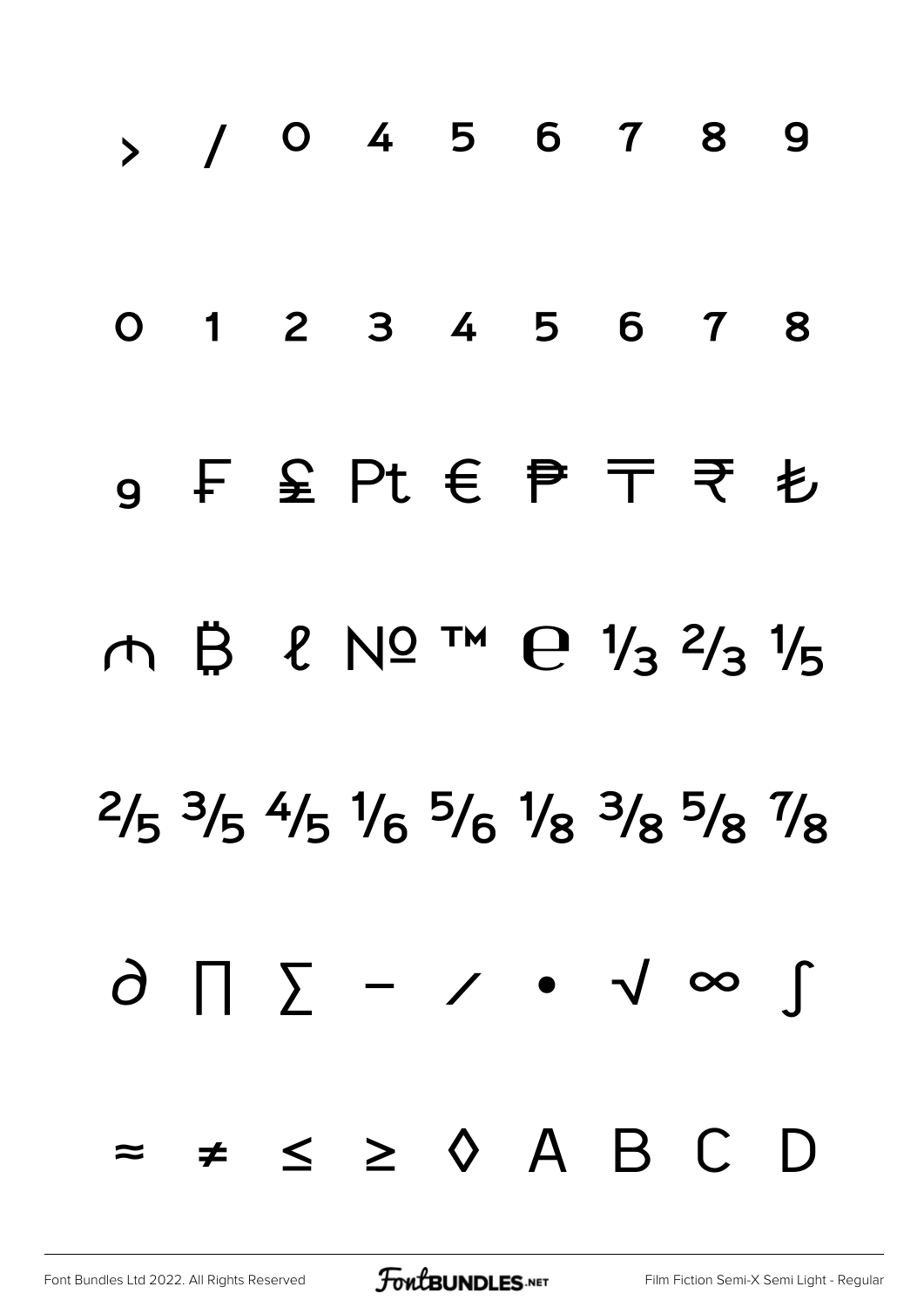## ENNFGGGGG Ğ Ğ Ĝ Ĝ Ģ Ģ Ġ Ġ H ÍJ J J K L M M N NŃŃŇŇŅŅÑÑ PORRRŔŔ  $\bigcap$ ŔŘŘŘŘRRRR TUVWXYZa S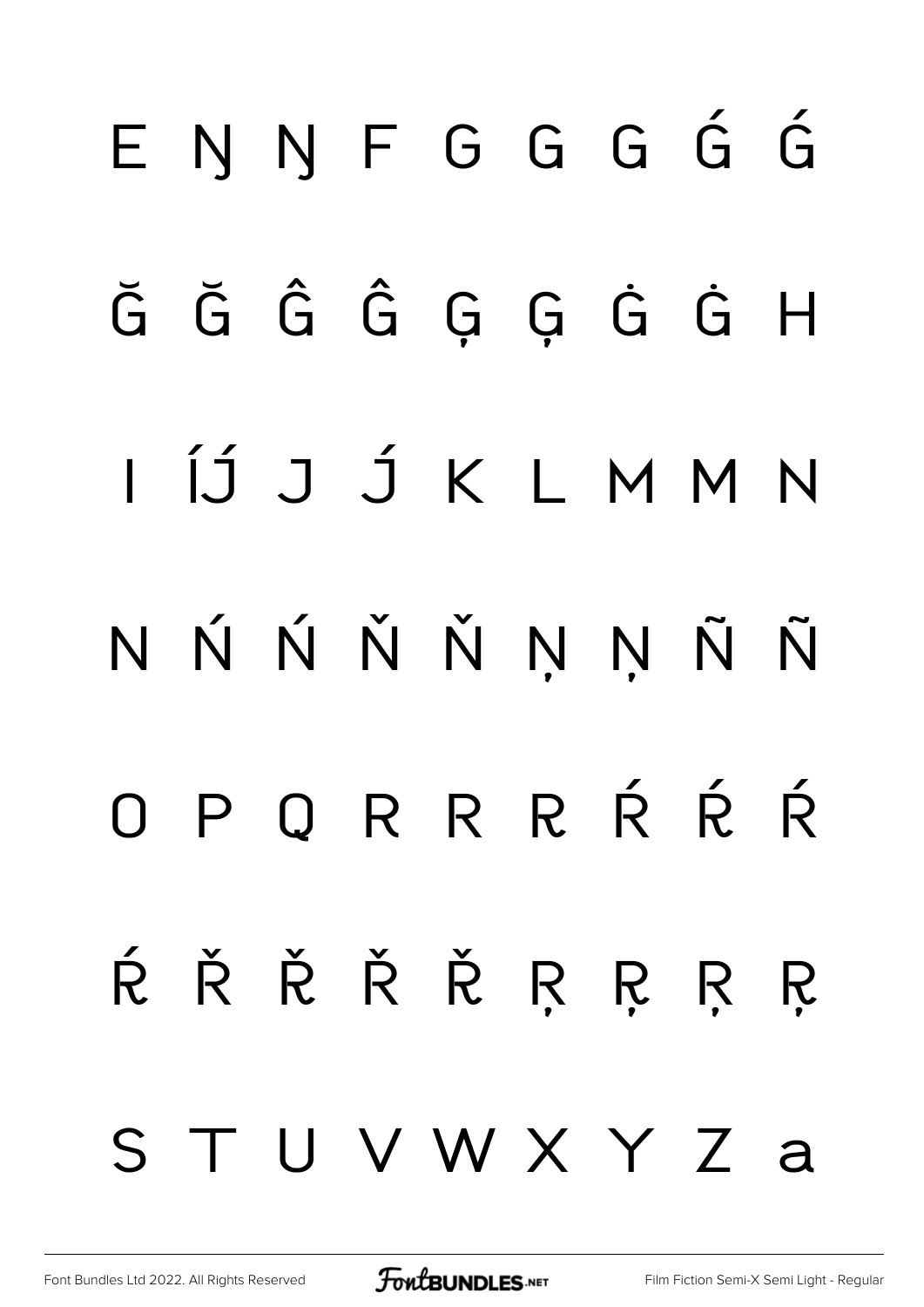## a a á á ă ă â â ä äààāāąąåå á á ã ã b b c d d d'des 8 f f ff ffi ffl ff ffi ffl fi 5 5 fl 4

 $4$  g g g g g g g g ĝ ġ ġ ġ ġ h i i ÍÍ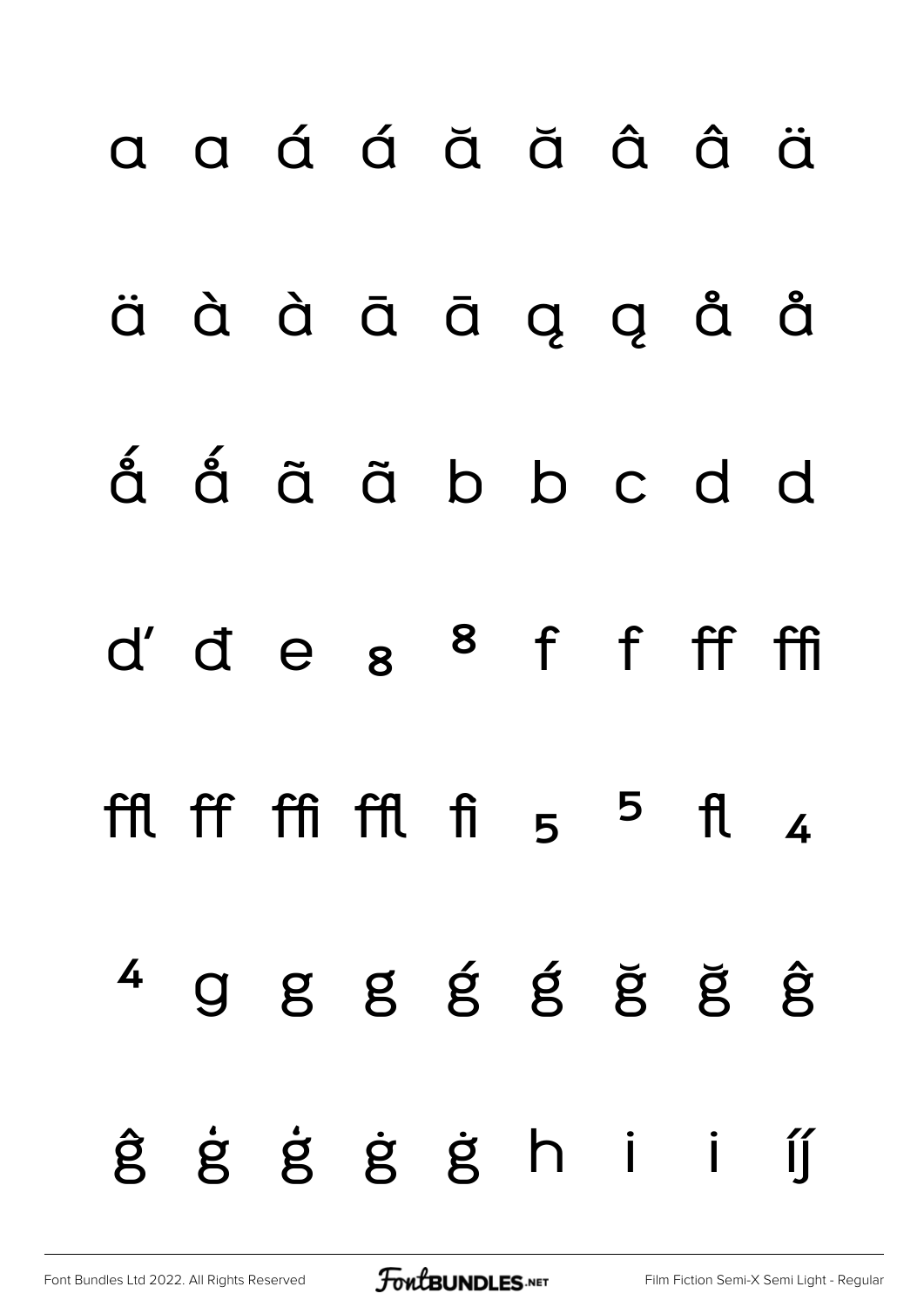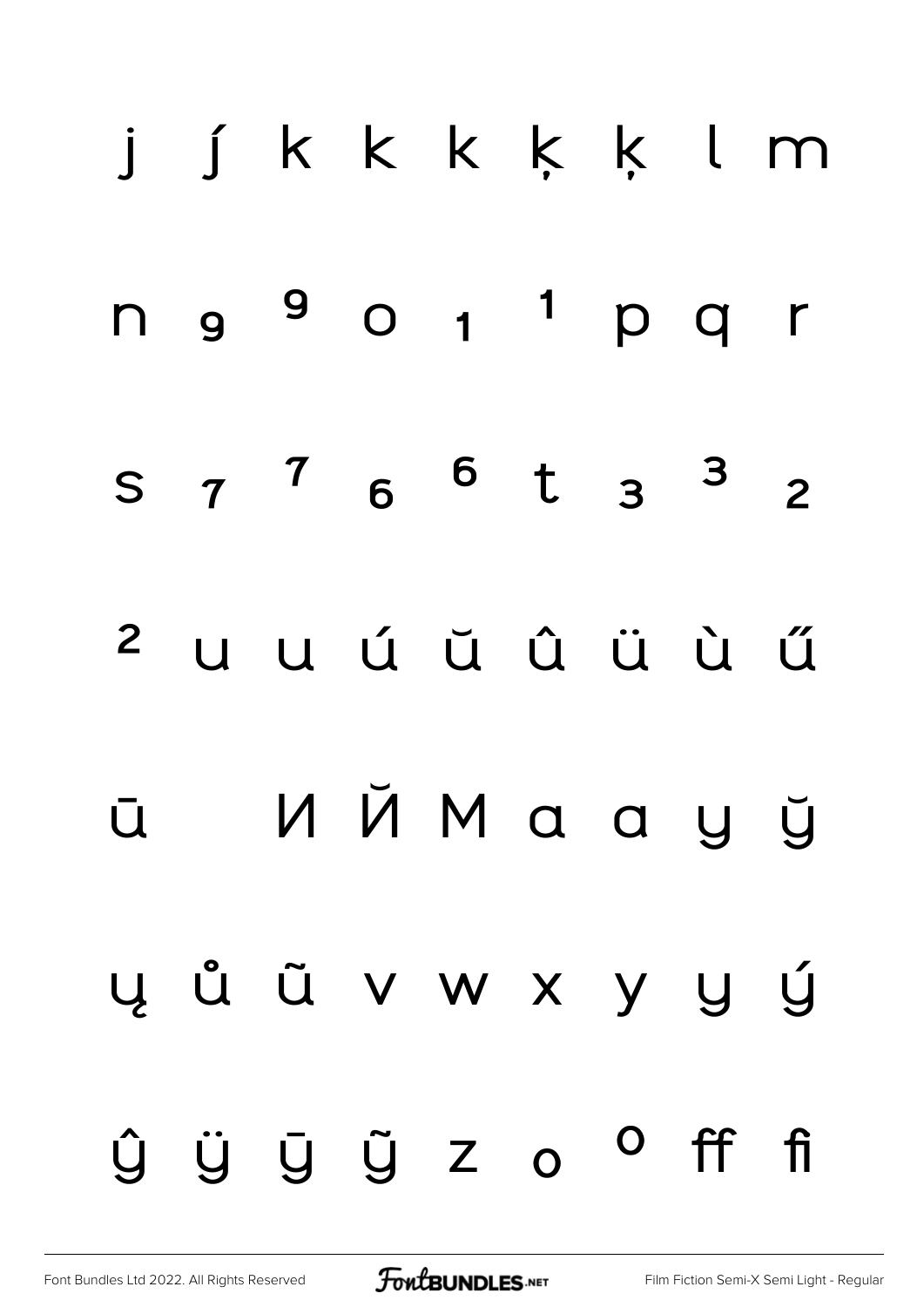#### fl ffi ffl ft st F

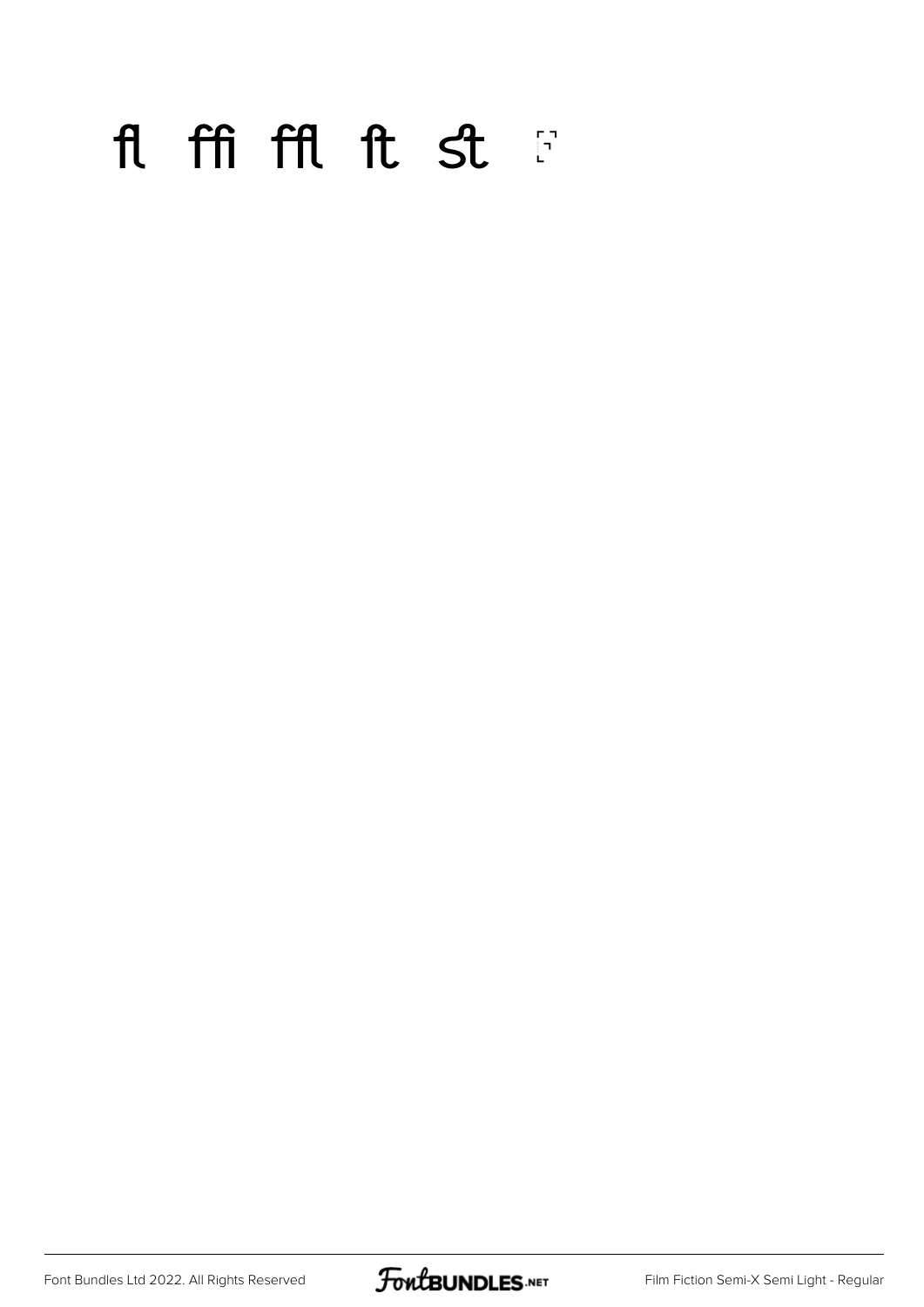#### Film Fiction Semi-X XLight - Regular

**Uppercase Characters** 

#### ABCDEFGHIJKLMNOP ORSTUVWXYZ

Lowercase Characters

#### abcdefghijklmnopq rstuvwxyz

**Numbers** 

0123456789

Punctuation and Symbols

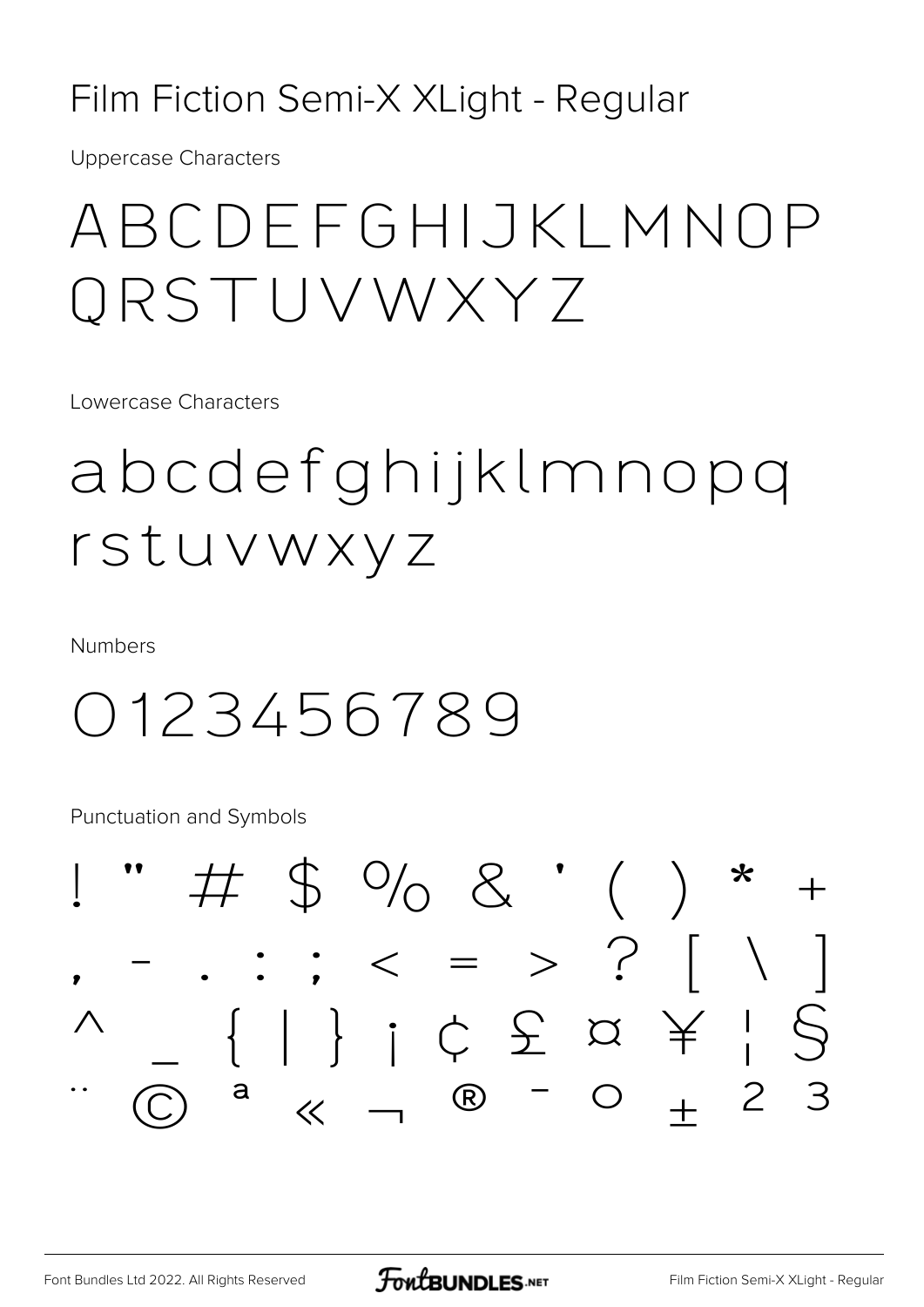$\mu$   $\left| \begin{array}{ccc} 1 & 1 & 0 \\ 0 & 1 & 1 \end{array} \right| \rightarrow \frac{1}{4}$   $\frac{1}{2}$   $\frac{3}{4}$ All Other Glyphs À Á Â Ã Ä Å Æ Ç È ÉÊËÌÍÎĐÑ  $\begin{array}{ccccccccccccc} \hat{\bigcap} & \hat{\bigcap} & \hat{\bigcap} & \hat{\bigcap} & \hat{\bigcap} & \hat{\bigcap} & \times & \mathcal{Q} & \hat{\bigcup} & \hat{\bigcup} & \hat{\bigcap} & \hat{\bigcap} & \hat{\bigcap} & \hat{\bigcap} & \hat{\bigcap} & \hat{\bigcap} & \hat{\bigcap} & \hat{\bigcap} & \hat{\bigcap} & \hat{\bigcap} & \hat{\bigcap} & \hat{\bigcap} & \hat{\bigcap} & \hat{\bigcap} & \hat{\bigcap} & \hat{\bigcap} & \hat{\bigcap} & \hat{\bigcap} & \hat{\bigcap} & \hat{\bigcap} & \hat{\big$  $\hat{I}I$   $\hat{I}I$   $\hat{I}I$   $\hat{I}I$   $\hat{I}I$   $\hat{I}I$   $\hat{I}I$   $\hat{I}I$   $\hat{I}I$   $\hat{I}I$   $\hat{I}I$   $\hat{I}I$ äåæçèéêë  $\overrightarrow{ }$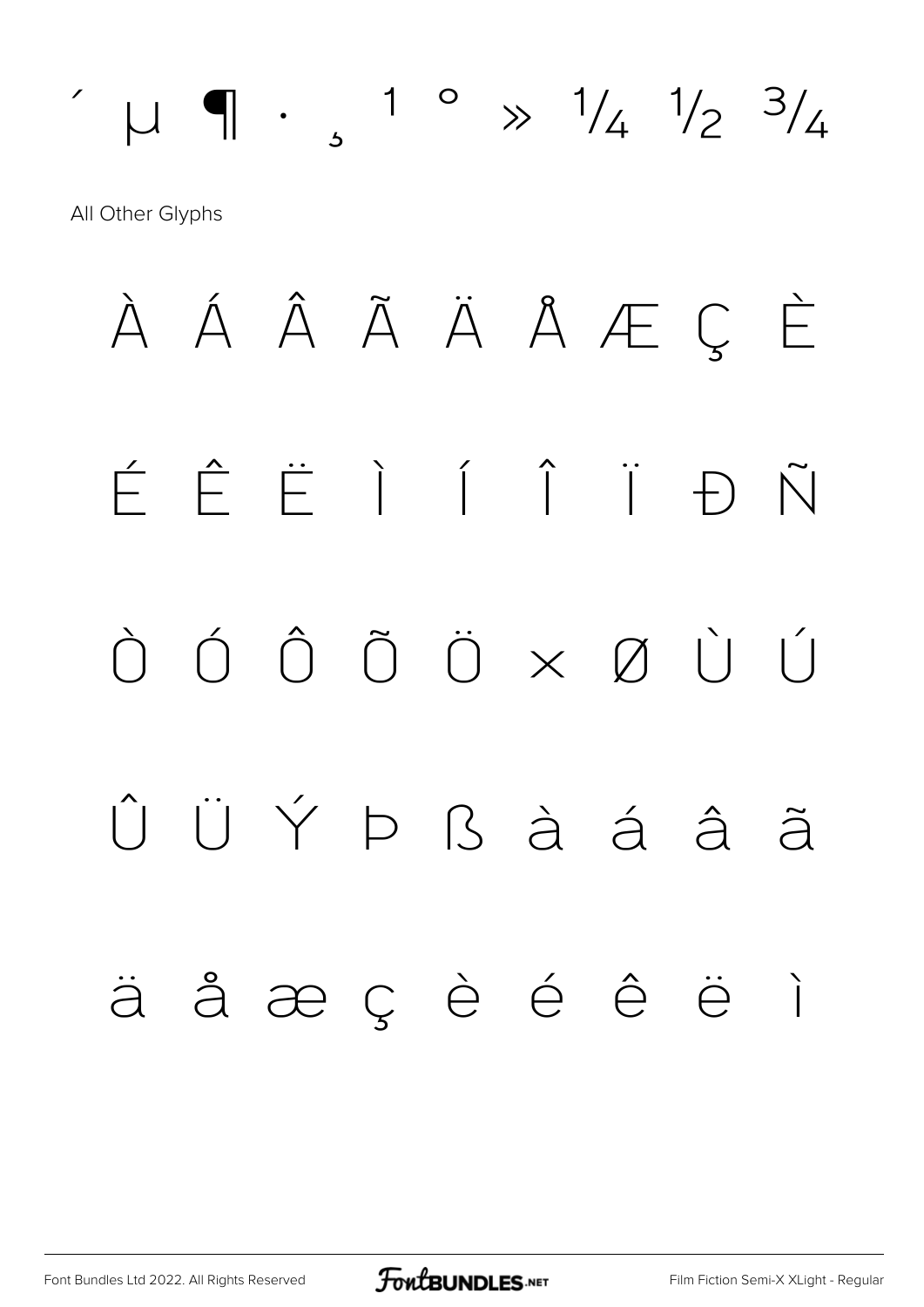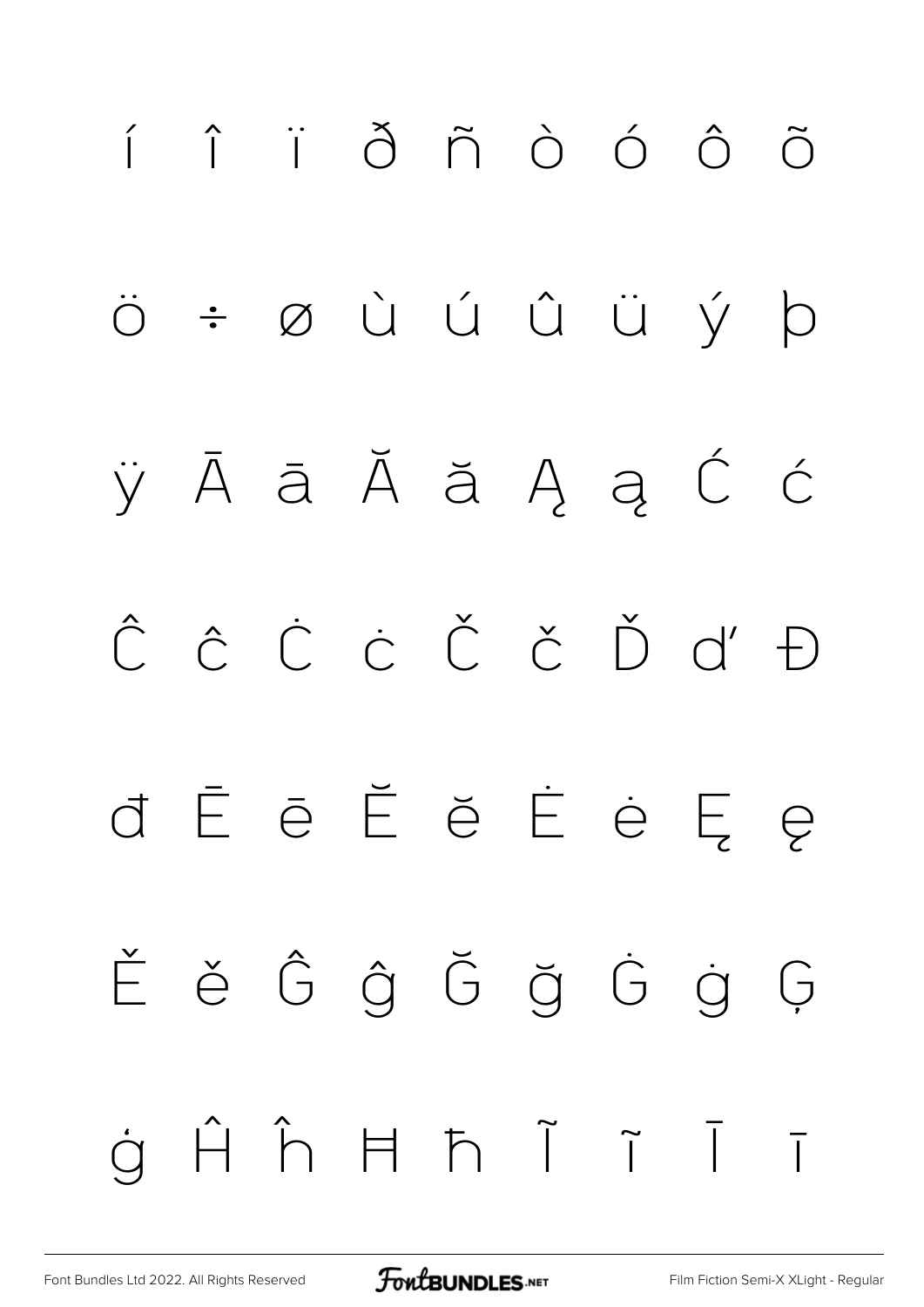![](_page_64_Figure_0.jpeg)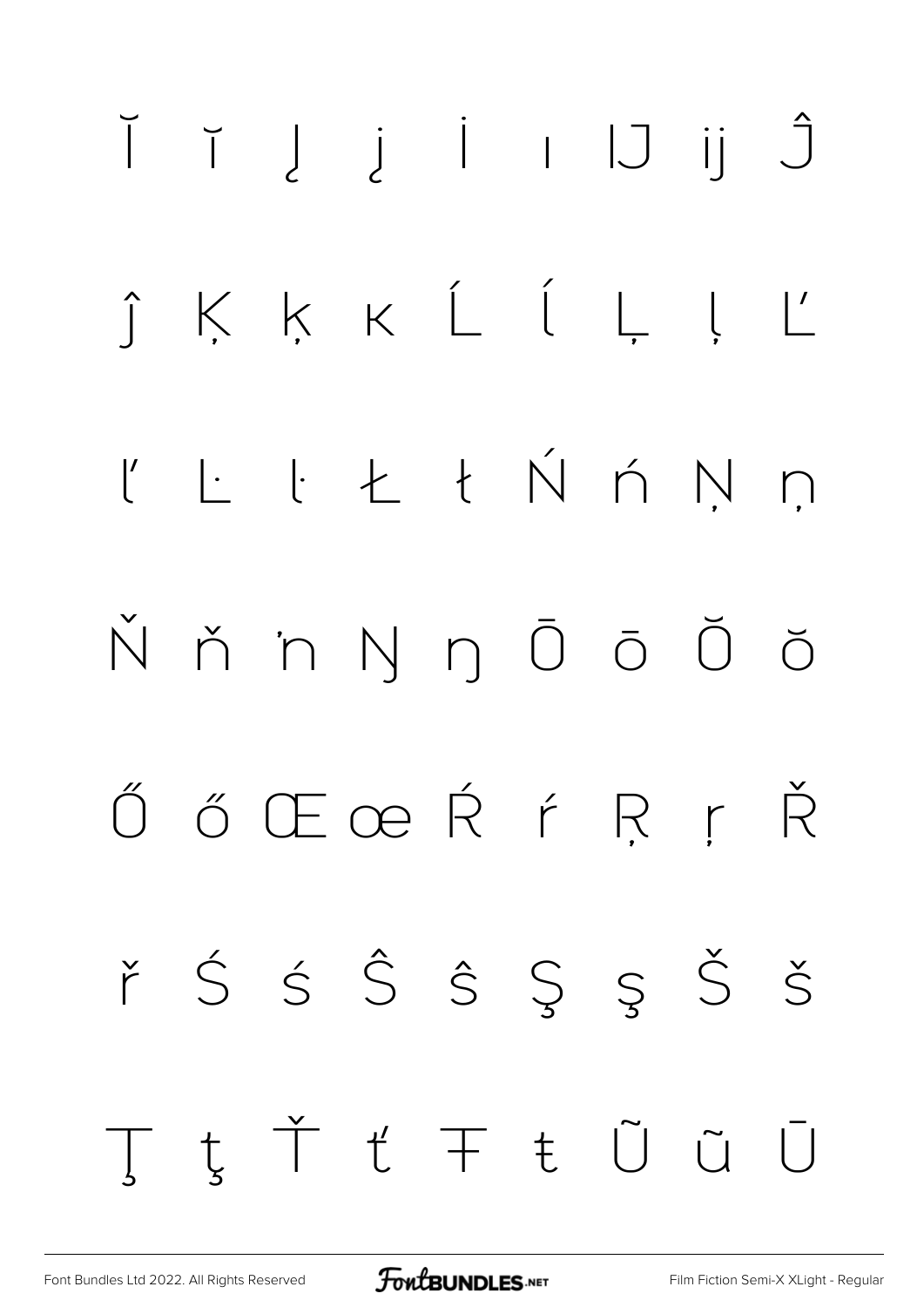![](_page_65_Figure_0.jpeg)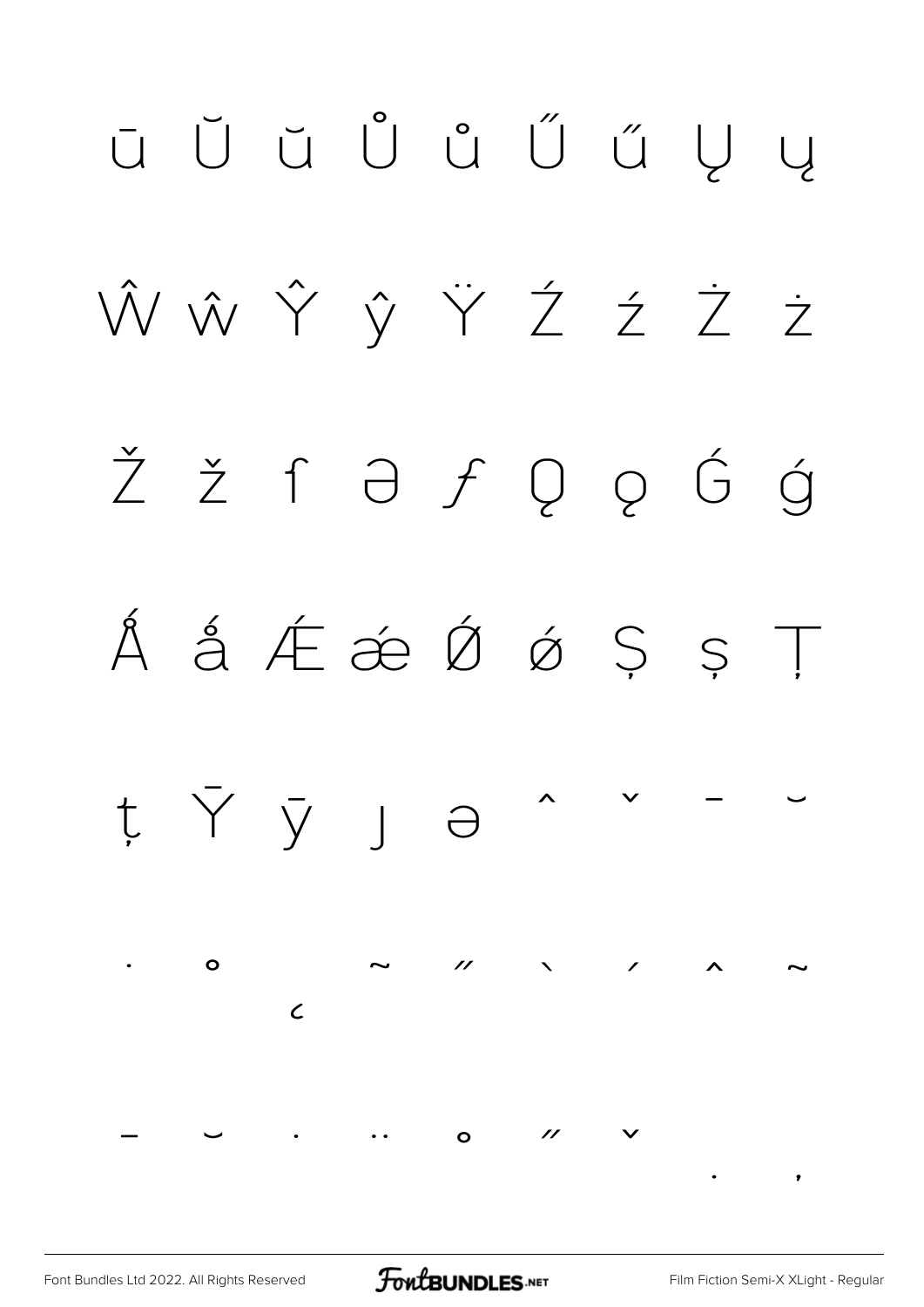![](_page_66_Figure_0.jpeg)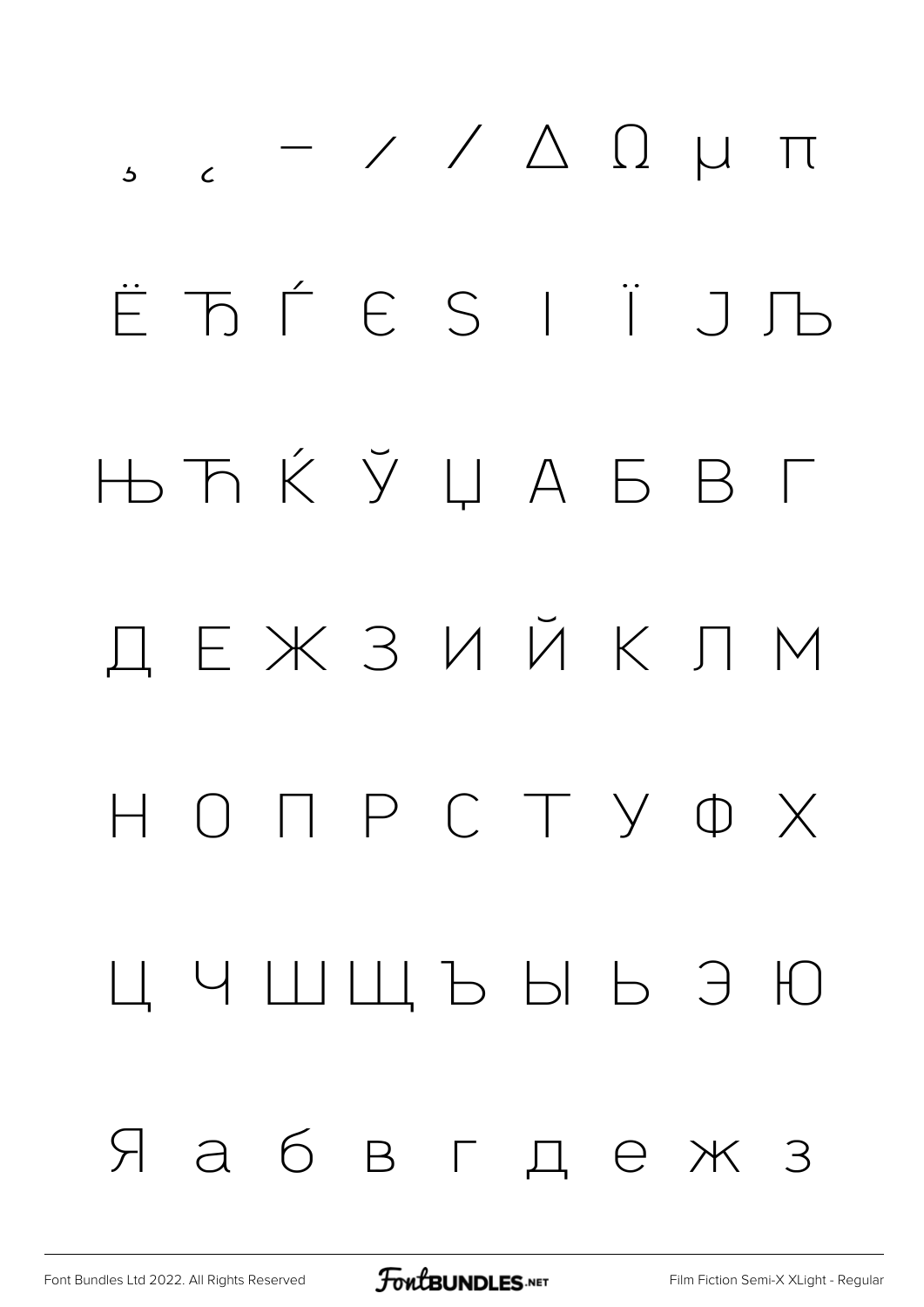![](_page_67_Figure_0.jpeg)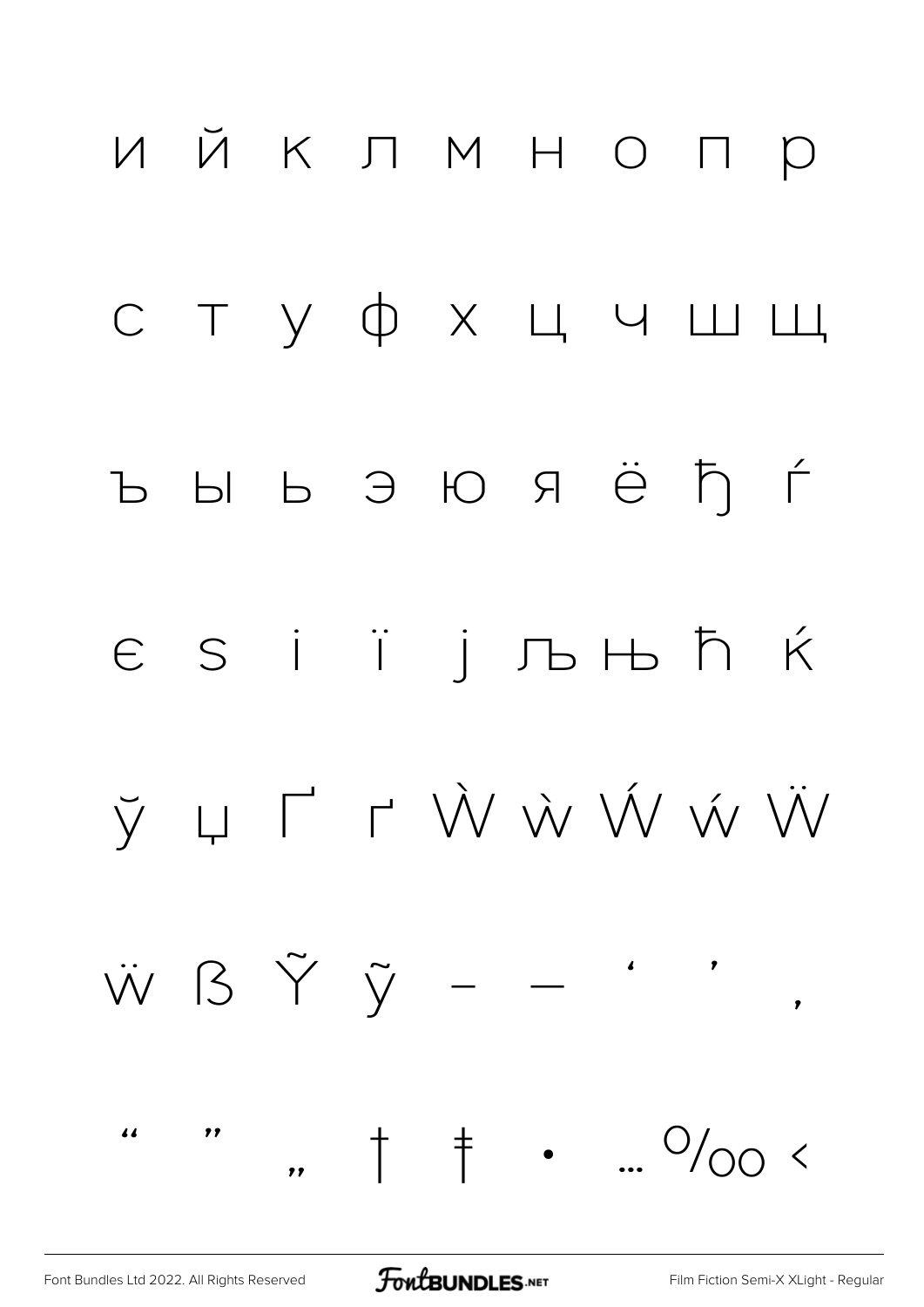![](_page_68_Picture_0.jpeg)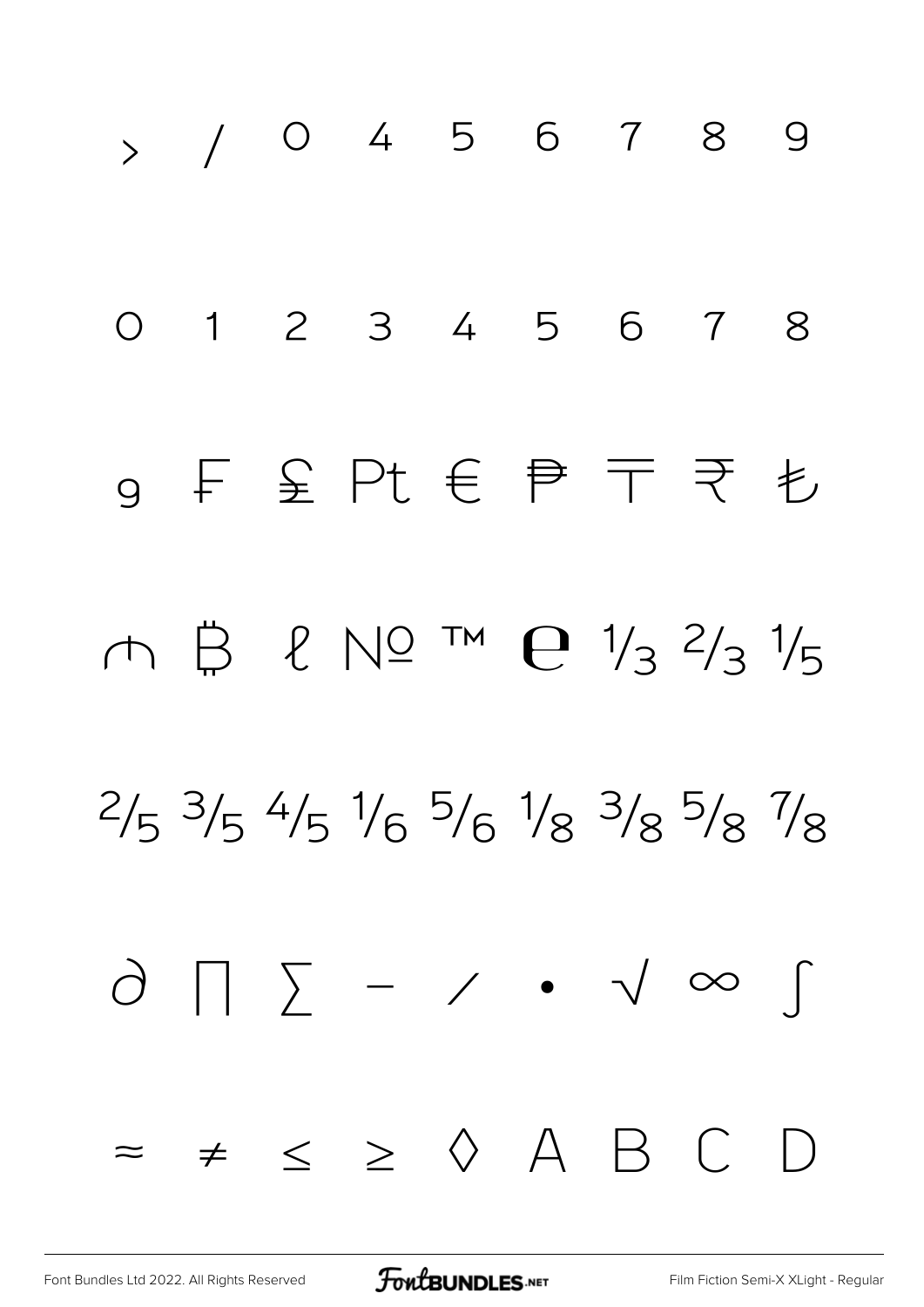### ENNFGGGG  $\check{G}$   $\check{G}$   $\hat{G}$   $\hat{G}$   $G$   $\hat{G}$   $\dot{G}$   $H$ ÍJ J J K L M M N NŃŃŇŇNŅÑÑ PORRRŔŔŔ  $\bigcap$ ŔŘŘŘŘRR R R TUVWXYZa  $S$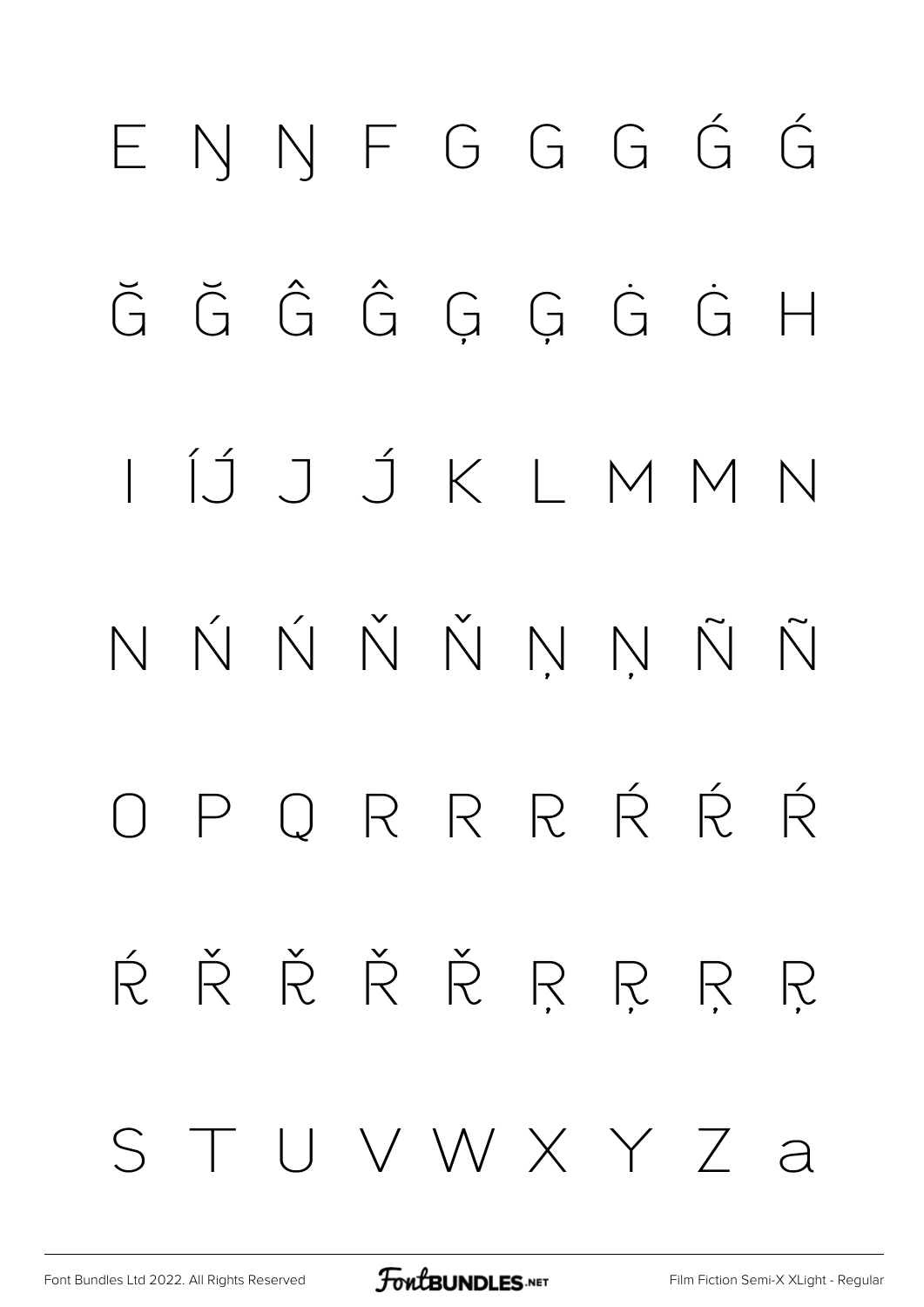## a a á á ă ă â â ä äààāāaggåå á á ã ã b b c d d d'des 8 f f ff ffi ffl ff ffi ffl fi  $5$   $^5$  fl  $\overline{4}$ 4 9 8 8 8 8 8 8 8 ĝġġġġġhii  $\iint$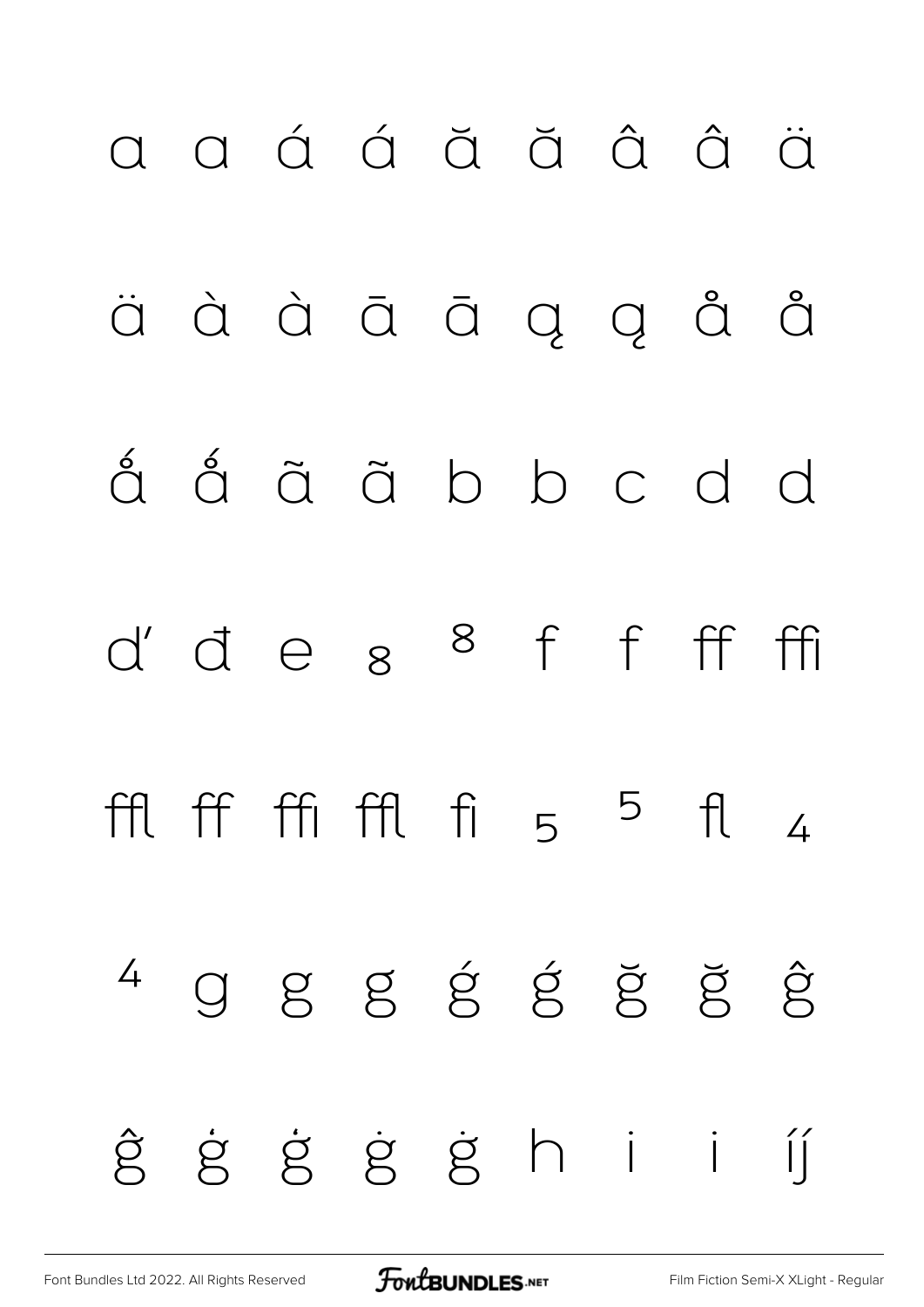![](_page_71_Figure_0.jpeg)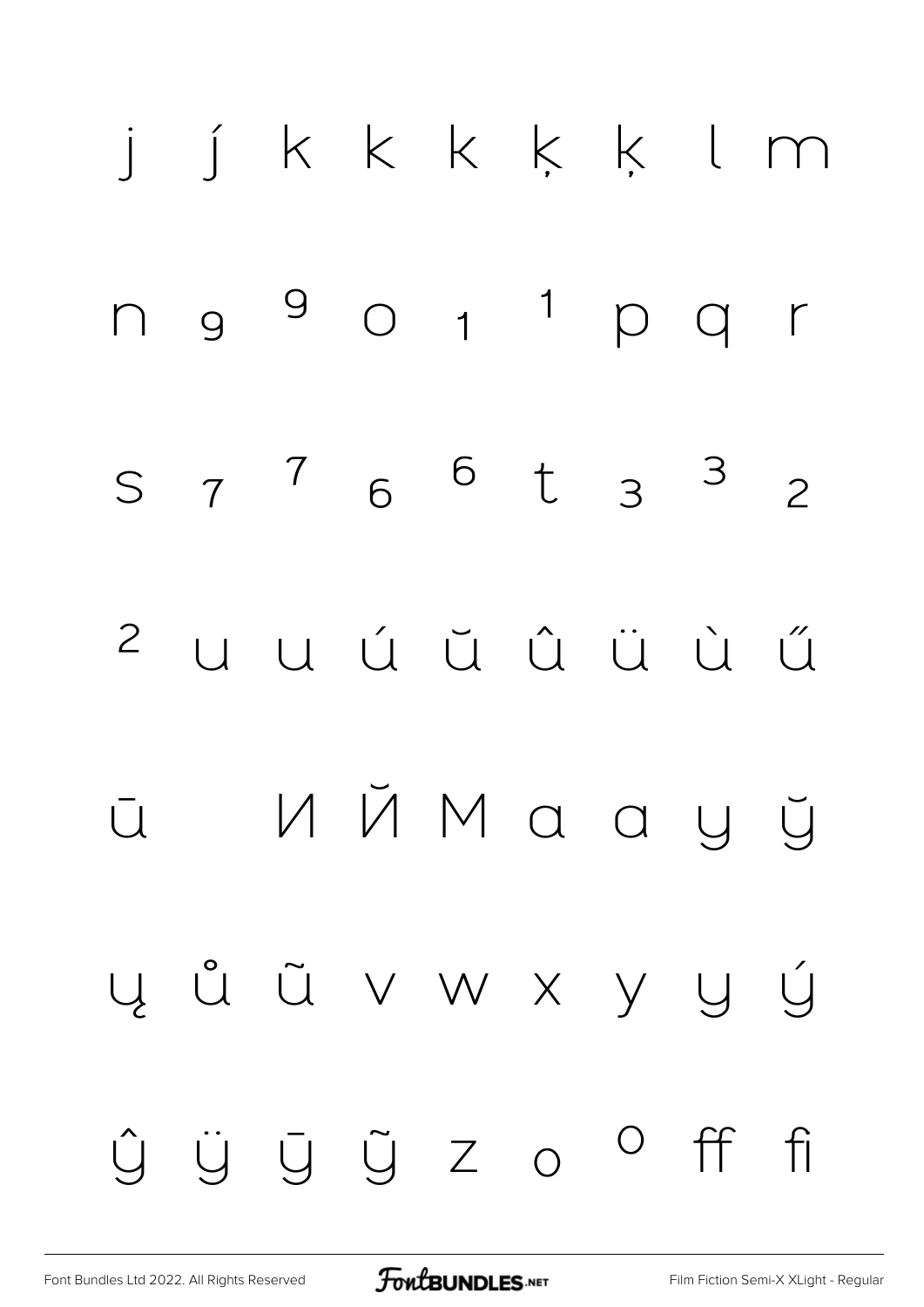#### fl ffi ffl ft st F

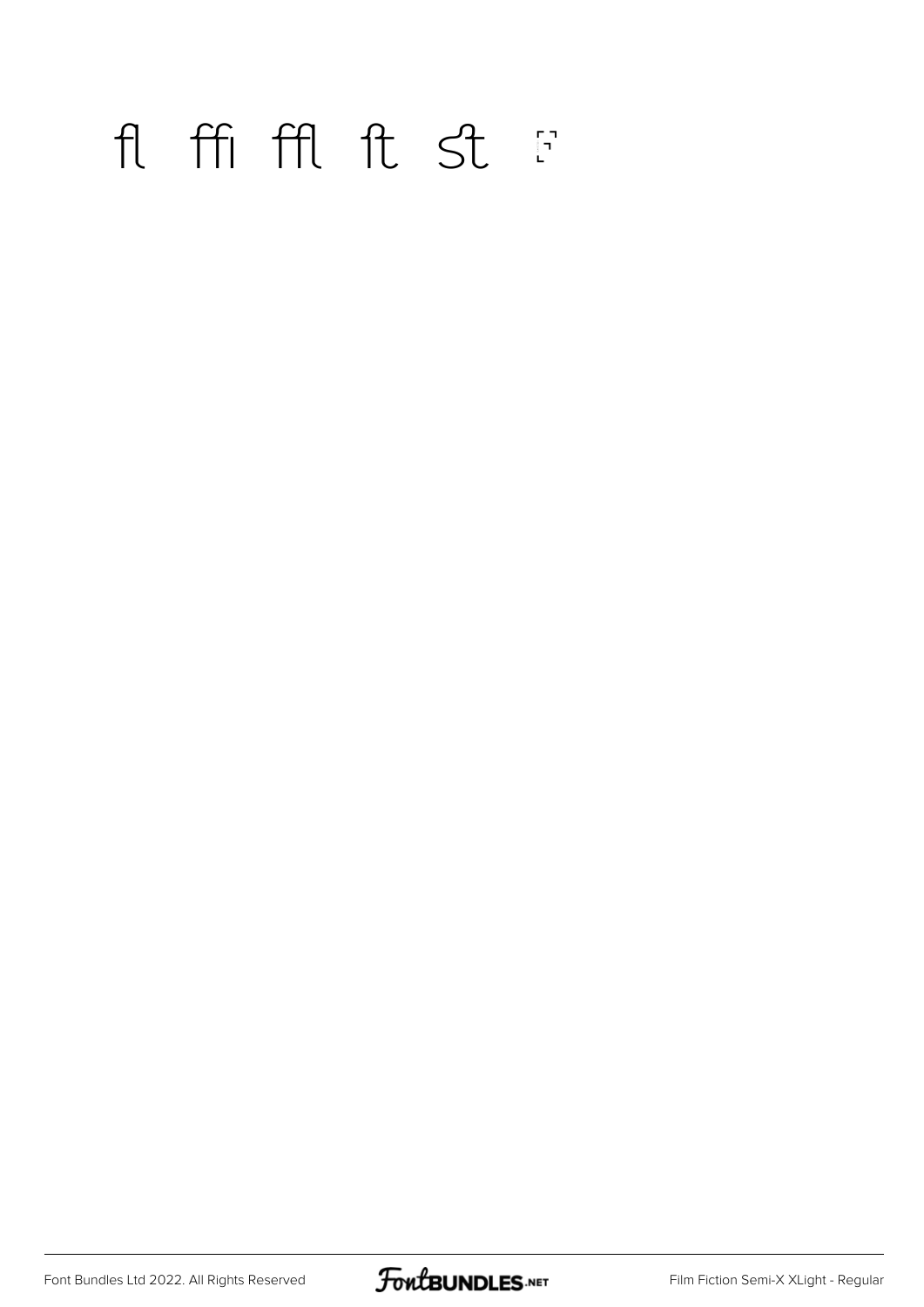#### Film Fiction Semi-X - Bold

**Uppercase Characters** 

### ABCDEFGHIJKLMNO PQRSTUVWXYZ

Lowercase Characters

### abcdefghijklmnop qrstuvwxyz

Numbers

#### 0123456789

**Punctuation and Symbols** 

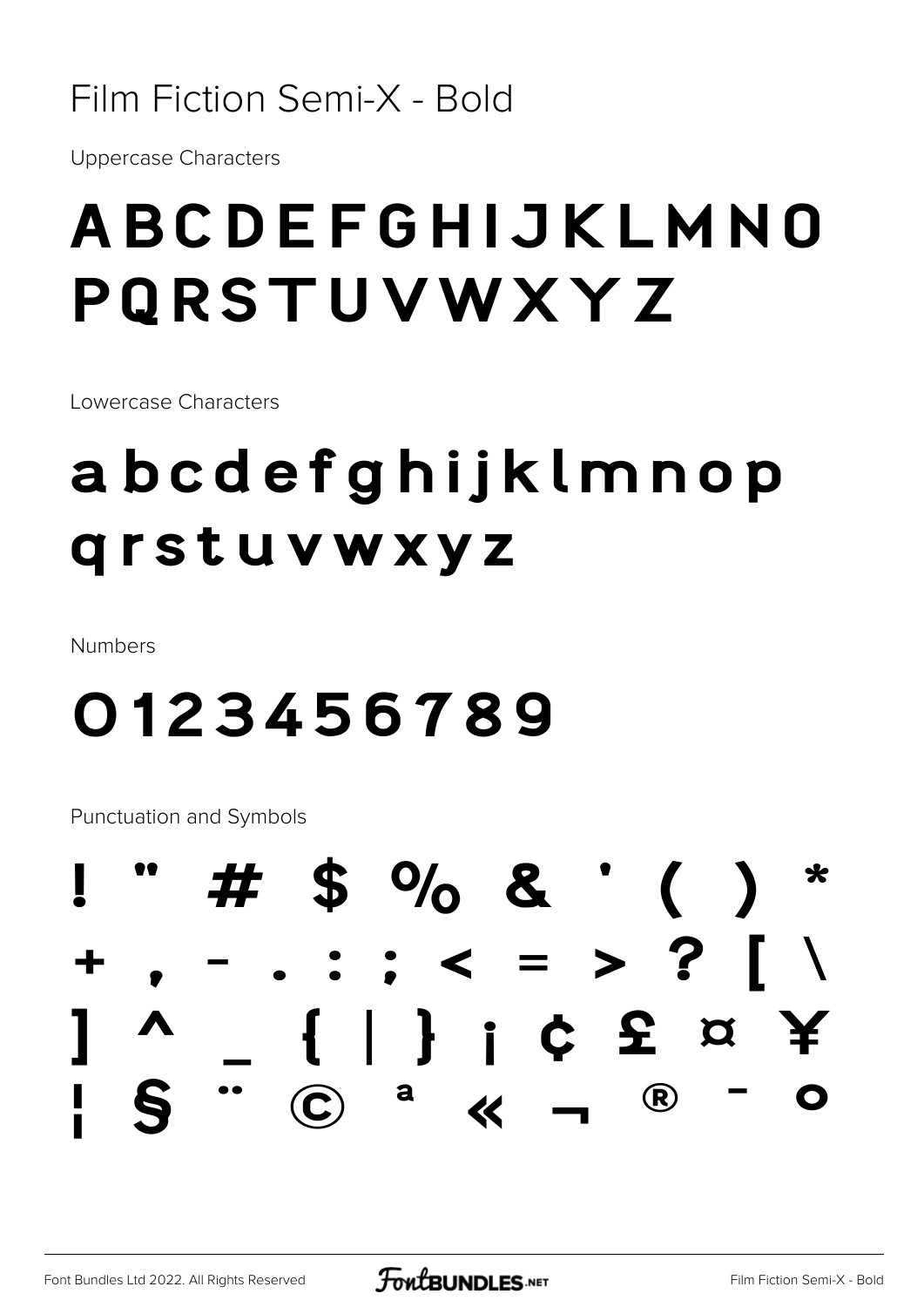### **± ² ³ ´ µ ¶ · ¸ ¹ º »**  $\frac{1}{4}$   $\frac{1}{2}$   $\frac{3}{4}$

All Other Glyphs

### **À Á Â Ã Ä Å Æ Ç È**

### **É Ê Ë Ì Í Î Ï Ð Ñ**

### **Ò Ó Ô Õ Ö × Ø Ù Ú**

# **Û Ü Ý Þ ß à á â ã**

#### **ä å æ ç è é ê ë ì**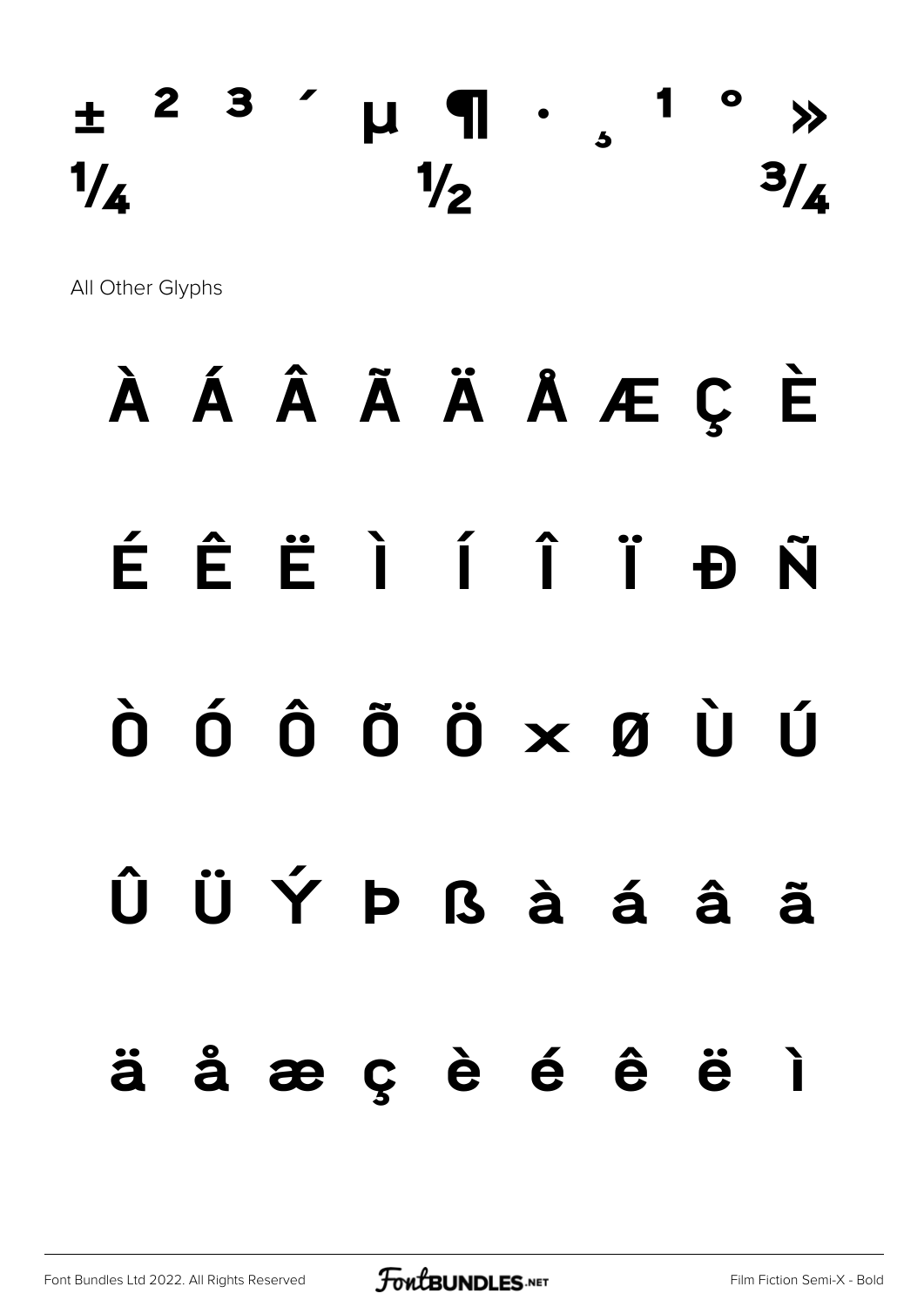|  | í î ï ð ñ ò ó ô õ |  |  |  |
|--|-------------------|--|--|--|
|  | ö÷øùúûüý þ        |  |  |  |
|  | ÿĀā Ă ă Ą ą Ć ć   |  |  |  |
|  | ĈĉČċČčĎďĐ         |  |  |  |
|  | d Ē ē Ĕ ĕ Ė ė Ę ę |  |  |  |
|  | Ěě Ĝĝ Ğ ğ Ġ ġ Ģ   |  |  |  |
|  | ġĤĥĦħĨïĪī         |  |  |  |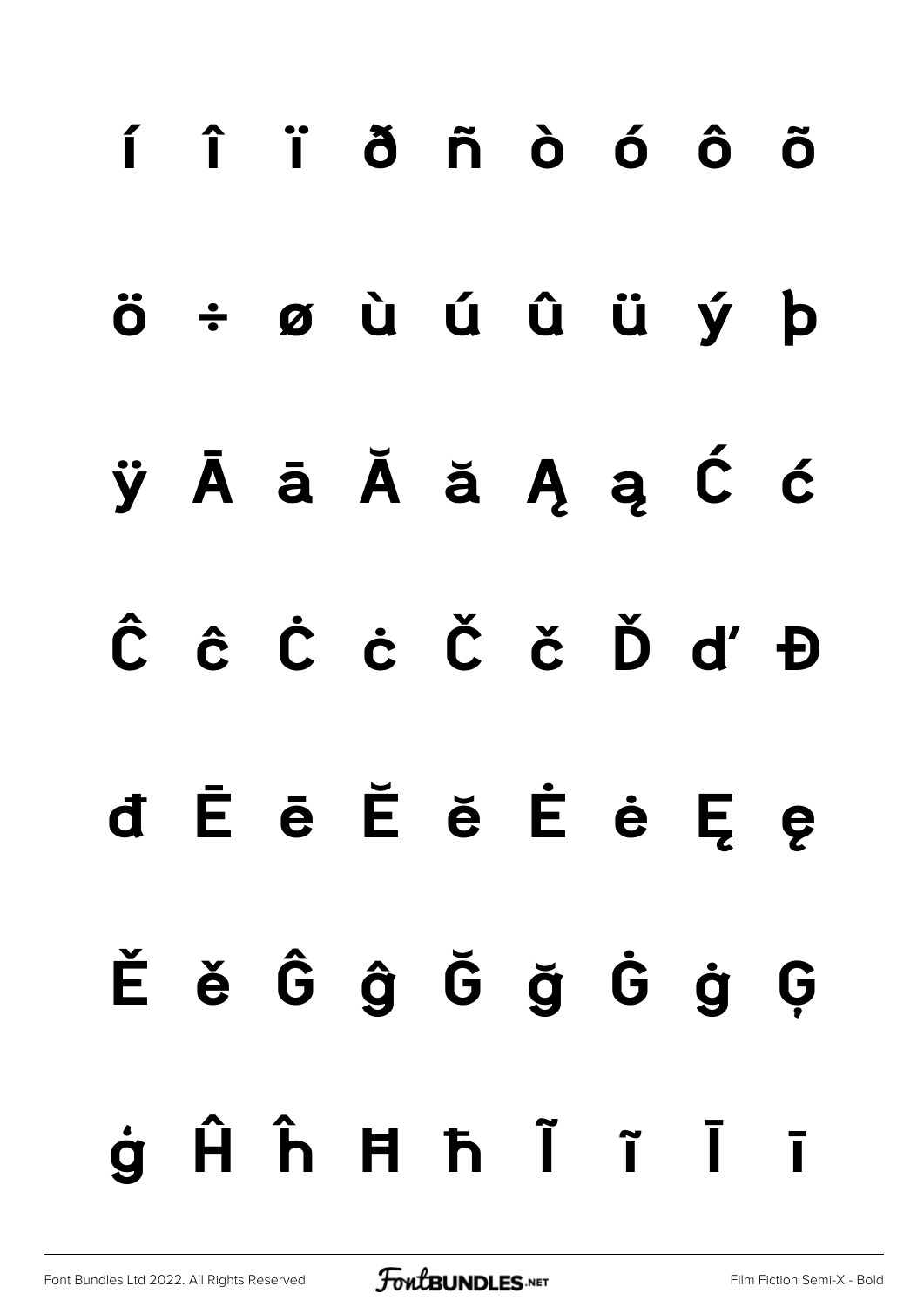## Č i J j İ ı IJ ij Ĵ ĵ K K K Ĺ ĺ Ļ ḷ Ľ "L l Ł ł Ń ń Ņņ N ň 'n Ŋ ŋ Ō ō Ŏ ŏ ŐőŒœŔŕŖŗŘ  $\check{r}$   $\acute{S}$   $\acute{S}$   $\hat{S}$   $\acute{S}$   $\acute{S}$   $\acute{S}$   $\check{S}$   $\check{S}$ ţŤťŦŧŨũŪ T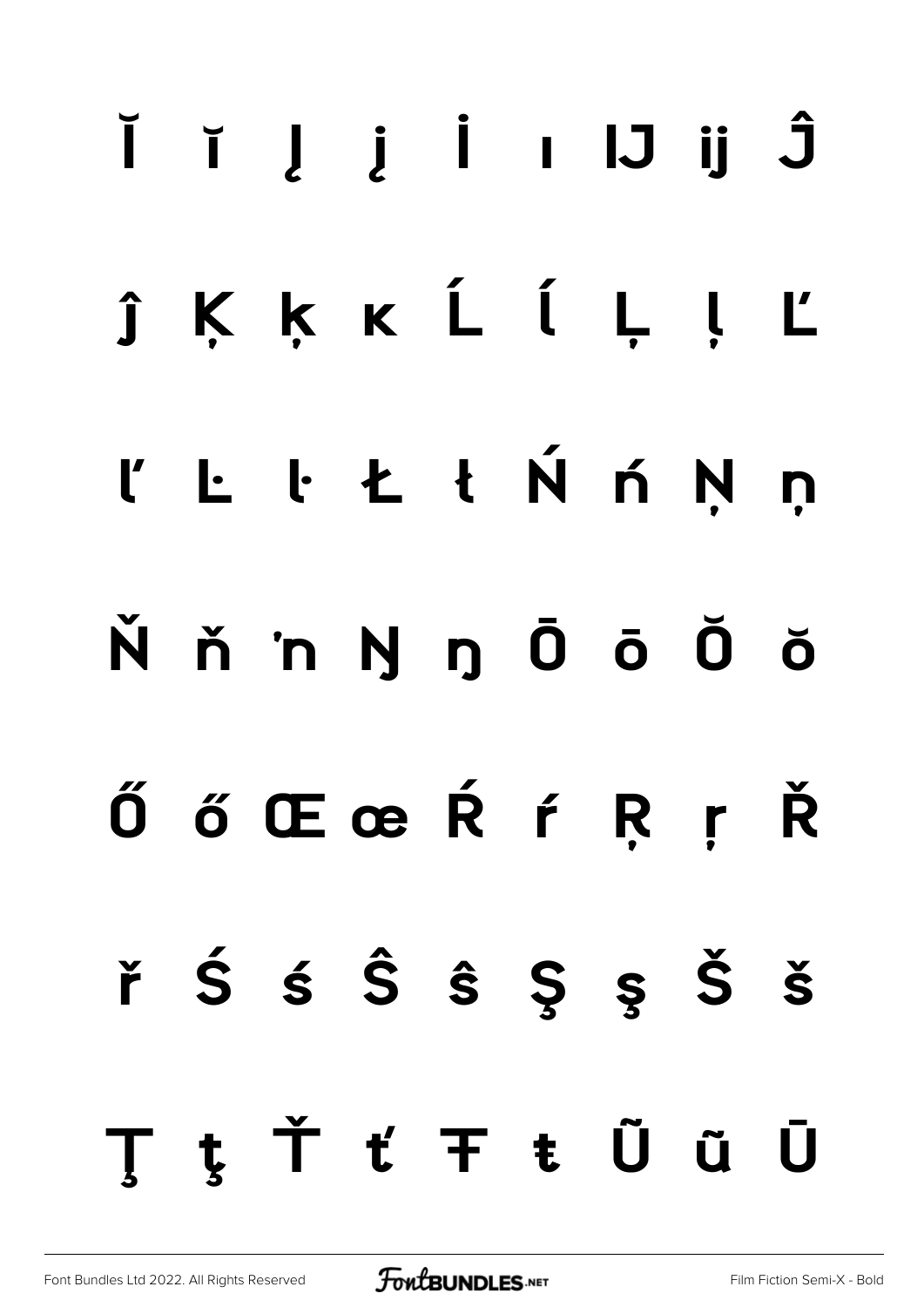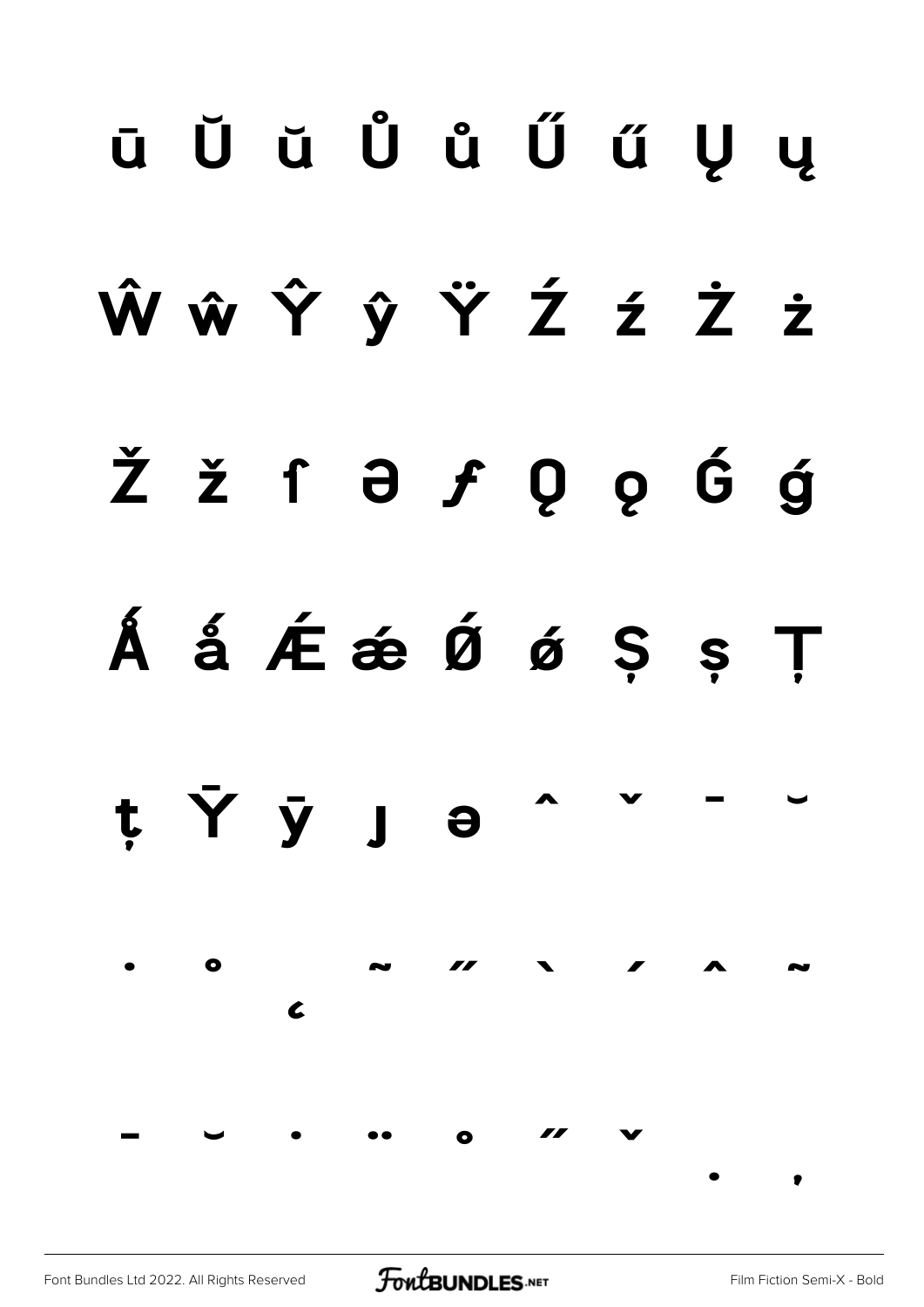## $\mu$  14  $\Omega$   $\mu$   $\sigma$ ЁЋЃЄЅ I Ї ЈЉ ЊЋЌЎЏАБВГ ДЕЖЗИЙКЛМ HONPCTYOX ЦЧШЩЪЫЬЭЮ Яабвгдежз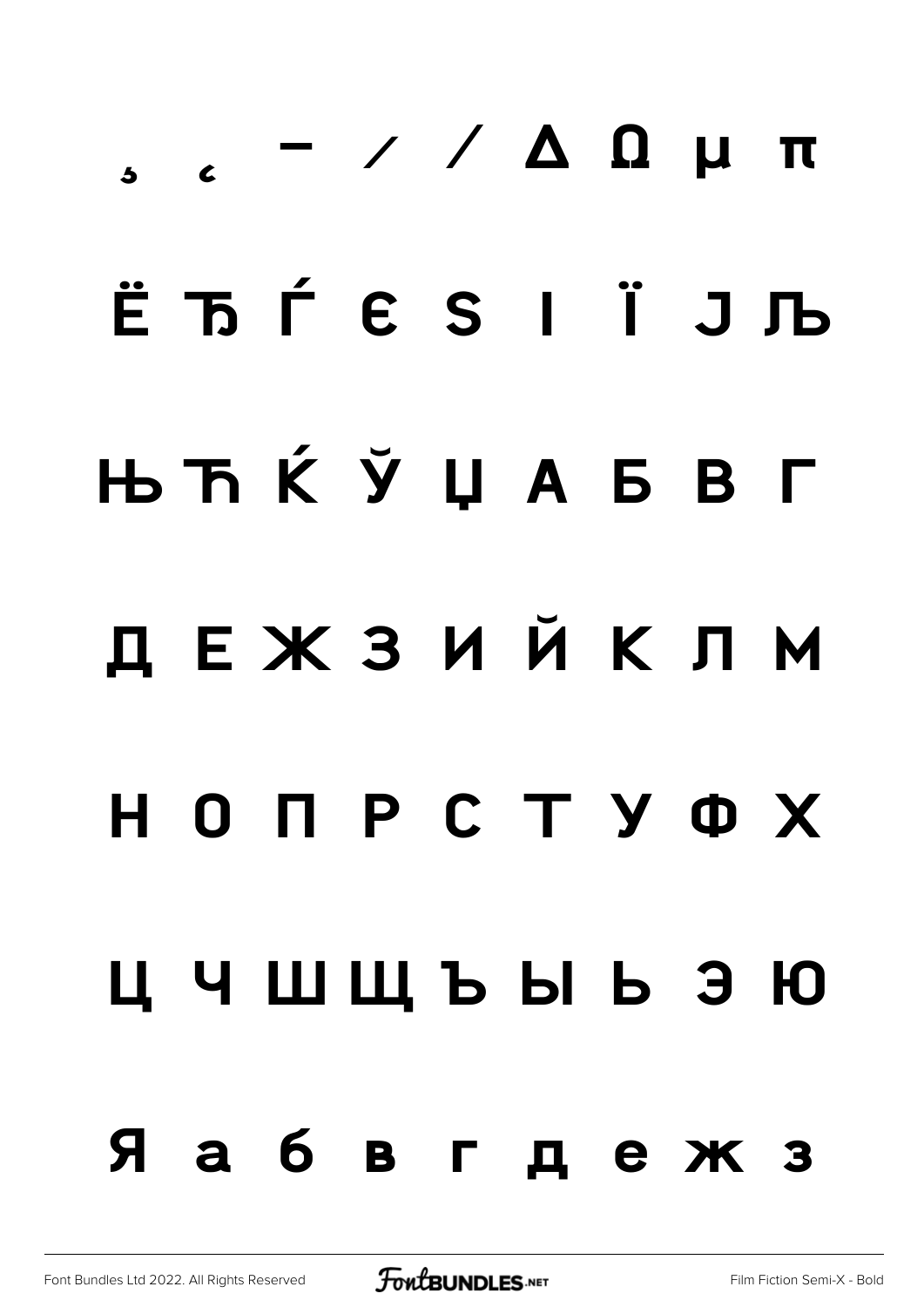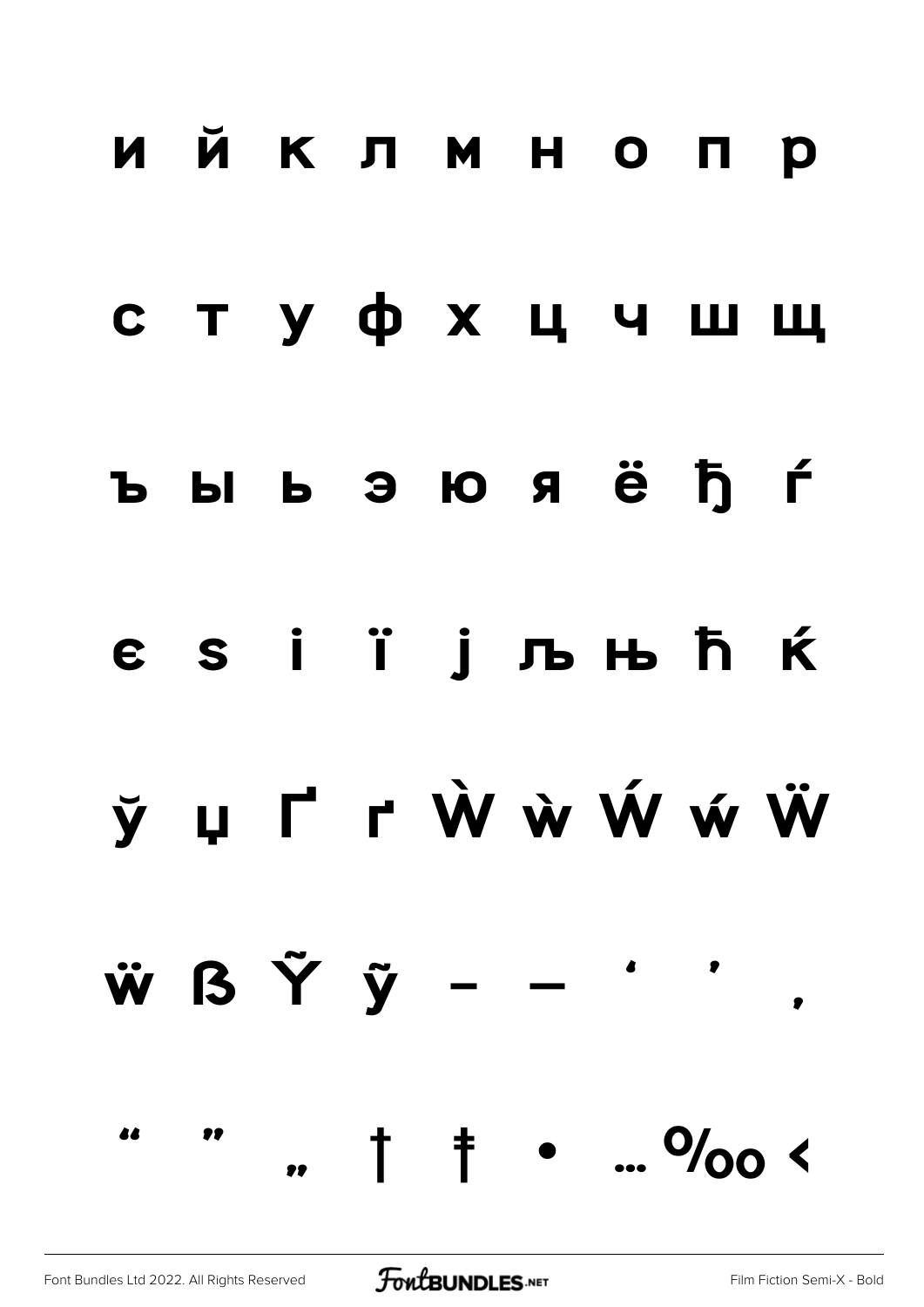# **› ⁄ ⁰ ⁴ ⁵ ⁶ ⁷ ⁸ ⁹ ₀ ₁ ₂ ₃ ₄ ₅ ₆ ₇ ₈ ₉ ₣ ₤ ₧ € ₱ ₸ ₹ ₺ ₼ ₿ ℓ № ™ ℮ ⅓ ⅔ ⅕**  $\frac{2}{5}$   $\frac{3}{5}$   $\frac{4}{5}$   $\frac{1}{6}$   $\frac{5}{6}$   $\frac{1}{8}$   $\frac{3}{8}$   $\frac{5}{8}$   $\frac{7}{8}$ **∂ ∏ ∑ − ∕ ∙ √ ∞ ∫ ≈ ≠ ≤ ≥ ◊**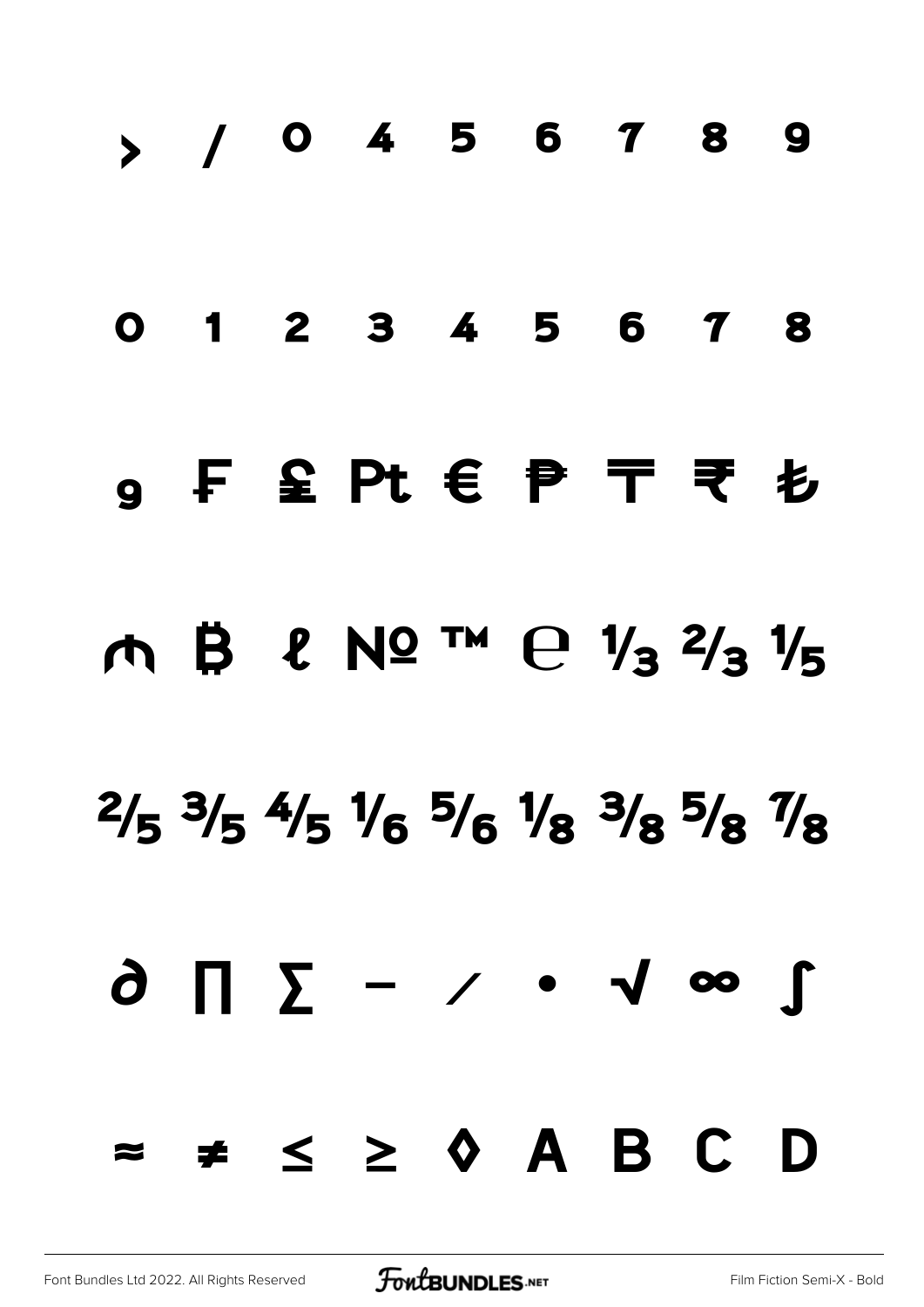### ENNFGGGGG

### ĞĞĜĜĢĢĠĠH

### I ÍJ́J J́K L M M N

### N Ń Ń Ň Ň Ņ Ņ Ñ Ñ

### OPORRRŔŔŔ

## ŔŘŘŘŘRRRR STUVWXYZa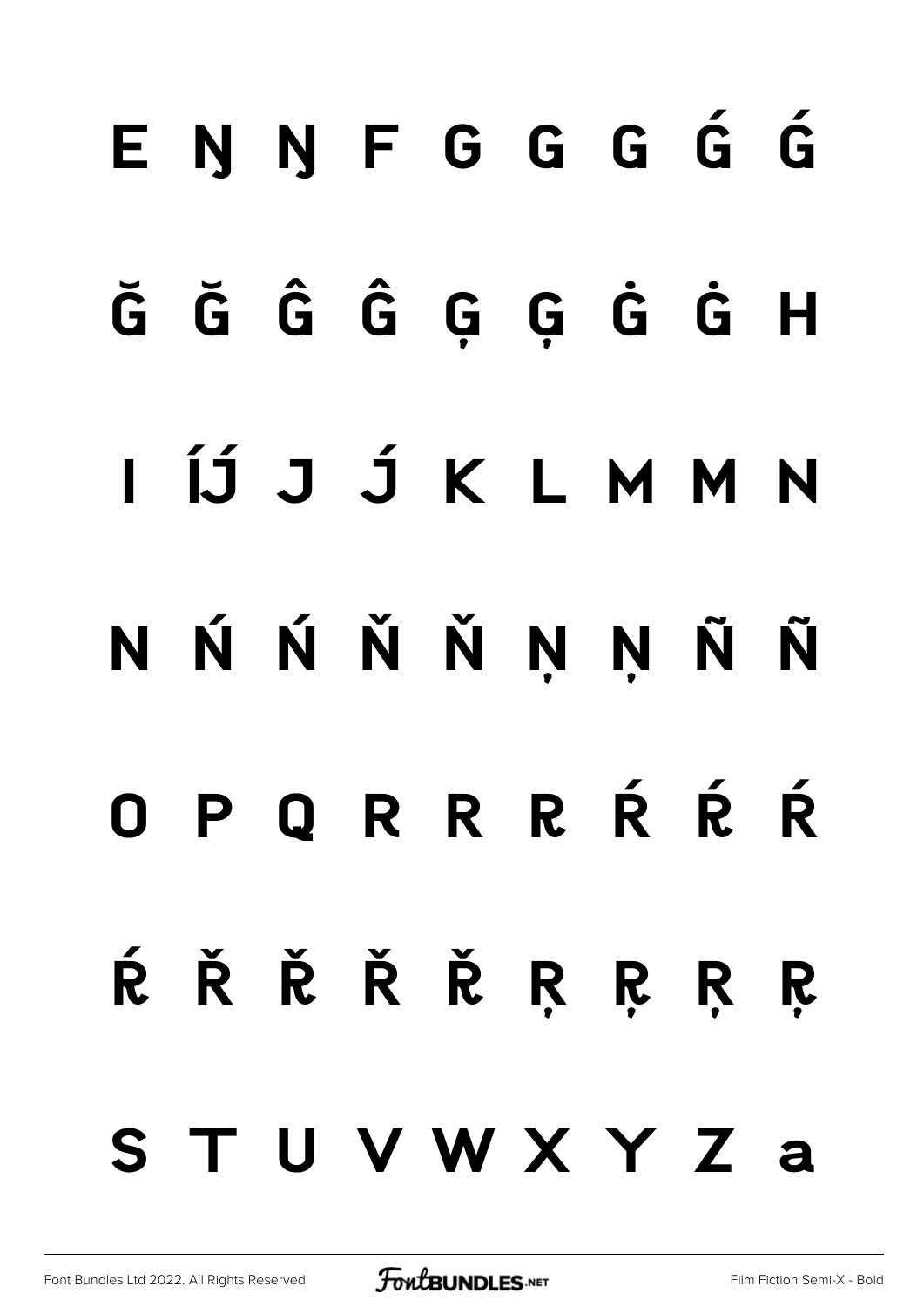## a a á á ă ă â â ä äà à ā ā a a a å å á á ã ã b b c d d d'des <sup>8</sup> f f ff ffi ffl ff ffi ffl fi  $5$   $^5$  fl  $\lambda$  $4$  g g g g g g g g ĝ ġ ġ ġ ġ h i íj́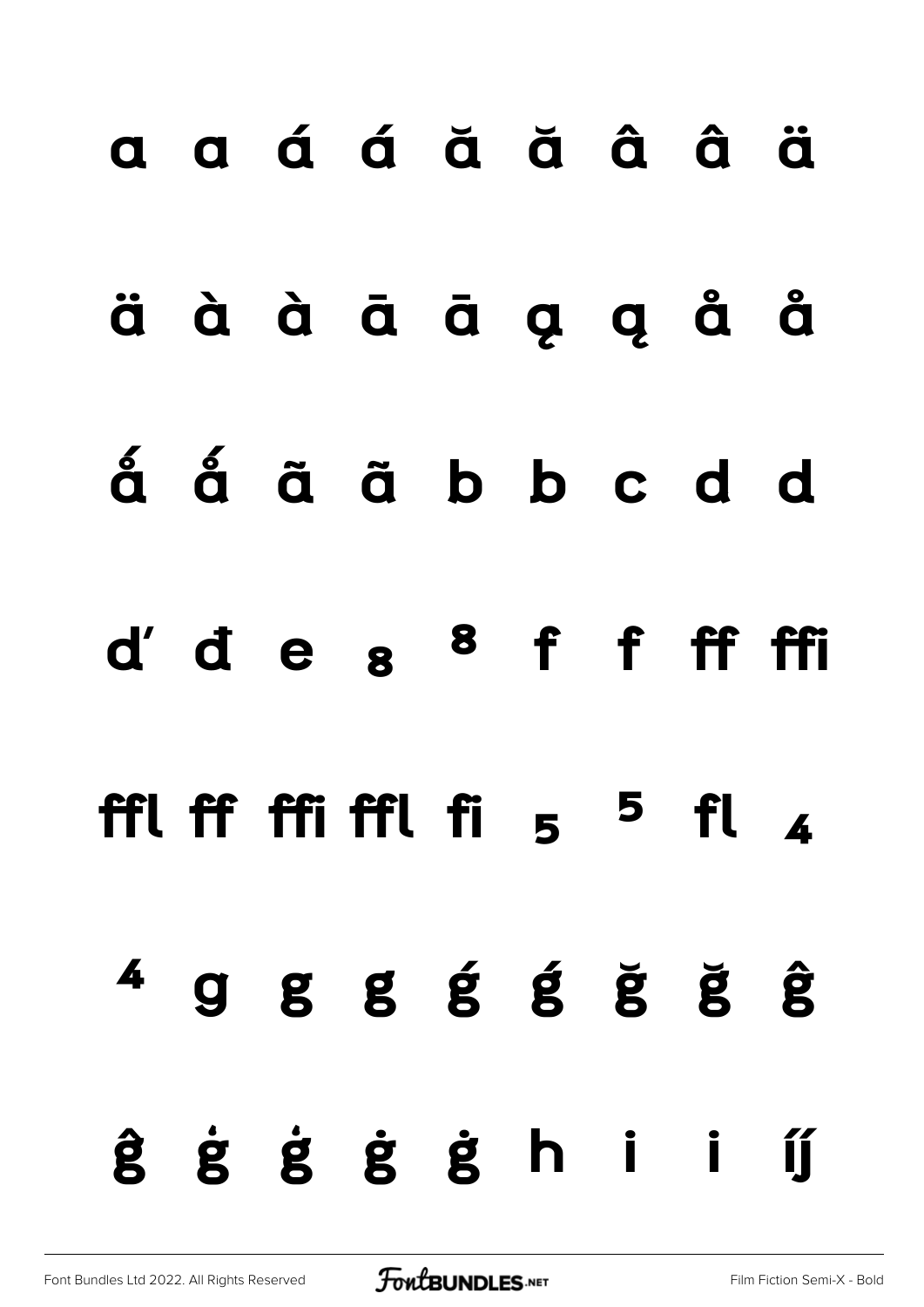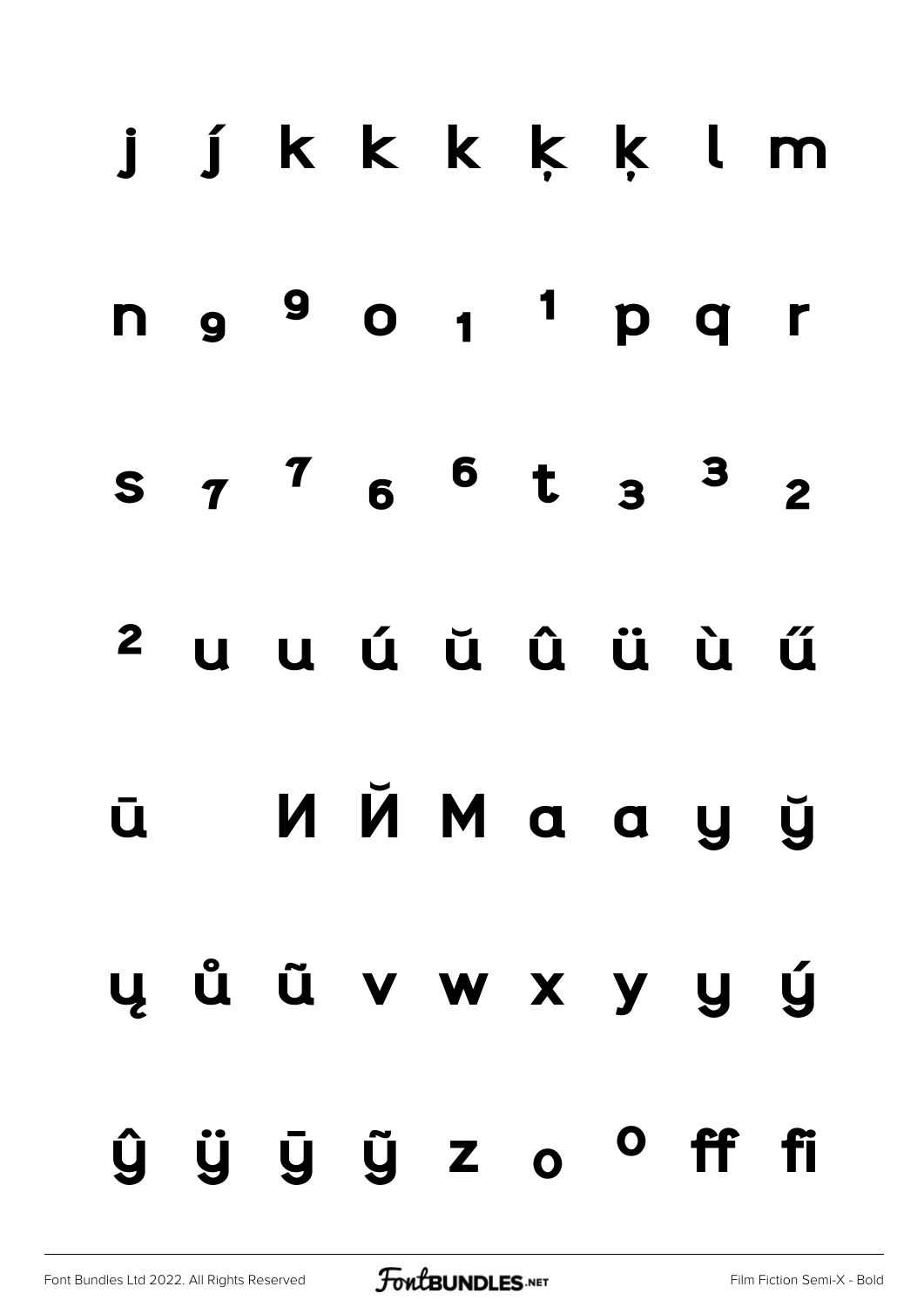#### fl ffi ffl ft st

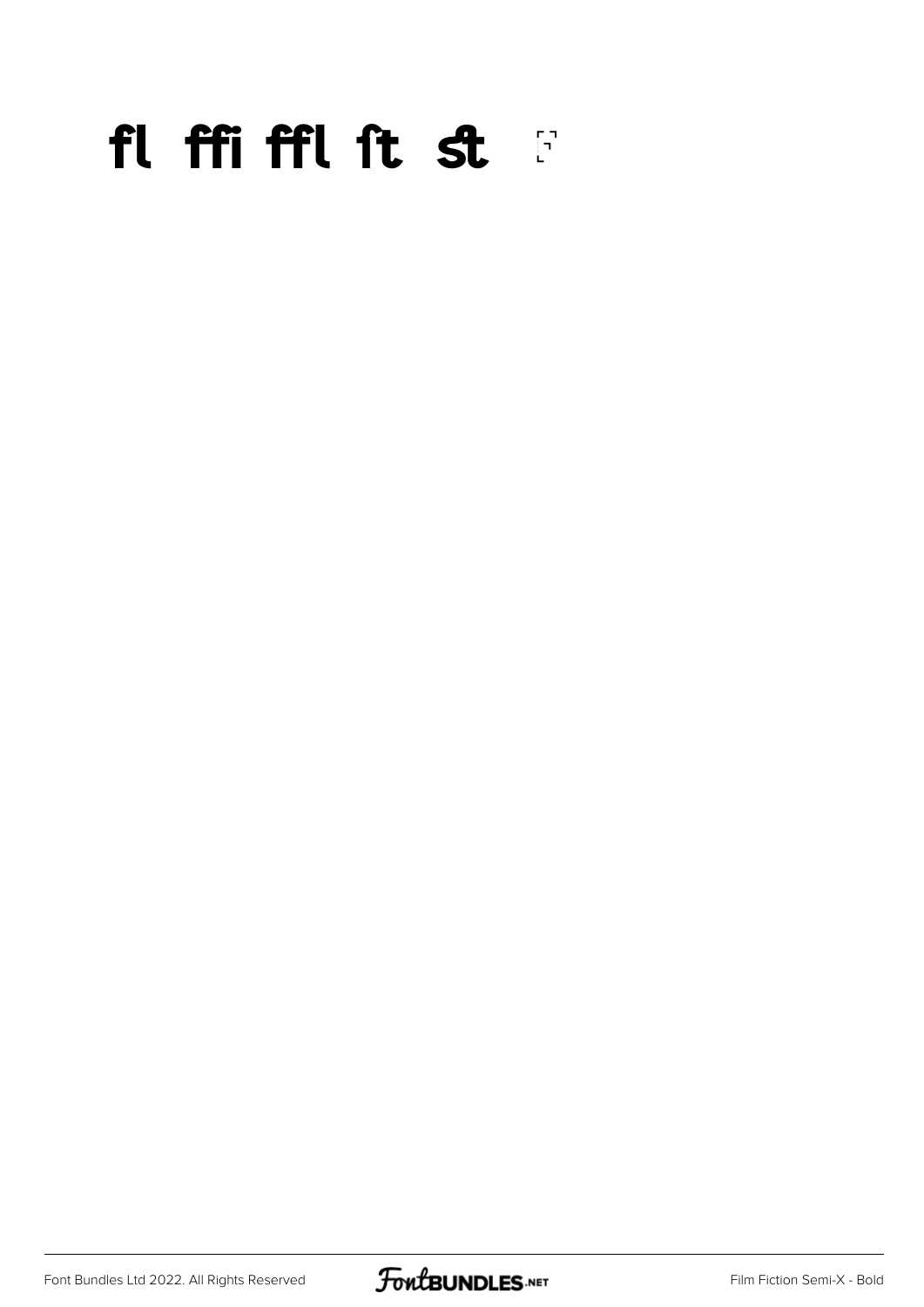#### Film Fiction Semi-X - Regular

**Uppercase Characters** 

### ABCDEFGHIJKLMNO PQRSTUVWXYZ

Lowercase Characters

### abcdefghijklmnopq rstuvwxyz

**Numbers** 

#### 0123456789

**Punctuation and Symbols** 

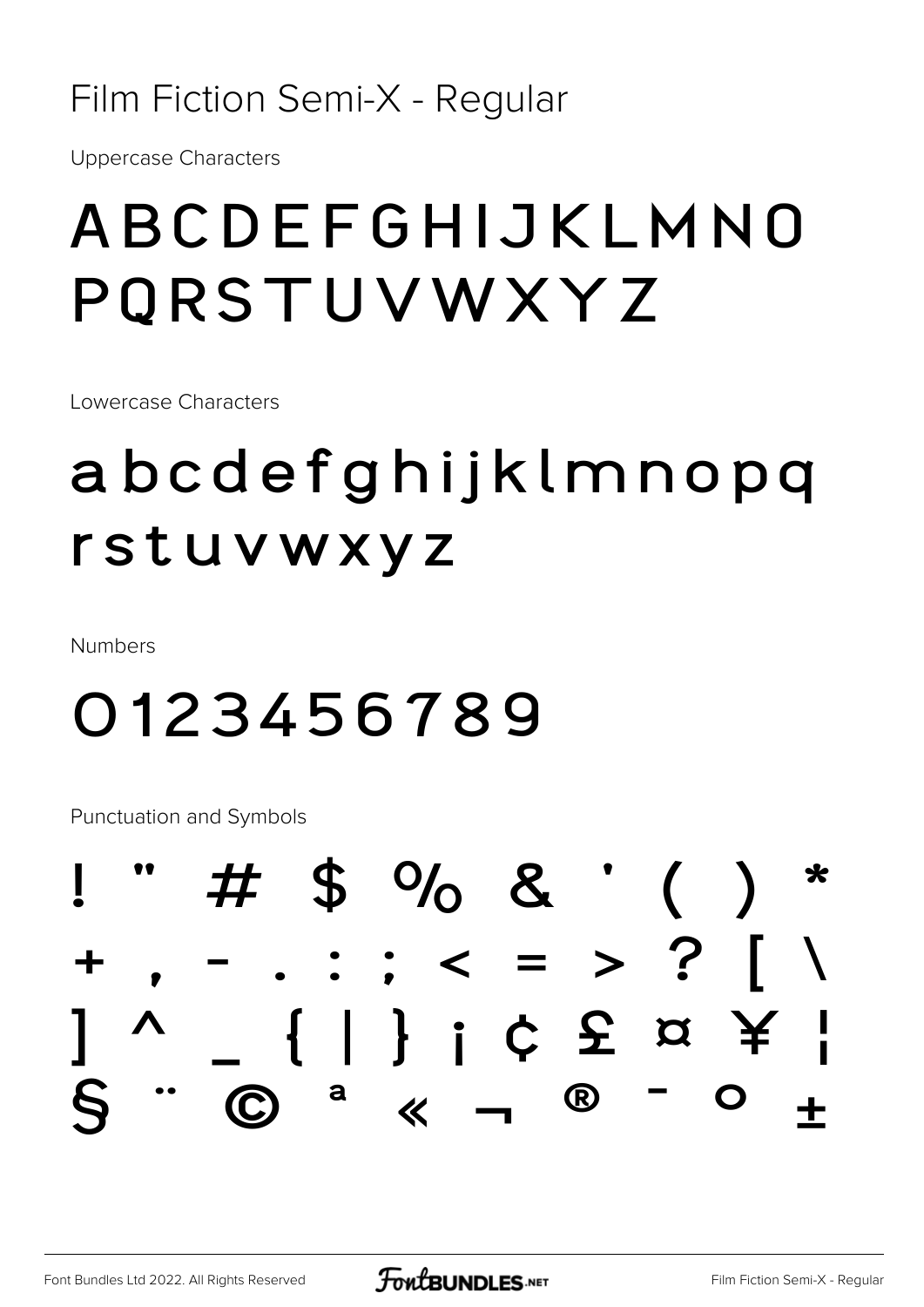### $2$  3  $'$   $\mu$  ¶  $\cdot$   $\frac{1}{3}$   $\cdot$   $\frac{1}{4}$  $\frac{1}{2}$   $\frac{3}{4}$

All Other Glyphs

## À Á Â Ã Ä Å Æ Ç È É Ê Ë Ì Í Î Ï Ð Ñ Ò Ó Ô Õ Ö × Ø Ù Ú Û Ü Ý Þ ß à á â ã ä å æ ç è é ê ë ì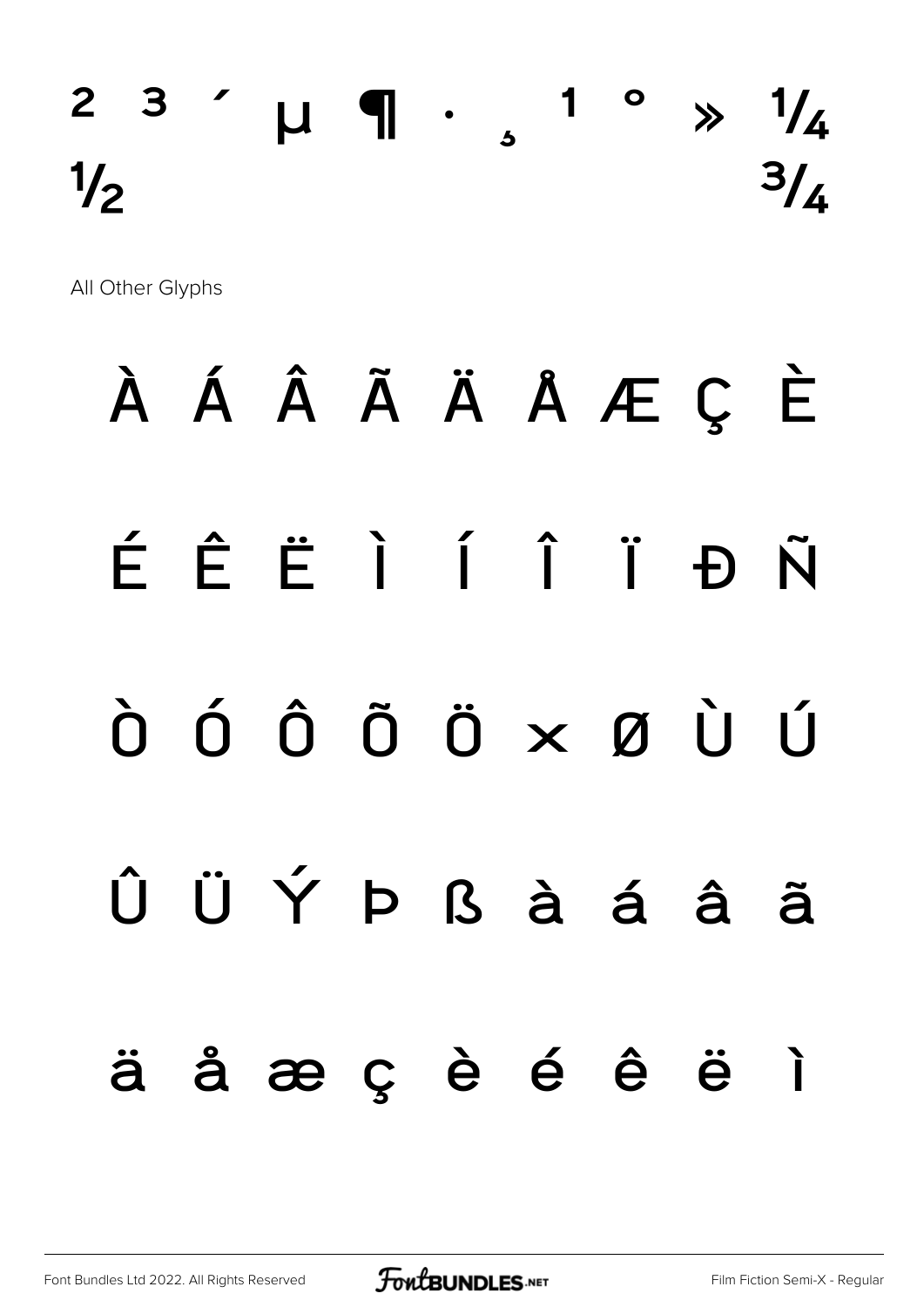# í î ï ð ñ ò ó ô õ ö ÷ ø ù ú û ü ý þ ÿ Ā ā Ă ă Ą ą Ć ć Ĉ ĉ Ċ ċ Č č Ď ď Đ đ Ē ē Ĕ ĕ Ė ė Ę ę Ě ě Ĝ ĝ Ğ ğ Ġ ġ Ģ ģ Ĥ ĥ Ħ ħ Ĩ ĩ Ī ī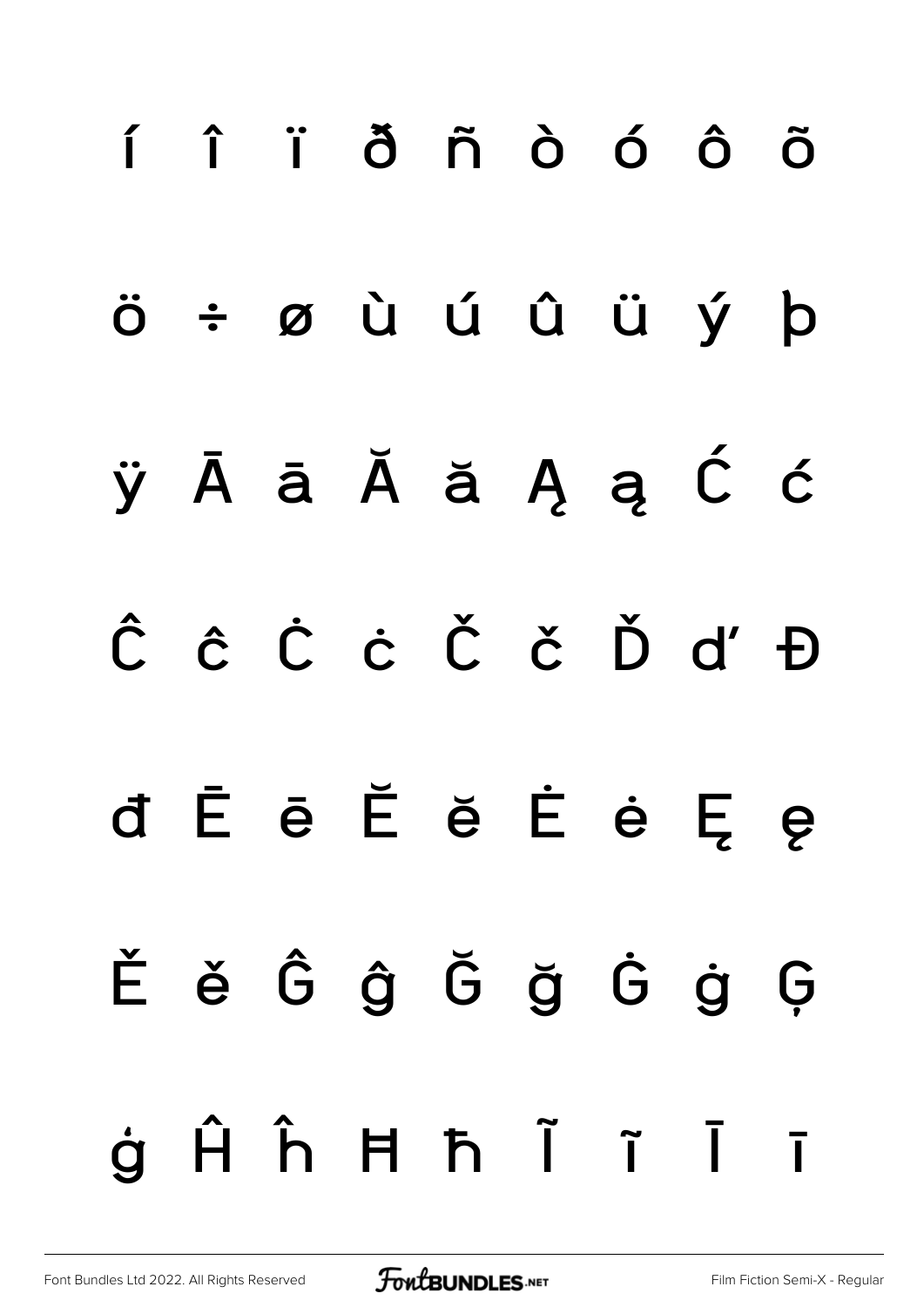### Ŭ ĭ J j İ ı IJ ij Ĵ ĵ K K K Ĺ ĺ Ļ ḷ Ľ t Ł ł Ń ń Ņ  $\mathfrak{l}'$  $\lfloor \cdot \rfloor$ ņ Ňňn Ŋ ŋ Ō ō Ŏ ŏ ŐőŒœŔŕŖŗŘ řŚśŜŝŞşŠš ţŤťŦŧŨũŪ T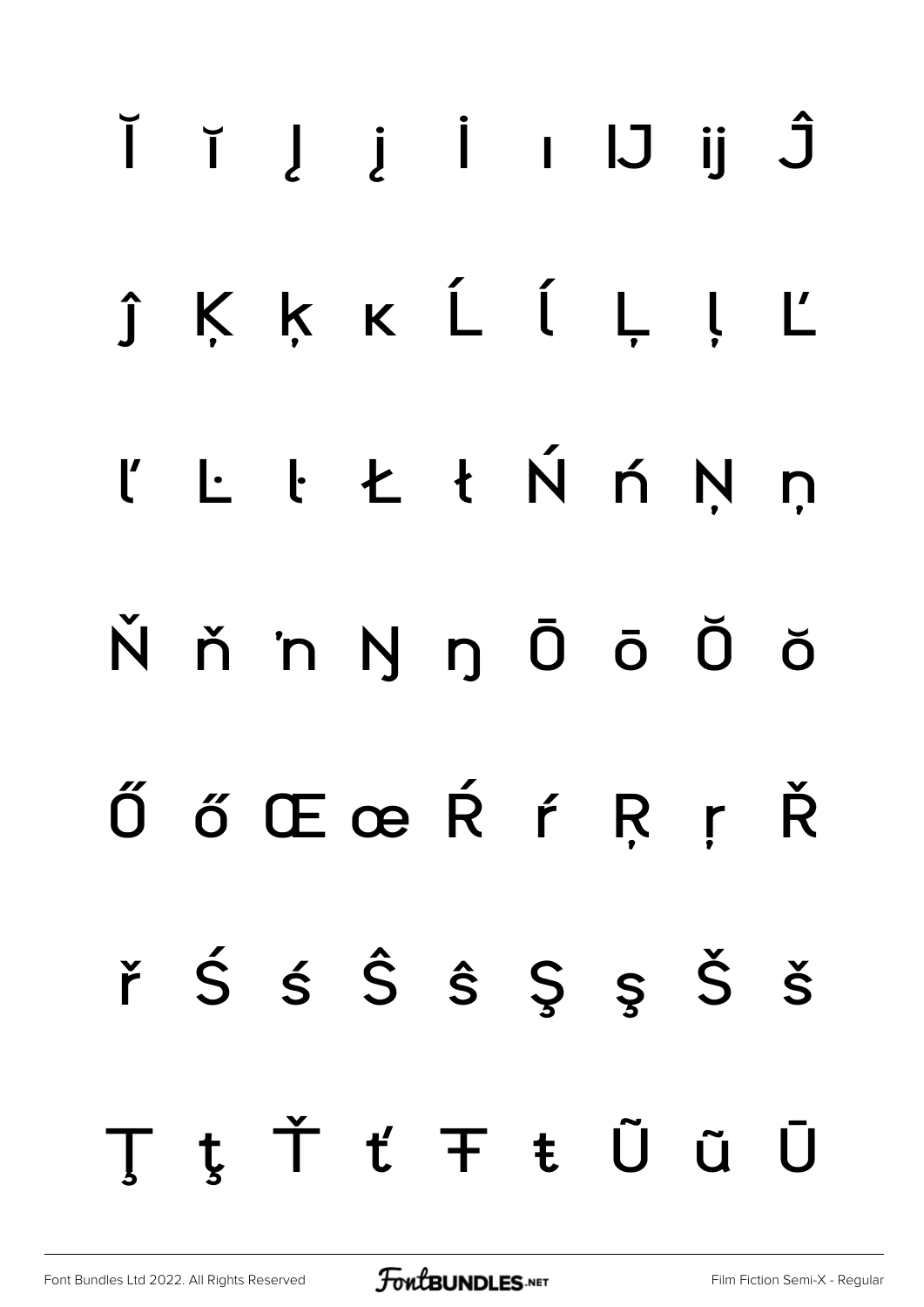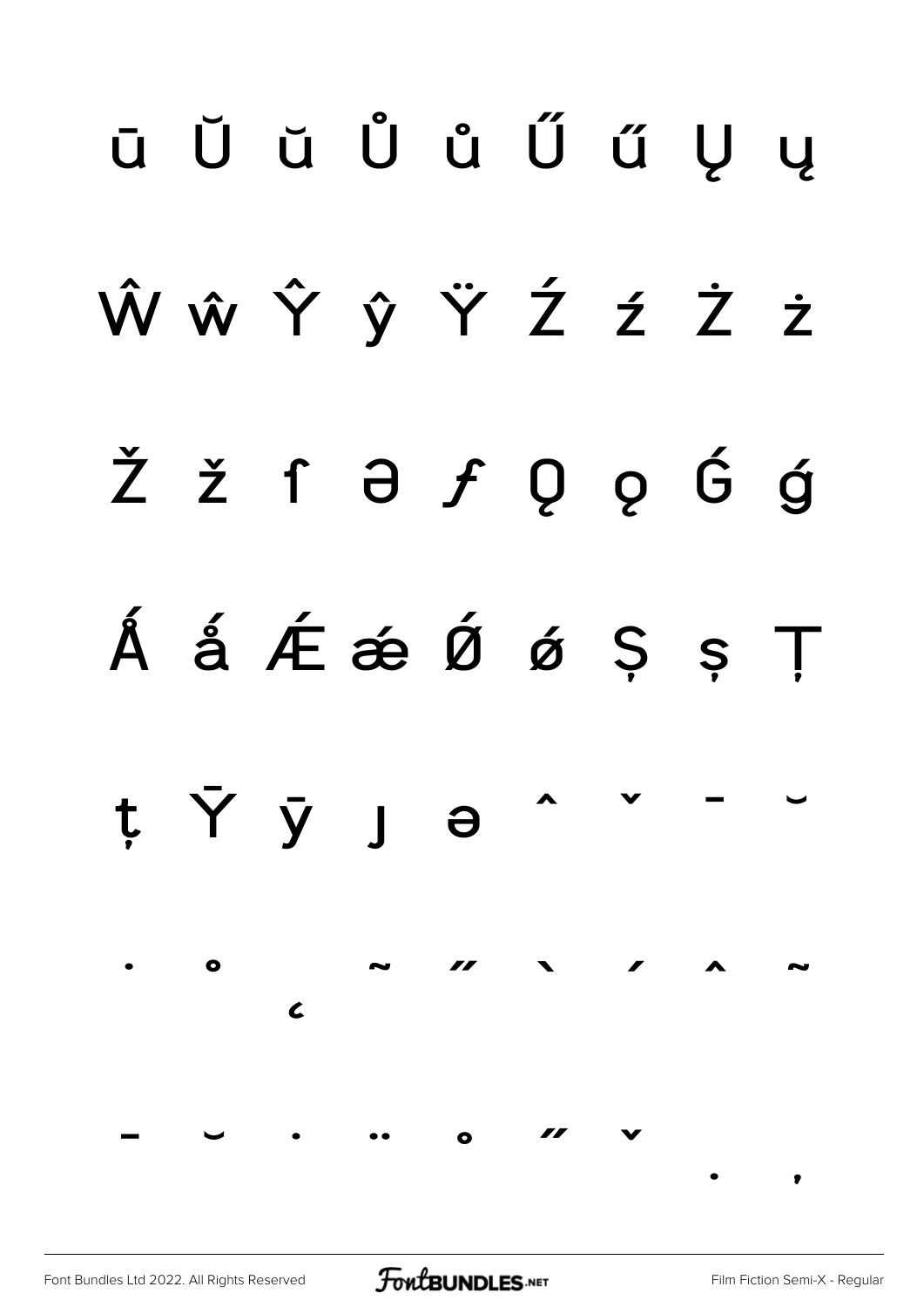## $\mu$  11  $\Omega$   $\Delta$   $\lambda$   $\mu$   $\pi$ ЁЂЃЄS I Ї ЈЉ ЊЋЌЎЦАБВГ ДЕЖЗИЙКЛМ HONPCTYOX ЦЧШШЪЫЬЭЮ Яабвгдежз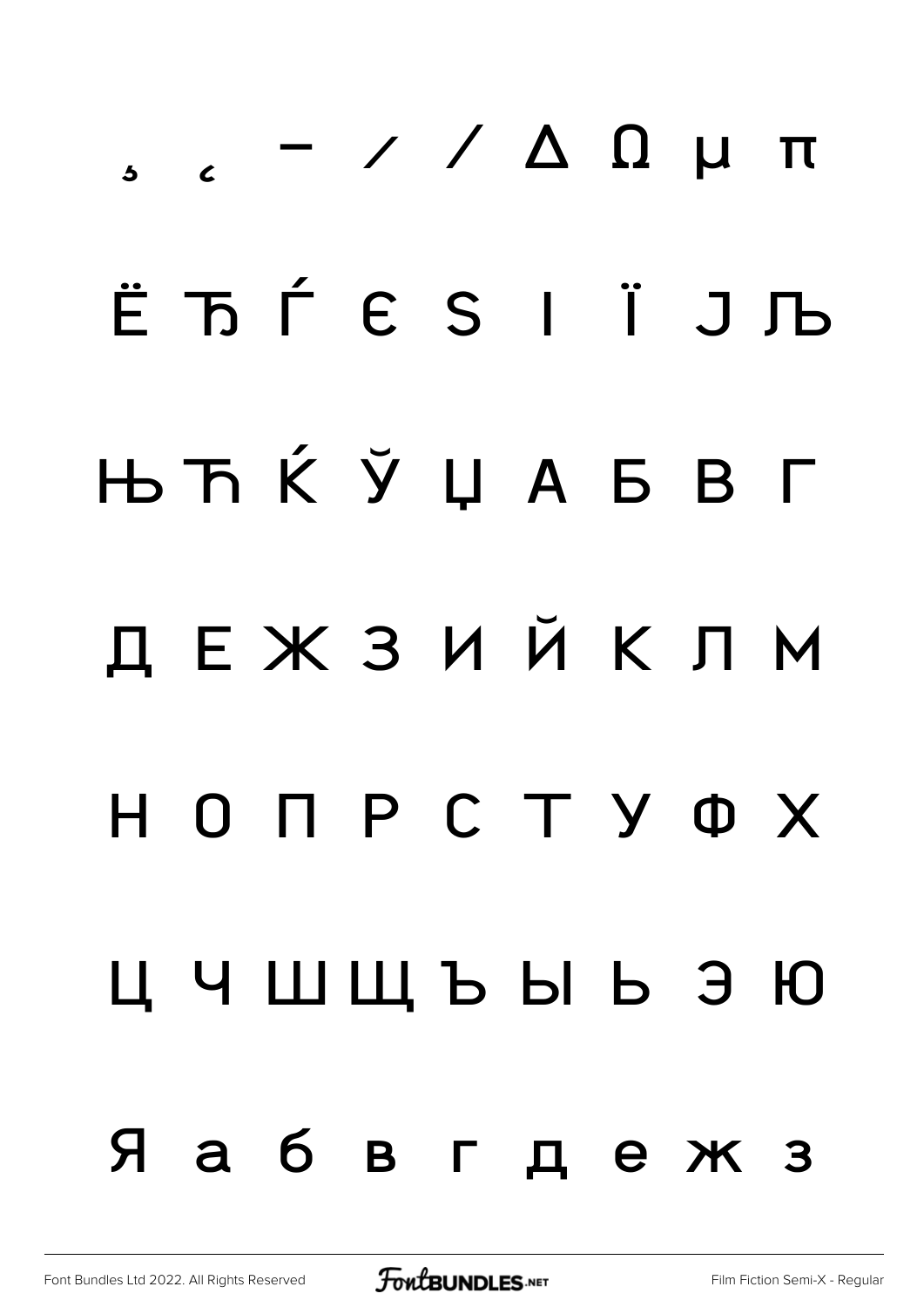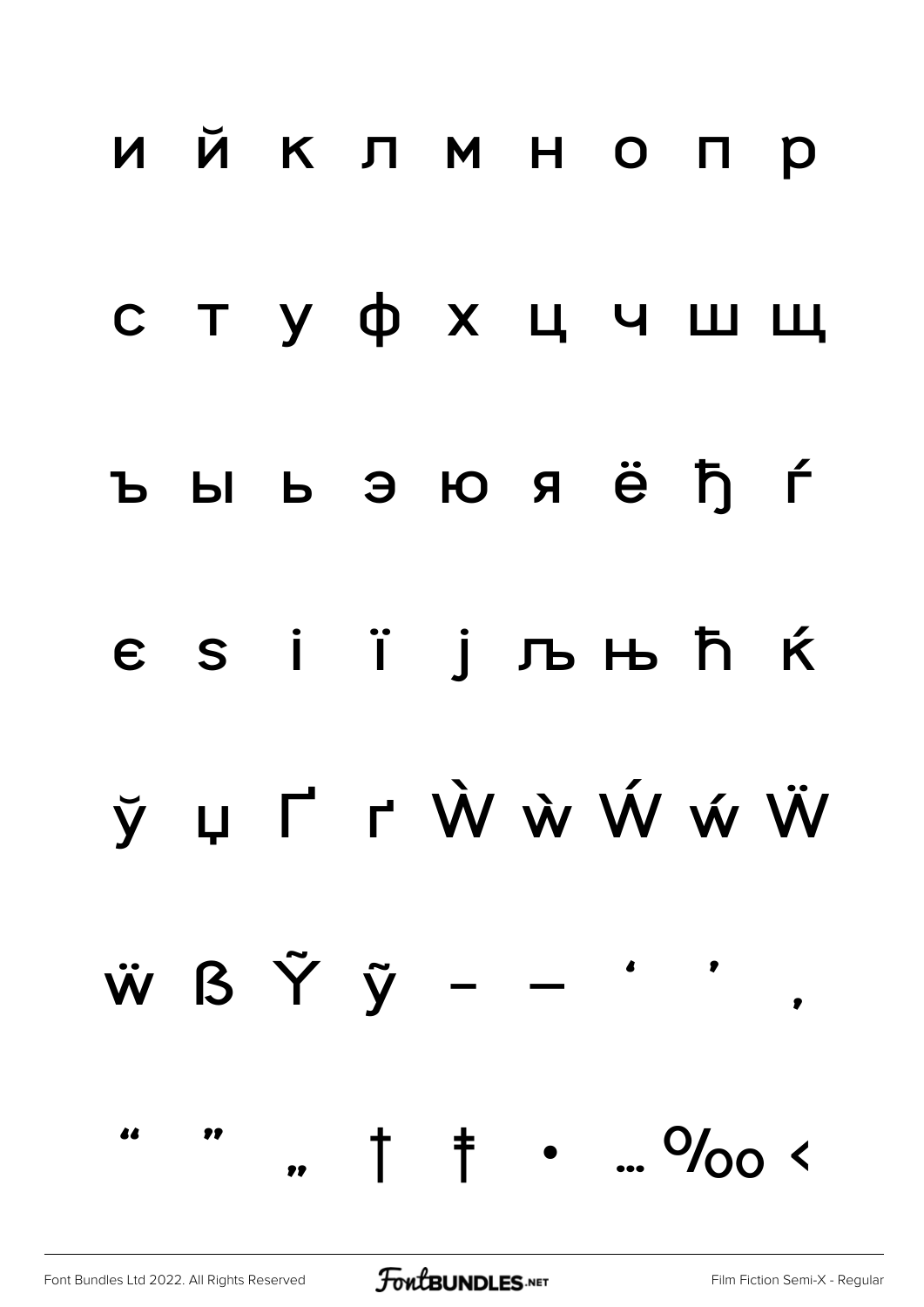|  | > / 0456789                                                                                 |  |  |  |
|--|---------------------------------------------------------------------------------------------|--|--|--|
|  | 0 1 2 3 4 5 6 7 8                                                                           |  |  |  |
|  | g F 全 Pt € ₱ 〒 ₹ も                                                                          |  |  |  |
|  | $M \overset{B}{\rightarrow} \ell N 2^{TM} \overset{C}{\rightarrow} \frac{1}{3} \frac{1}{5}$ |  |  |  |
|  | $2/5$ $3/5$ $4/5$ $1/6$ $5/6$ $1/8$ $3/8$ $5/8$ $1/8$                                       |  |  |  |
|  | $0 \cup \infty$ / $\setminus$ / $\infty$ /                                                  |  |  |  |
|  | $\approx$ $\neq$ $\leq$ $\geq$ $\Diamond$ A B C D                                           |  |  |  |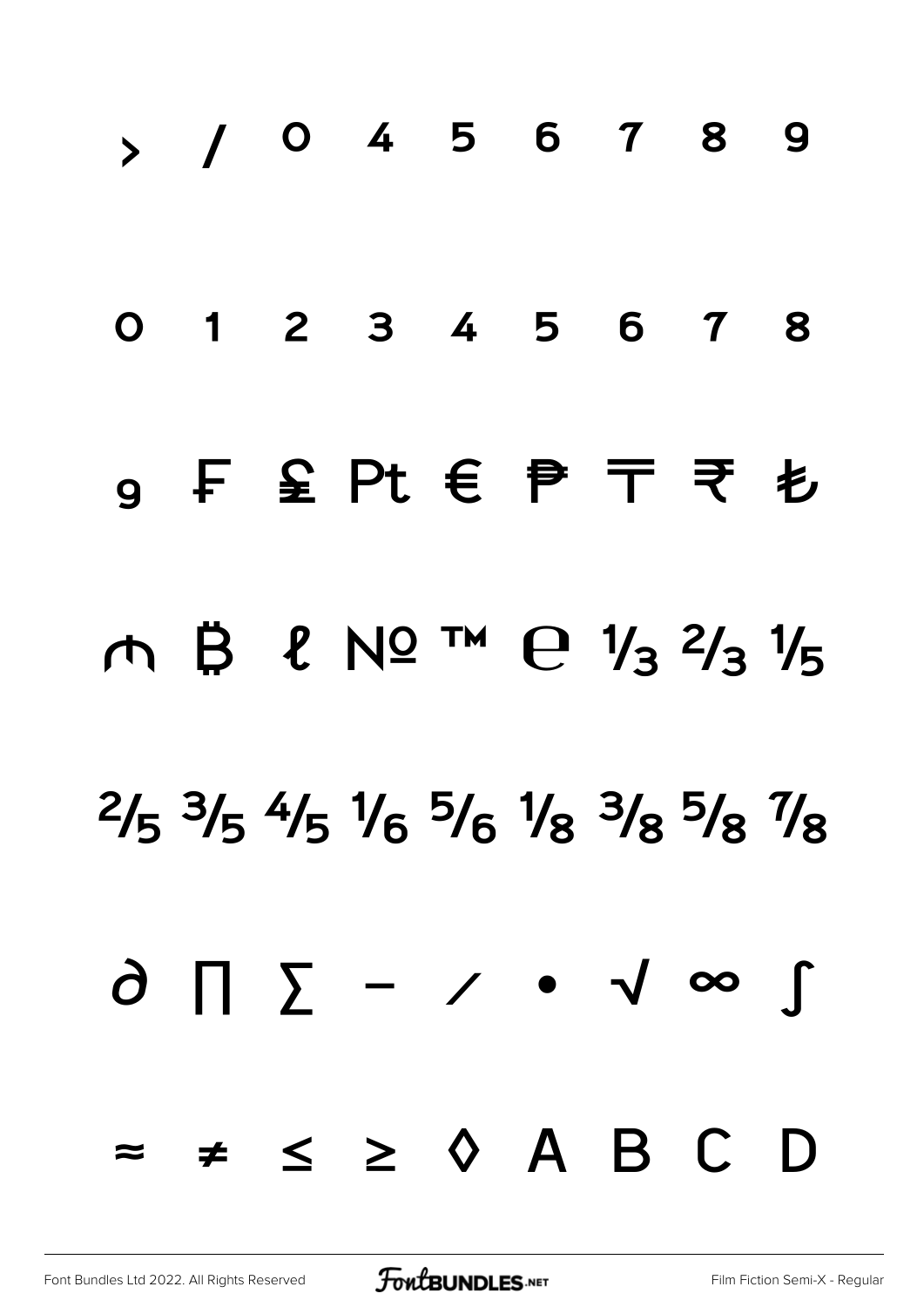### ENNFGGGGG

### Ğ Ğ Ĝ Ĝ Ģ Ģ Ġ Ġ H

### I ÍJ J J K L M M N

### NŃŃŇŇŅŅÑÑ

# OPORRRŔŔŔ ŔŘŘŘŘRRRR

### STUVWXYZa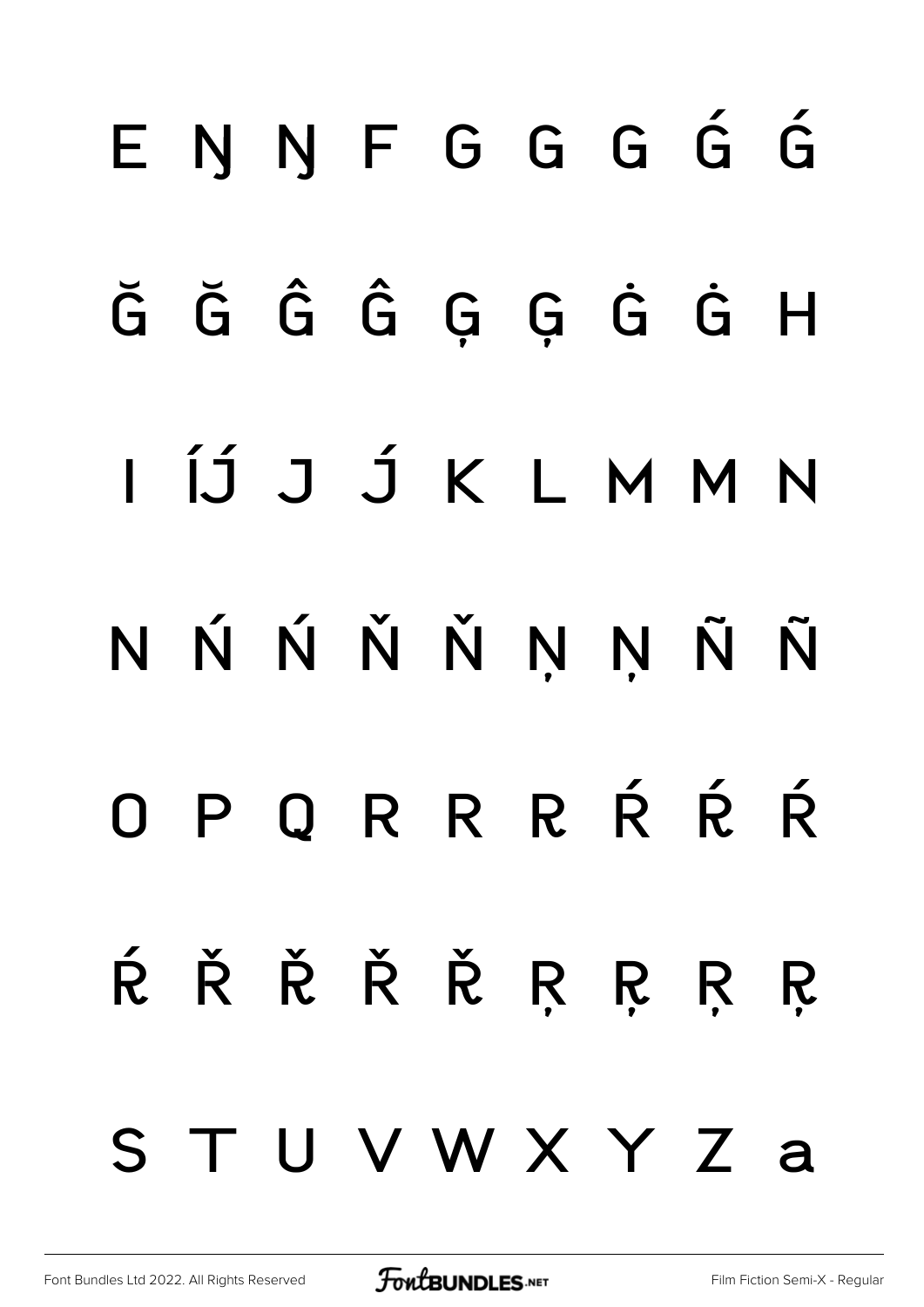## a a á á ă ă â ä

#### äààāāąąåå

- á á ã ã b b c d d
- d'des 8 f f ff ffi
- ffl ff ffi ffl fi  $5$   $5$  fl  $4$
- $4$  g g g g g g g g ĝ ġ ġ ġ ġ h i íj́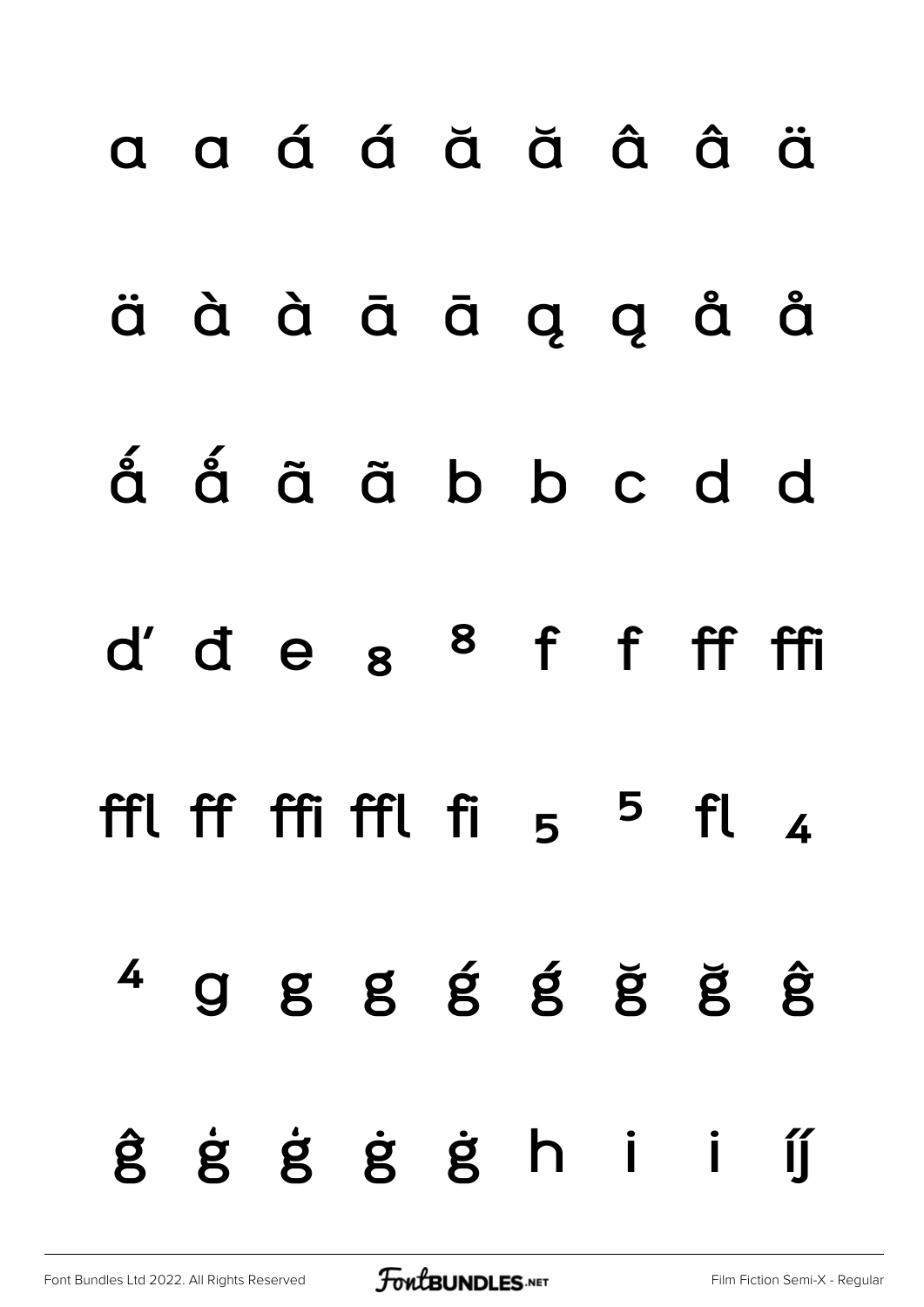|  |  | j j k k k k k l m                   |  |  |
|--|--|-------------------------------------|--|--|
|  |  | $n9$ $90$ $11$ $p1$ $q1$            |  |  |
|  |  | $S$ $7$ $7$ $6$ $6$ $t$ $3$ $3$ $2$ |  |  |
|  |  | <sup>2</sup> u u ú ŭ û ü ù ű        |  |  |
|  |  | й ИЙМаауў                           |  |  |
|  |  | ų ů ũ v w x y y ý                   |  |  |
|  |  | ŶŸJŨZo <sup>o</sup> fffi            |  |  |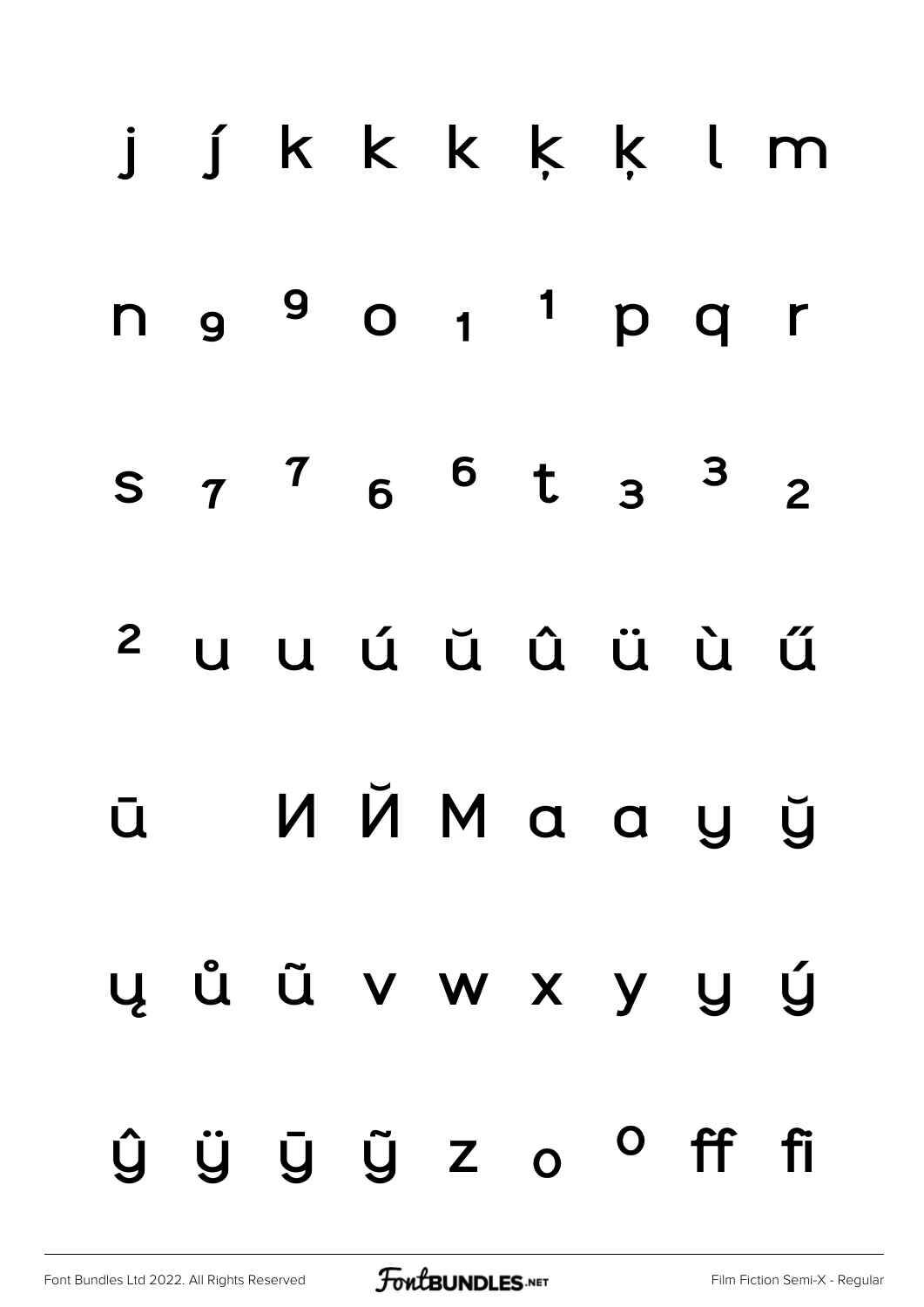#### fl ffi ffl ft st F

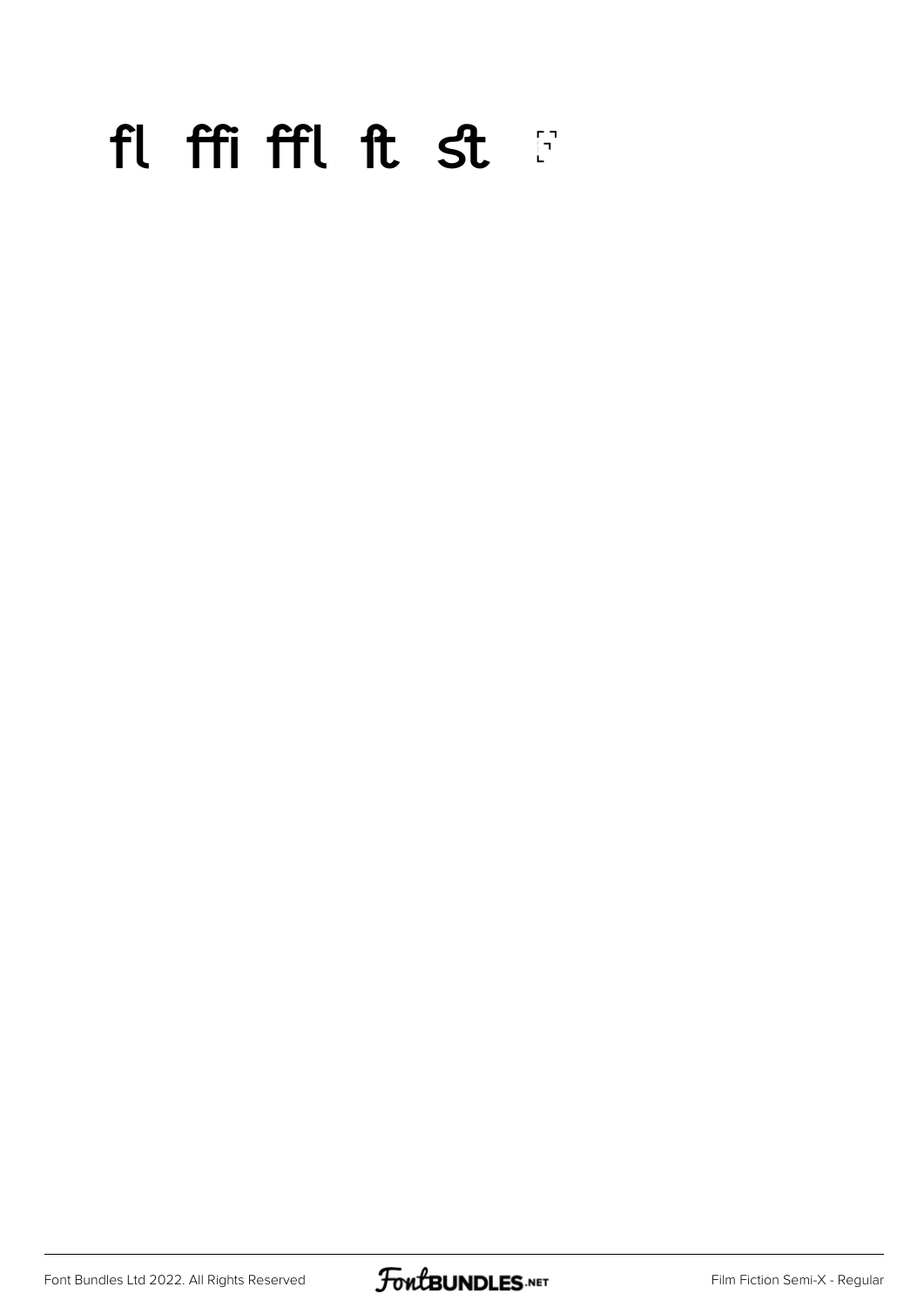#### Film Fiction Semi-X Light - Regular

**Uppercase Characters** 

#### ABCDEFGHIJKLMNO PORSTUVWXYZ

Lowercase Characters

### abcdefghijklmnopq rstuvwxyz

**Numbers** 

#### 0123456789

**Punctuation and Symbols** 

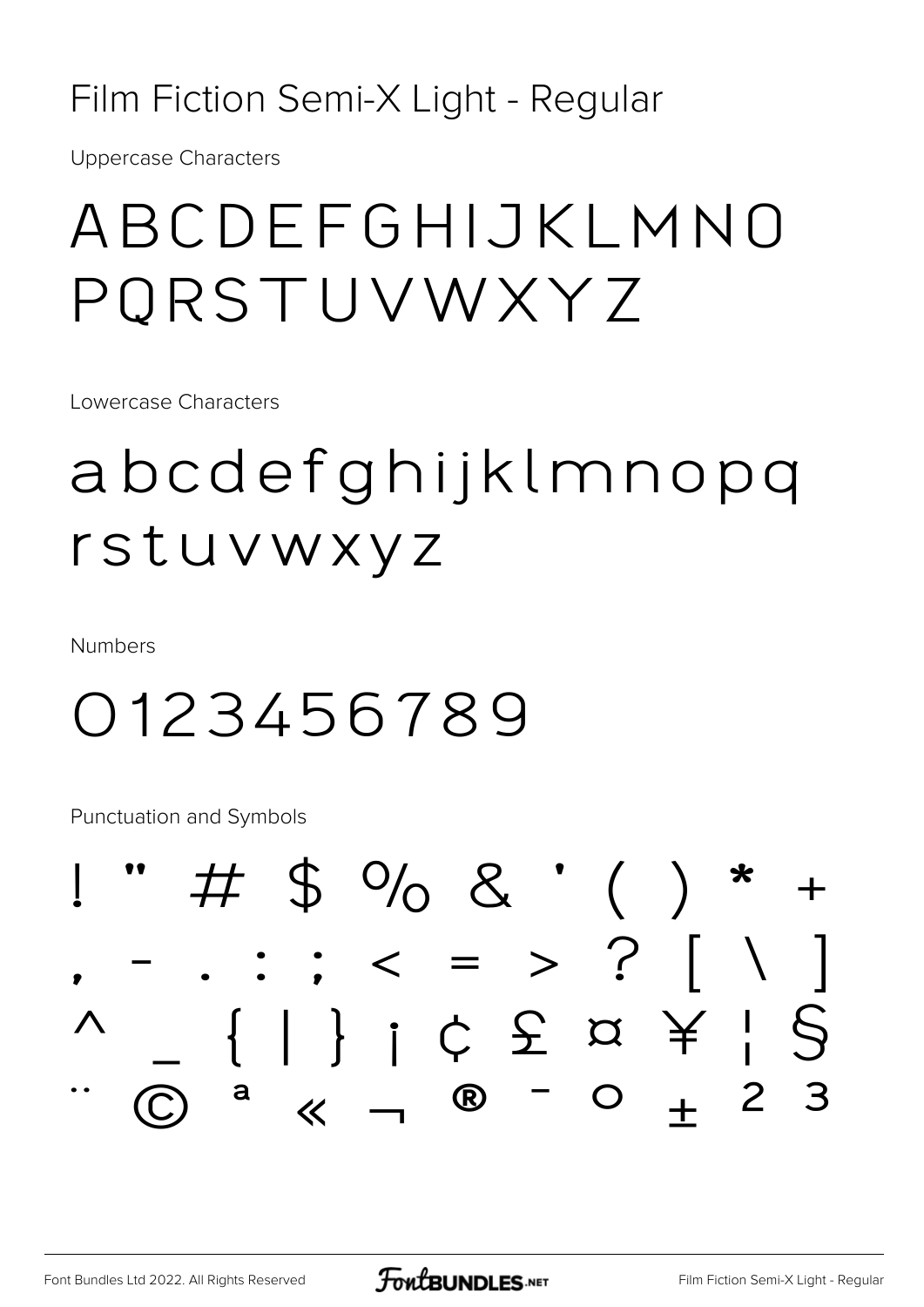## $\mu$  |  $\eta$  .  $1 \circ \frac{1}{2} \frac{1}{4} \frac{1}{2} \frac{3}{4}$ All Other Glyphs À Á Â Ã Ä Å Æ Ç È ÉÊËÌÍÎĐÑ  $\begin{array}{ccccccccccccccccc} \hat{C} & \hat{C} & \hat{C} & \hat{C} & \hat{C} & \hat{C} & \hat{C} & \hat{C} & \hat{C} & \hat{C} & \hat{C} & \hat{C} & \hat{C} & \hat{C} & \hat{C} & \hat{C} & \hat{C} & \hat{C} & \hat{C} & \hat{C} & \hat{C} & \hat{C} & \hat{C} & \hat{C} & \hat{C} & \hat{C} & \hat{C} & \hat{C} & \hat{C} & \hat{C} & \hat{C} & \hat{C} & \hat{C} & \hat{C} & \hat{C}$ Û Ü Ý Þ ß à á â ã äåæçèéêëì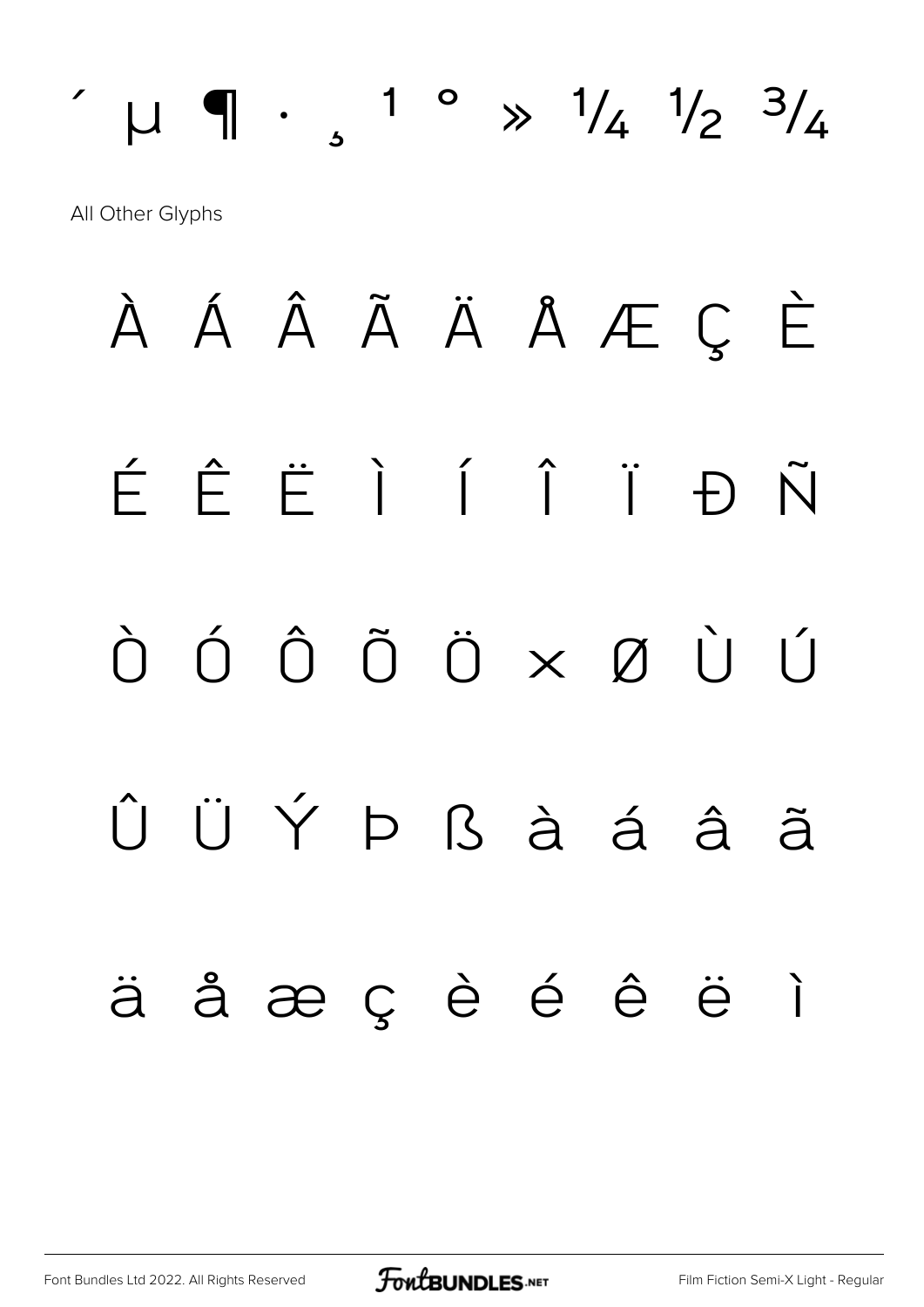# í î ï ð ñ ò ó ô õ ö ÷ ø ù ú û ü ý þ ÿ Ā ā Ă ă Ą ą Ć ć Ĉ ĉ Ċ ċ Č č Ď ď Đ đ Ē ē Ĕ ĕ Ė ė Ę ę Ě ě Ĝ ĝ Ğ ğ Ġ ġ Ģ ģ Ĥ ĥ Ħ ħ Ĩ ĩ Ī ī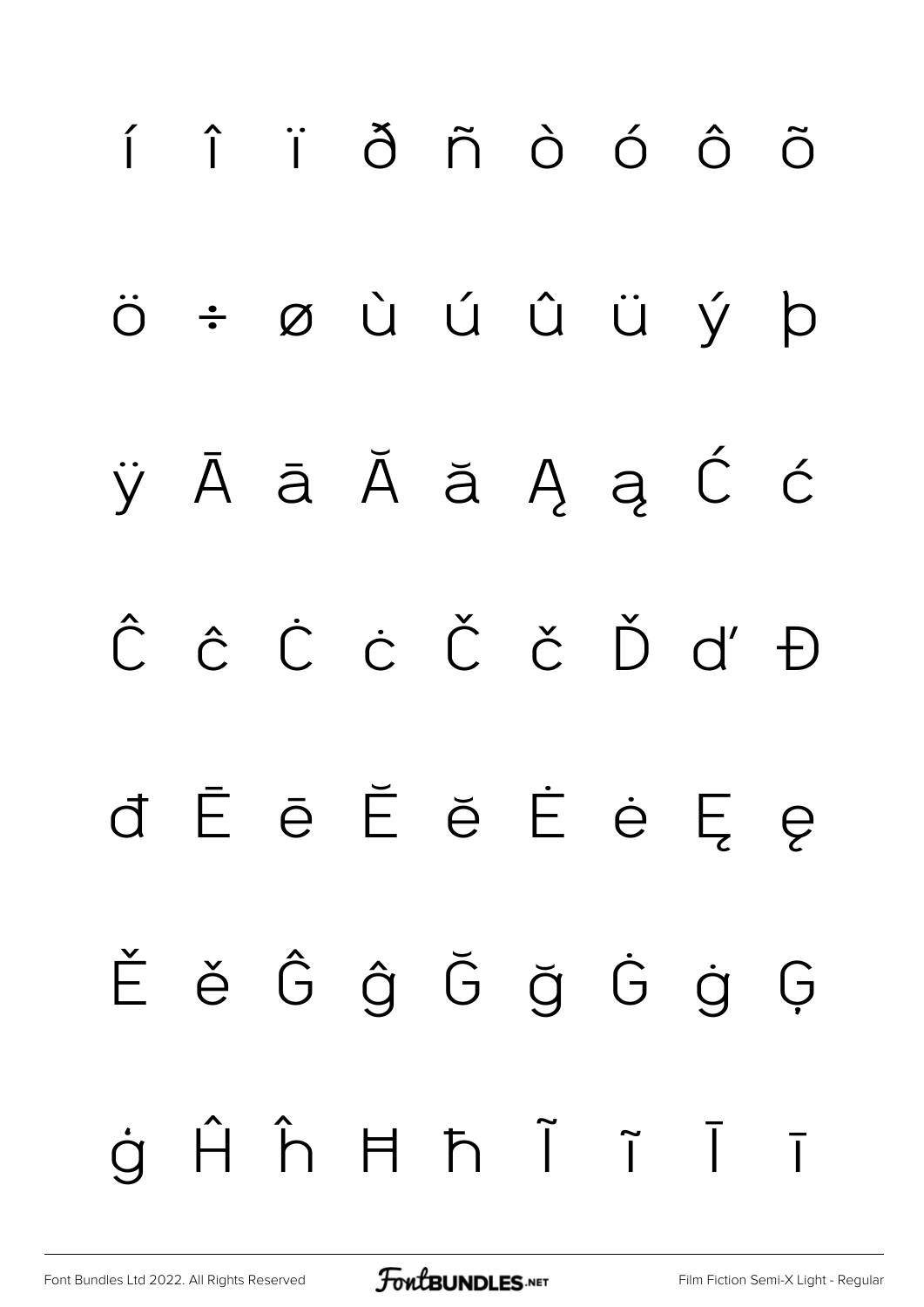### ĬĭĮjİIIJijĴ KKKĹĺĻļ  $\hat{I}$  $\frac{1}{2}$ L L Ł Ł Ń ń N  $\overline{D}$ N ň 'n Ŋ ŋ Ō ō Ŏ Ŏ ŐőŒœŔŕŖŗŘ řŚśŜŝŞşŠŠ ţŤťŦŧŨũŪ  $\top$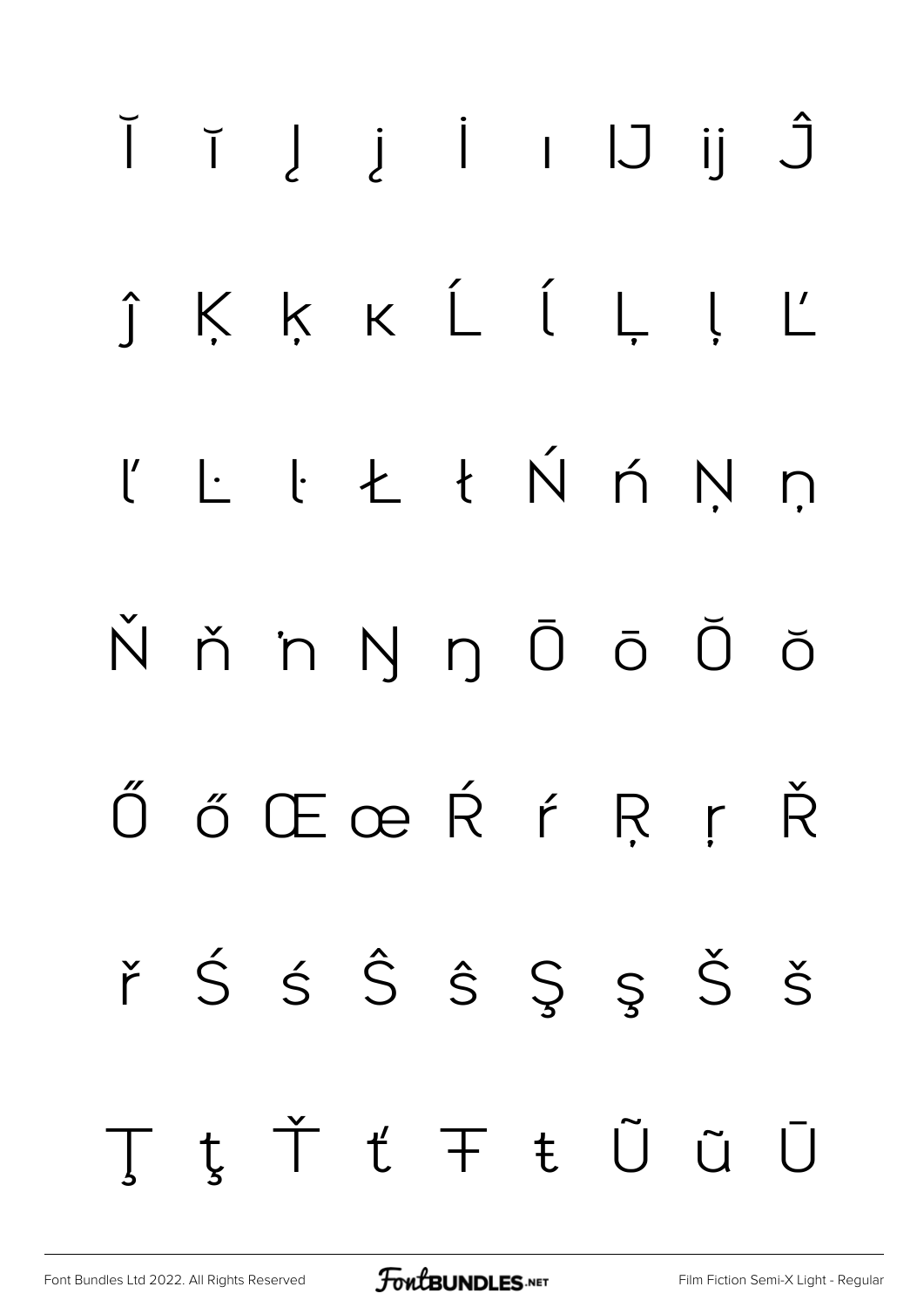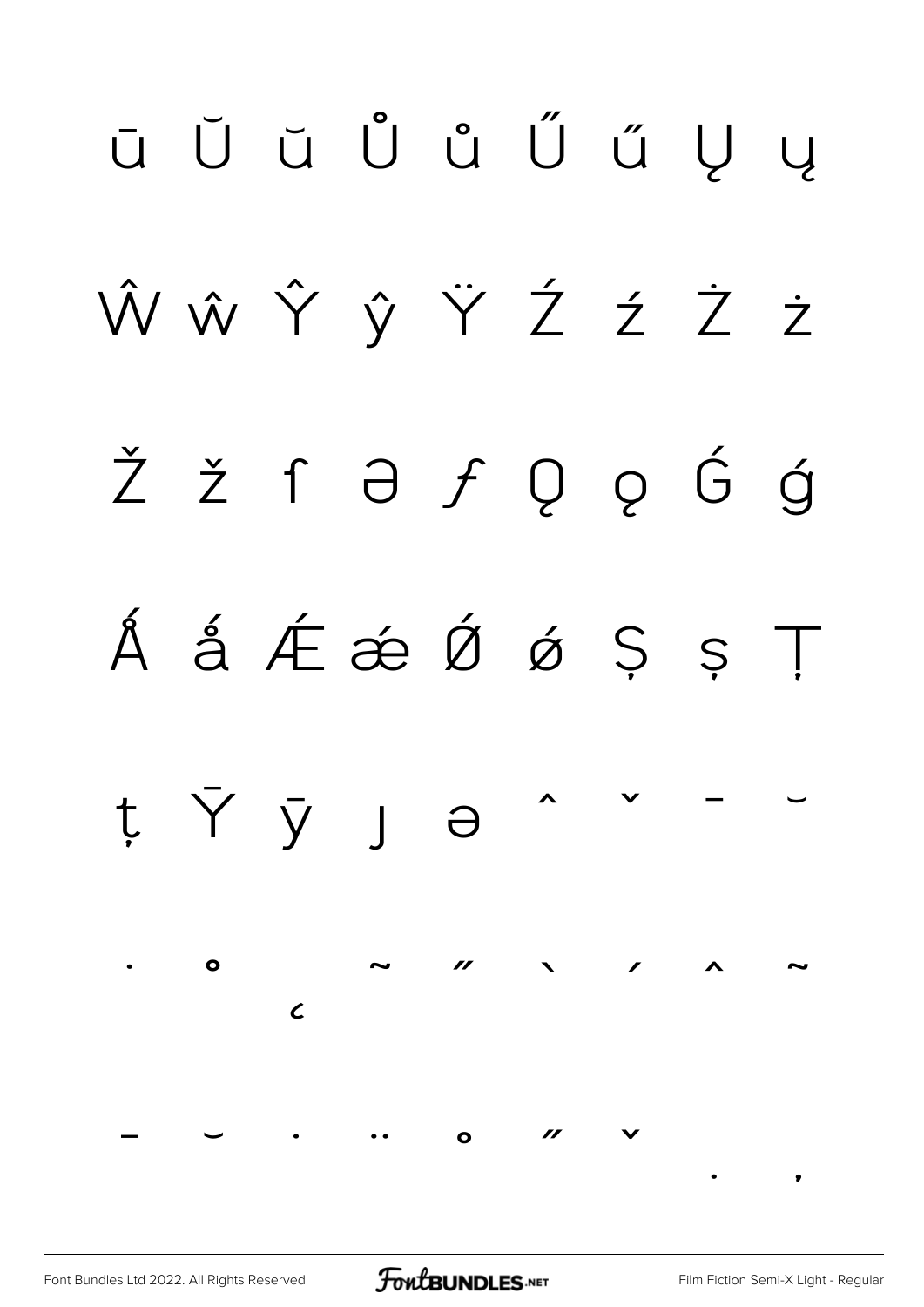## $\frac{1}{2}$   $\frac{1}{2}$   $\frac{1}{2}$   $\frac{1}{2}$   $\frac{1}{2}$   $\frac{1}{2}$   $\frac{1}{2}$   $\frac{1}{2}$   $\frac{1}{2}$   $\frac{1}{2}$   $\frac{1}{2}$   $\frac{1}{2}$   $\frac{1}{2}$   $\frac{1}{2}$   $\frac{1}{2}$   $\frac{1}{2}$   $\frac{1}{2}$   $\frac{1}{2}$   $\frac{1}{2}$   $\frac{1}{2}$   $\frac{1}{2}$   $\frac{1}{2}$  Ё Ђ Ѓ Є Ѕ І Ї Ј Љ Њ Ћ Ќ Ў Џ А Б В Г Д Е Ж З И Й К Л М Н О П Р С Т У Ф Х Ц Ч Ш Щ Ъ Ы Ь Э Ю Я а б в г д е ж з

[Font Bundles Ltd 2022. All Rights Reserved](https://fontbundles.net/) **FoutBUNDLES.NET** [Film Fiction Semi-X Light - Regular](https://fontbundles.net/)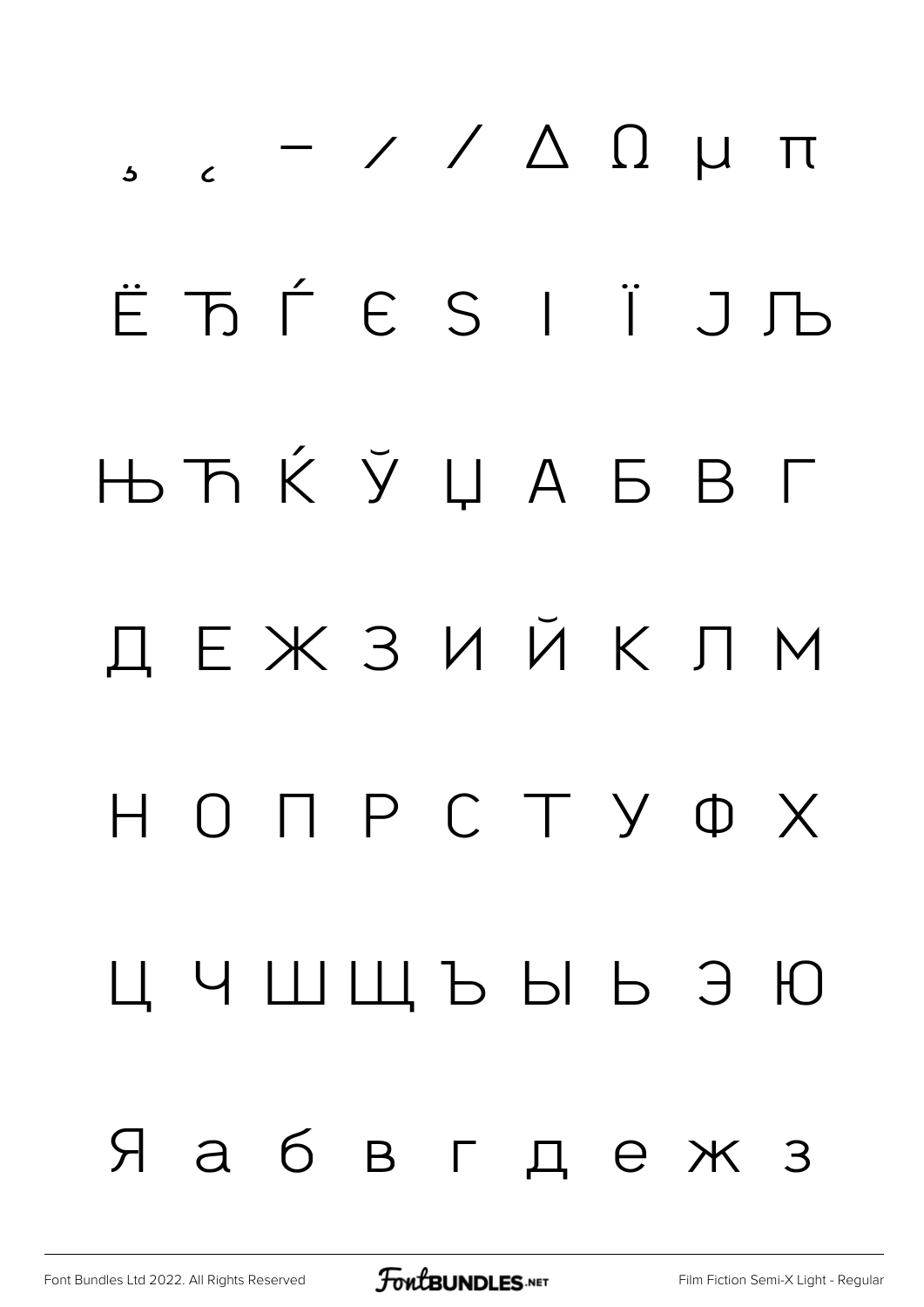

**FoutBUNDLES**.NET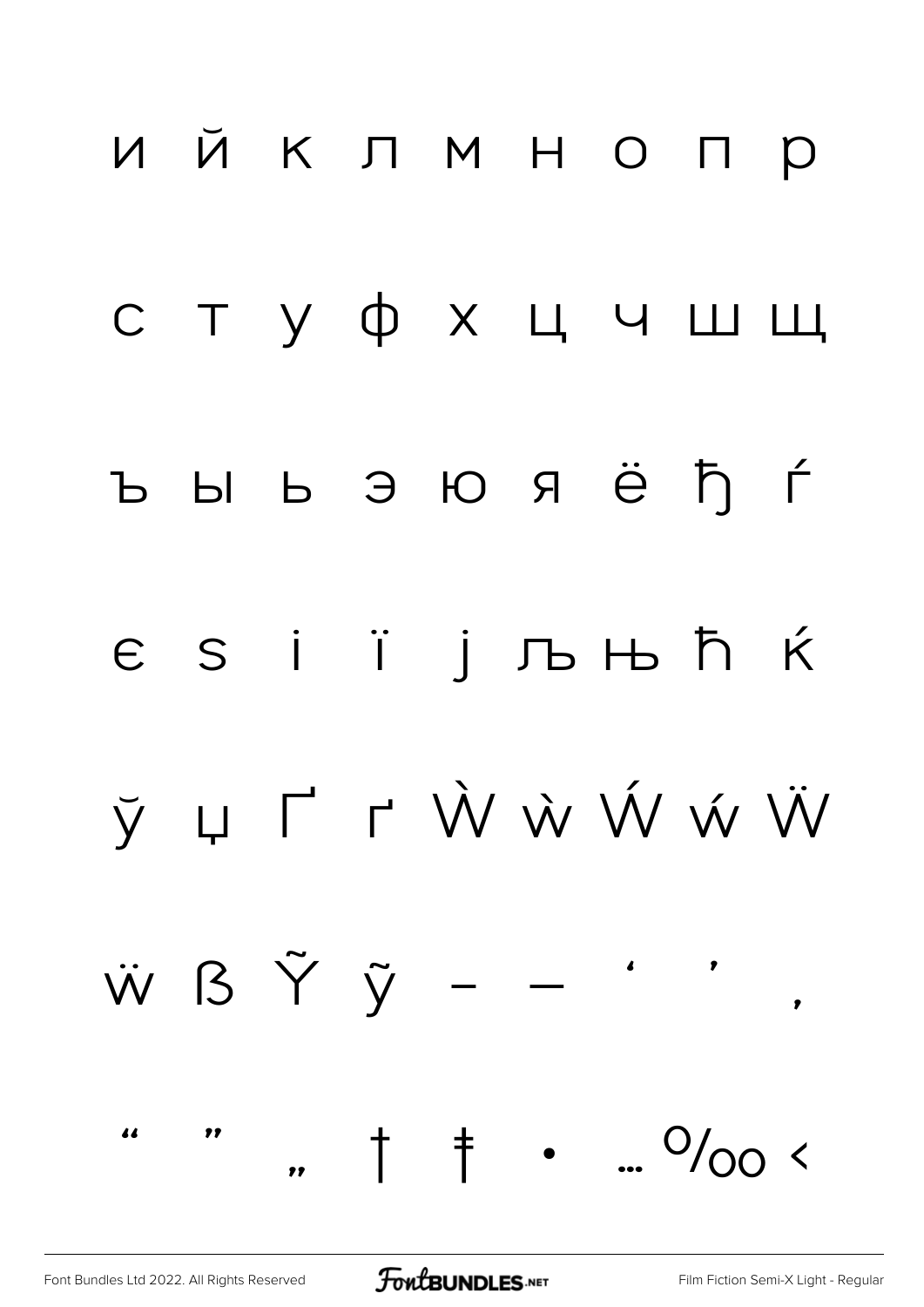

[Font Bundles Ltd 2022. All Rights Reserved](https://fontbundles.net/) **FoutBUNDLES.NET** [Film Fiction Semi-X Light - Regular](https://fontbundles.net/)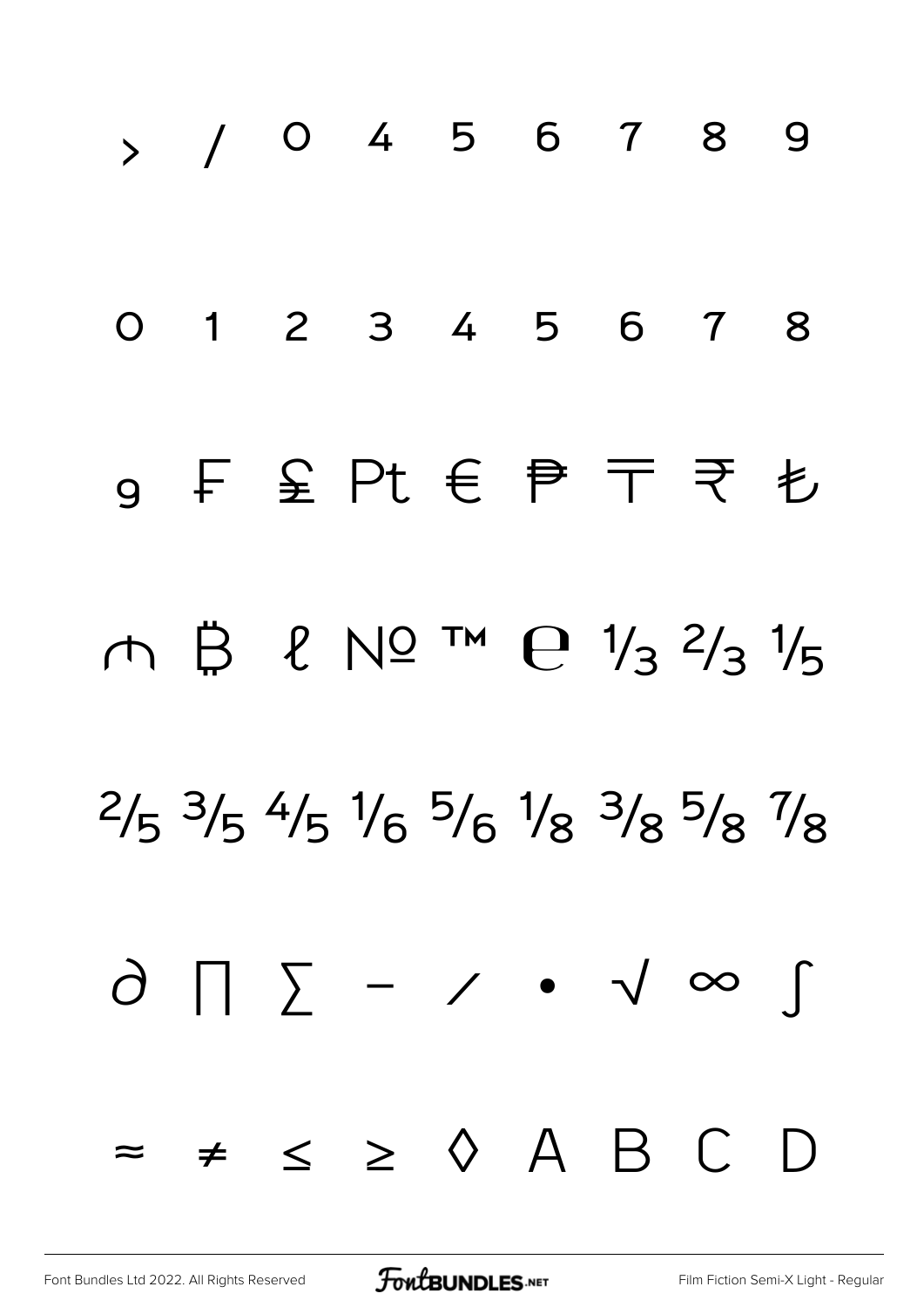# ENNFGGGGG Ğ Ğ Ĝ Ĝ Ģ Ģ Ġ Ġ H ÍJ J J K L M M N NŃŃŇŇŅŅÑ OPORRRŔŔ ŔŘŘŘŘRRRR STUVWXYZa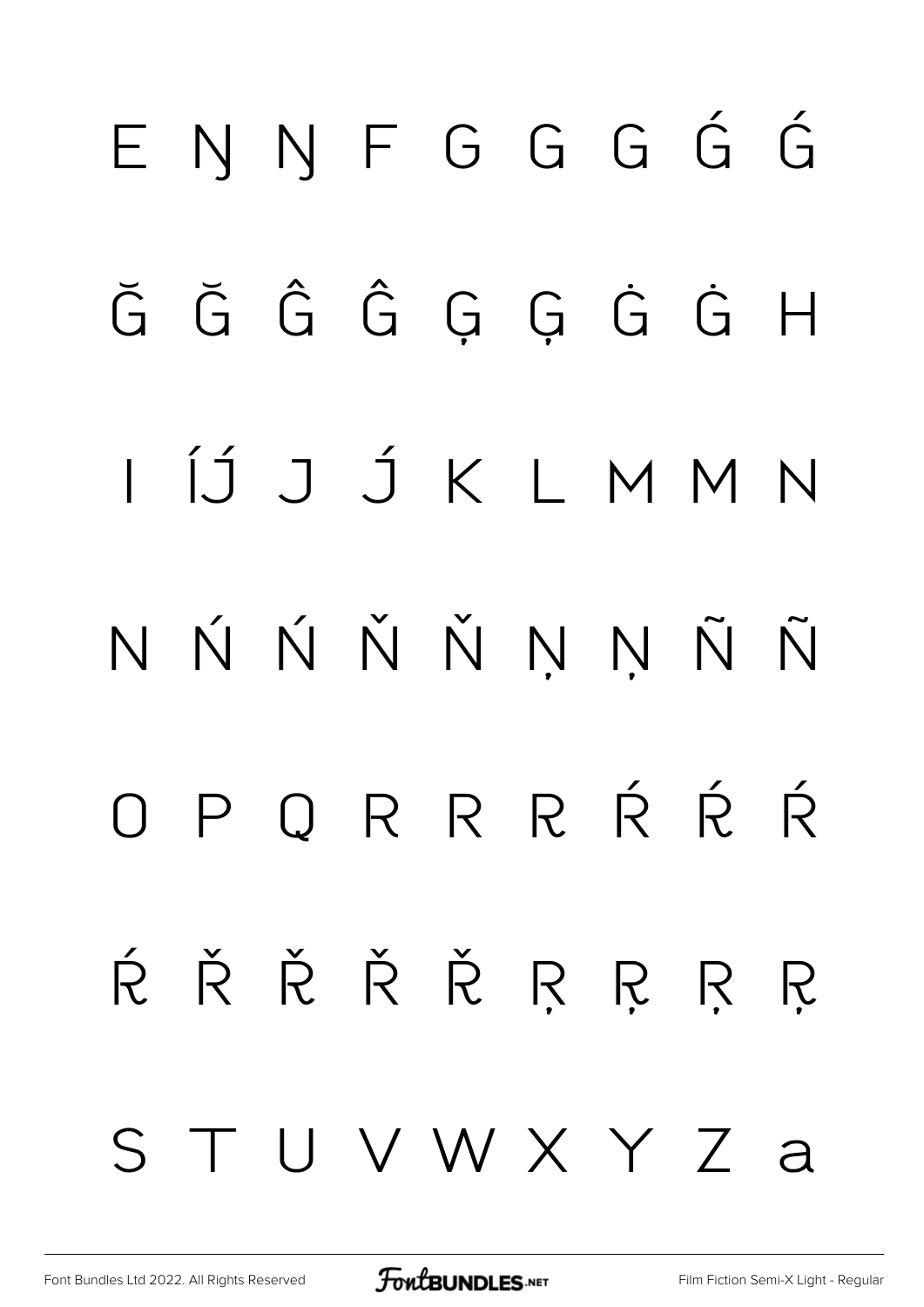# a a á á ă ă â â ä äààāāąąåå á á ã ã b b c d d d'des 8 f f ff ffi ffl ff ffi ffl fi  $5$   $^5$  fl  $_4$  $4$  g g g g g g g g ĝġġġġġhi íj

[Font Bundles Ltd 2022. All Rights Reserved](https://fontbundles.net/) **FoutBUNDLES.NET** [Film Fiction Semi-X Light - Regular](https://fontbundles.net/)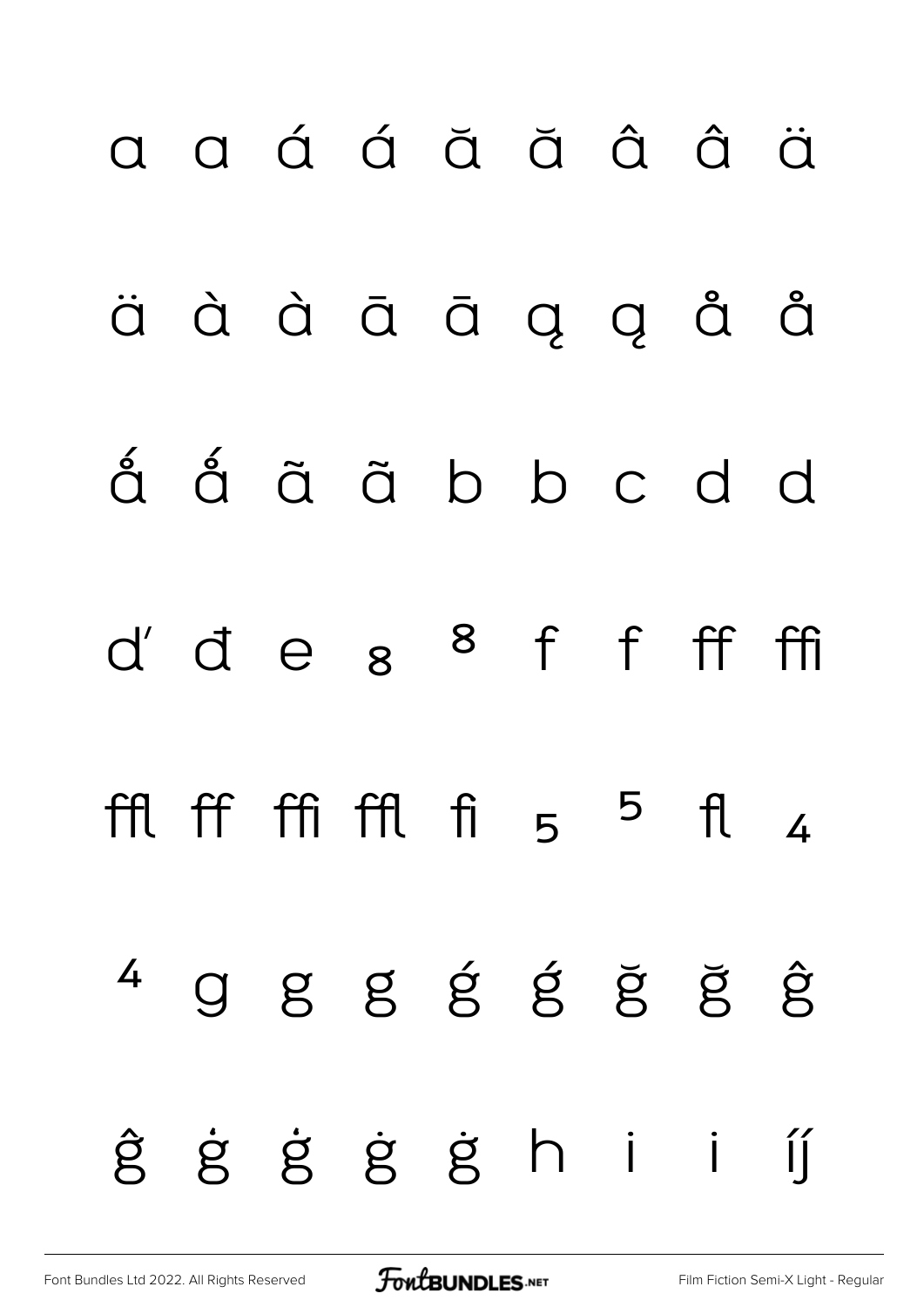